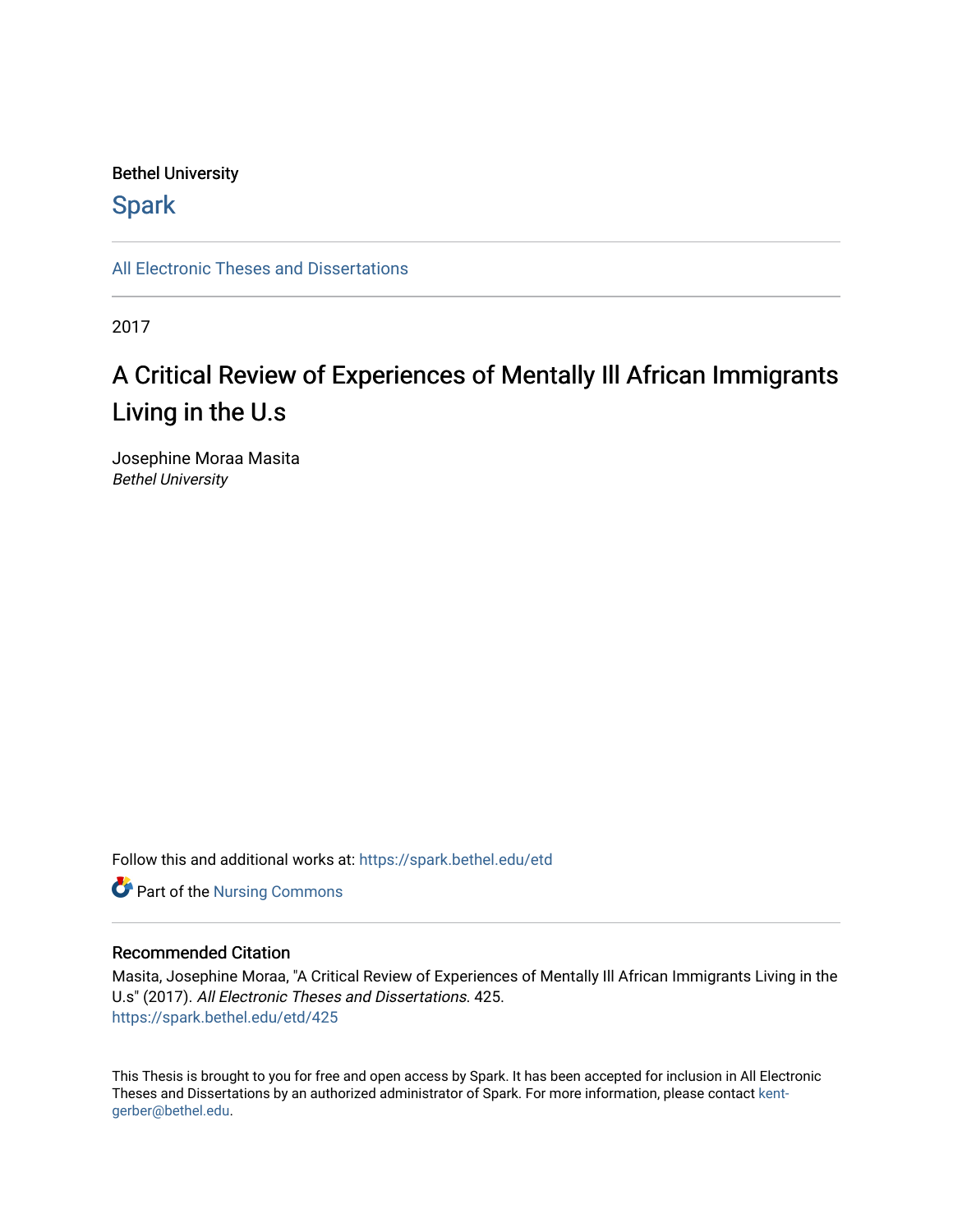# CRITICAL REVIEW OF THE LITERATURE ON EXPERIENCES OF MENTALLY ILL AFRICAN IMMIGRANTS LIVING IN THE UNITED STATES OF AMERICA.

# A MASTER'S CAPSTONE PROJECT SUBMITTED TO THE GRADUATE FACULTY OF THE GRADUATE SCHOOL BETHEL UNIVERSITY

BY

### JOSEPHINE MORAA MASITA

# IN PARTIAL FULFILMENT OF THE REQURIEMENTS FOR THE DEGREE OF MASTERS IN NURSE EDUCATOR

DECEMBER 2017

BETHEL UNIVERSITY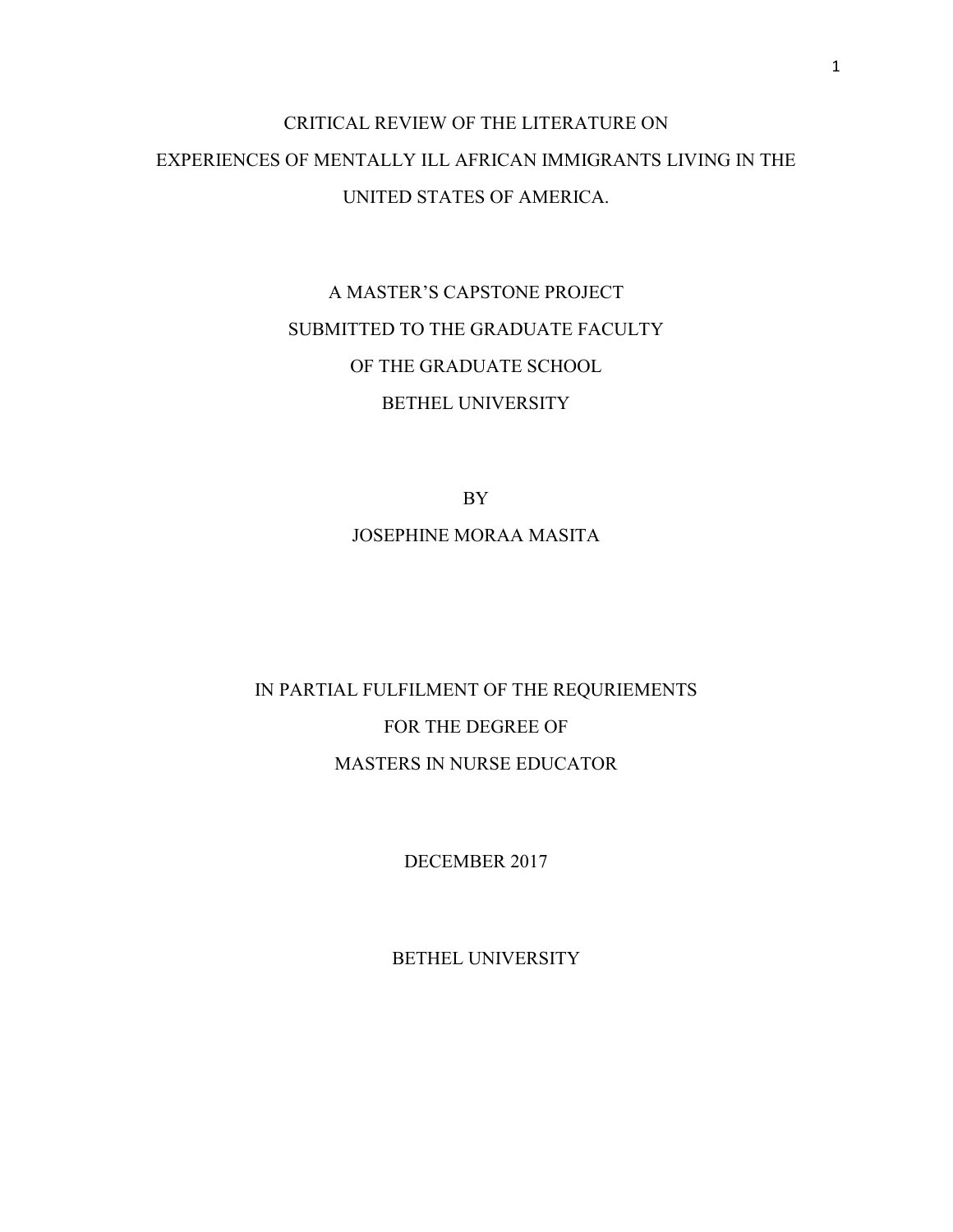## Critical Review of the Literature on

Experiences of Mentally Ill African Immigrants Living in the United States of America

Josephine MoraaMasita

December 2017

Approved: Tim Bredow: Advisor

**Tim Bredow**

APPROVED

Diane Dahl PhD, RN

Dean of Nursing

Panela K. Fries

Program Director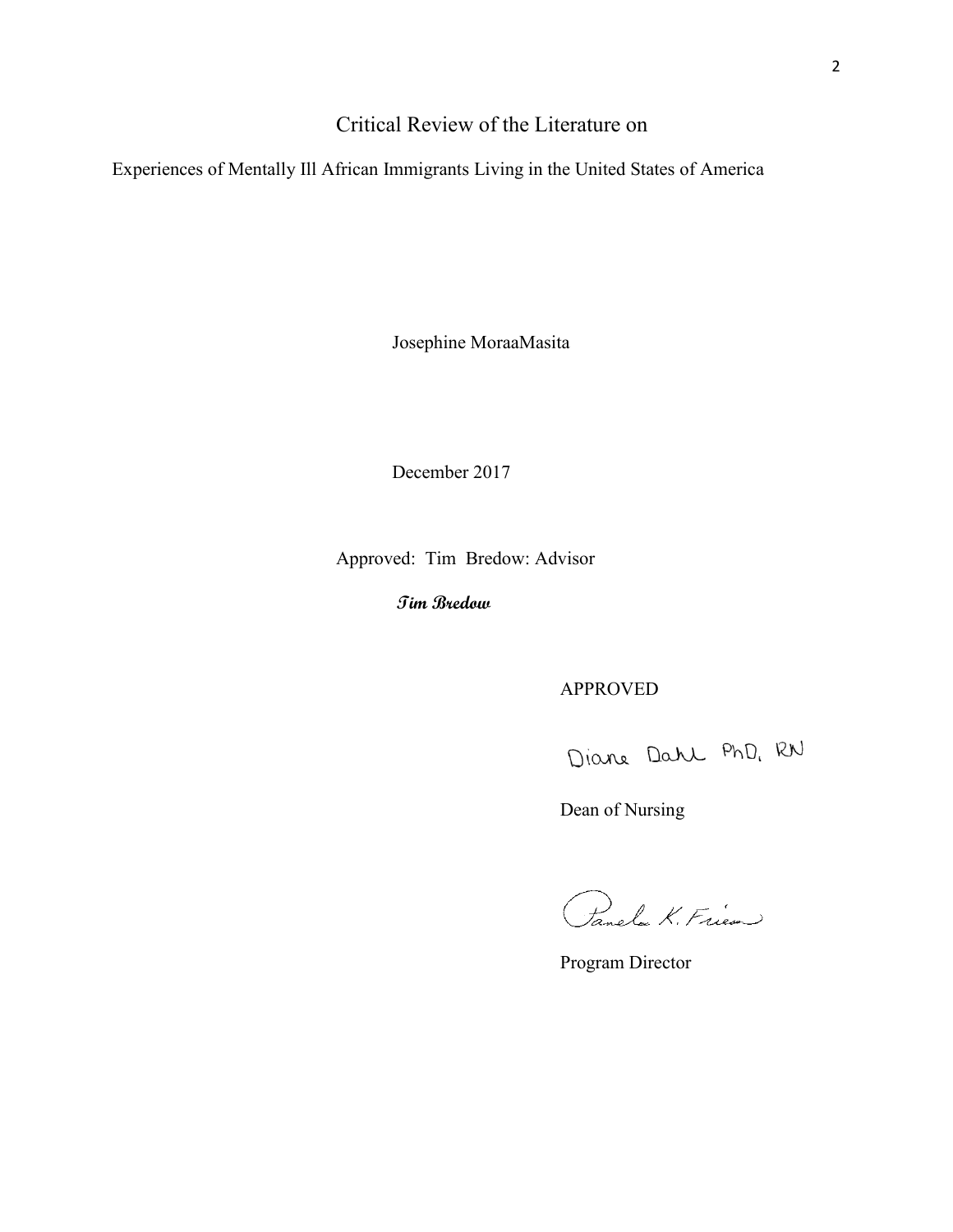## Acknowledgements

I'm greatly indebted to my children Newton and Cindy and my sister Beatrice for being humble, understanding and supportive to me throughout this Master's program. Although they may not have been aware, they all played key roles in different ways which enabled me to be successful in this program. I'm also grateful to all my program instructors for being very patient and understanding throughout this program. My sincere thanks go to my advisors for this project Timothy Bredow and Bernita Missel for their timely and prompt feedback, encouragement and patience during this project. Above all, I thank the almighty God for the grace and gift of life and all my achievements, not only in this course but throughout my life. All glory to you oh God.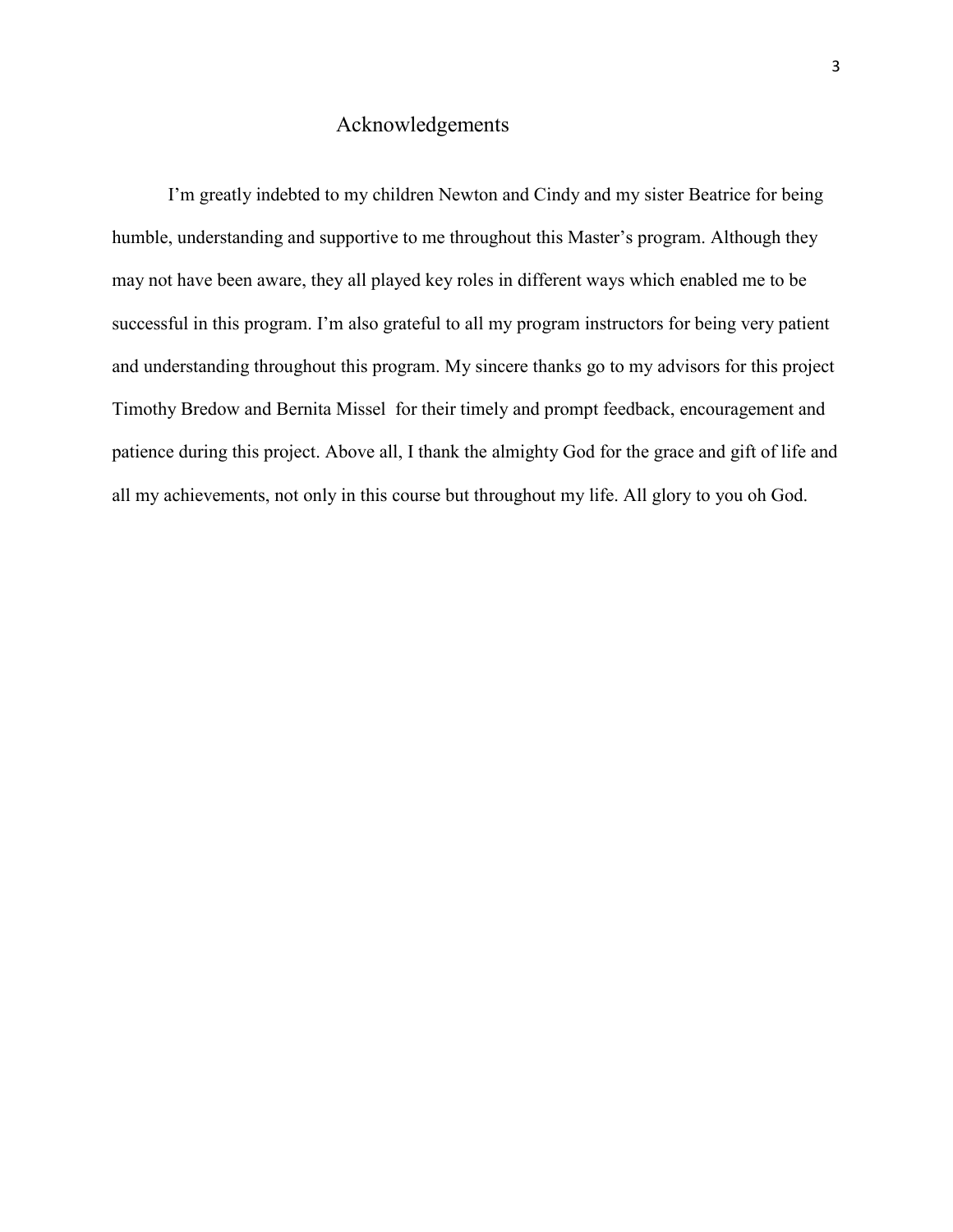### Abstract

Background: Historically, the U.S. has been known to lead the world in refugee resettlement. To date, the U.S. remains the top refugee resettlement country. Refugees are mostly people who have been forced to flee their home countries due to war, persecution, and violence. Because of their immigration status, unique backgrounds, religion, culture, values, perceptions, language barrier, perceived discrimination and stigmatizations, mentally ill immigrants especially those from African countries have posed a challenge to healthcare providers in the U.S.

Purpose: The purpose of this research is to review and discuss experiences of mentally ill African immigrants living in the United States. This literature review will look into the factors that affect mentally ill African immigrants living in the U.S**.** The literature review will prove that the issues immigrants face as they settle in the U.S, include; culture shock, refugee status, stigma, culture, religion, beliefs, language barrier, literacy, lack of access to care, underutilization of mental health services, mental illness perceptions, and socio-economic status. The literature review findings will show that regardless of the state into which the immigrants settle, mentally ill African immigrants tend to share the same experiences. The articles and studies reviewed will seek to answer the following questions; why do the immigrants move into the U. S., what is their understanding of mental illness, how do they feel about the way they are treated by the general public, by the healthcare professionals, and by the healthcare system, how do these immigrants find their way into mental health treatment facilities, what are the implications for health care professionals, how does their culture, religion, stigma and perceived discrimination influence seeking mental illness treatment, are there mental health services available to them and are they able to access these services, and what is the demographic profile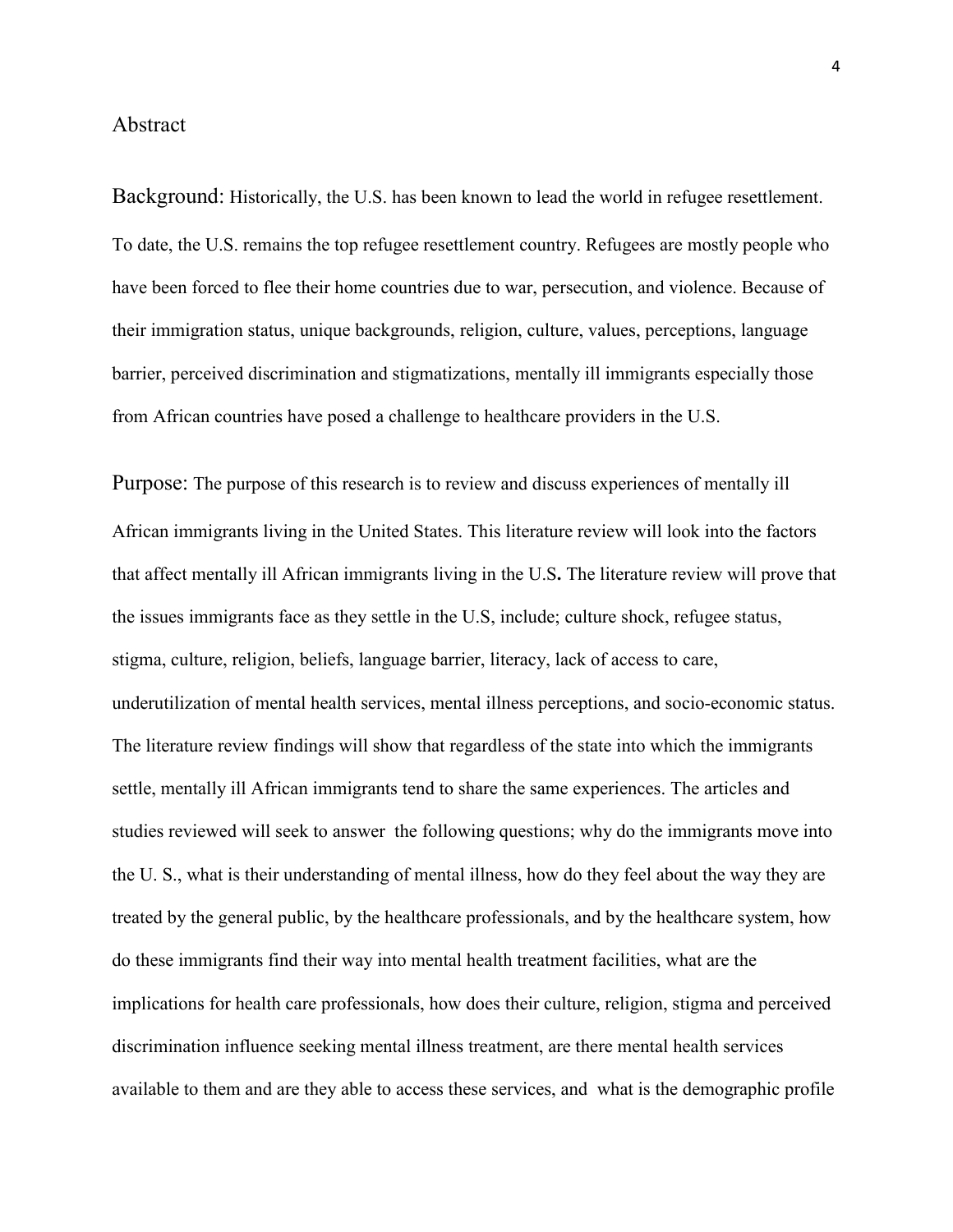of these immigrants (sex, age, marital status, income, level, citizen status, criminal records and education level)?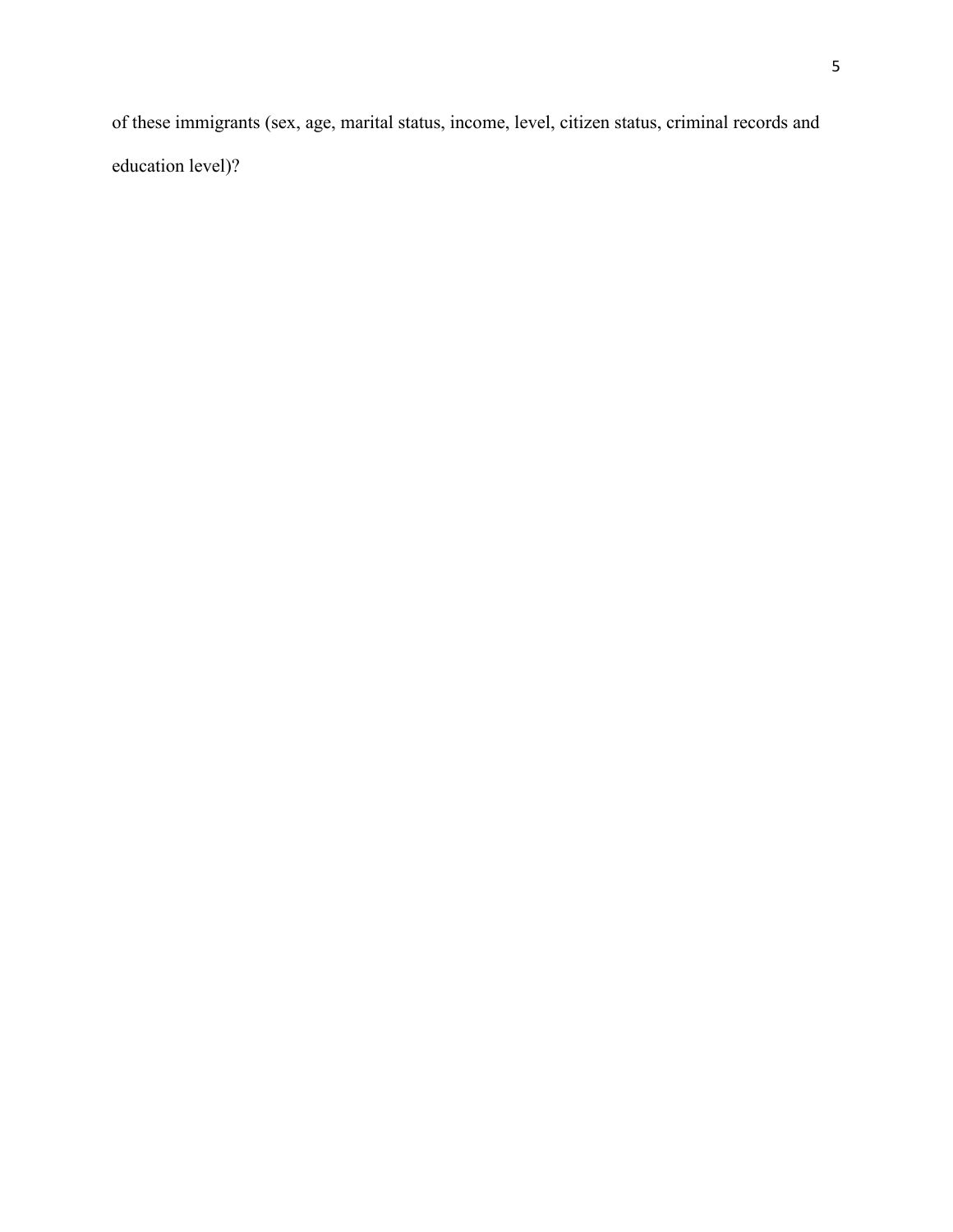| Chapter I  |  |
|------------|--|
|            |  |
|            |  |
|            |  |
|            |  |
|            |  |
|            |  |
|            |  |
|            |  |
| Chapter II |  |
|            |  |
|            |  |
|            |  |
|            |  |
|            |  |
|            |  |
|            |  |

## Table of Contents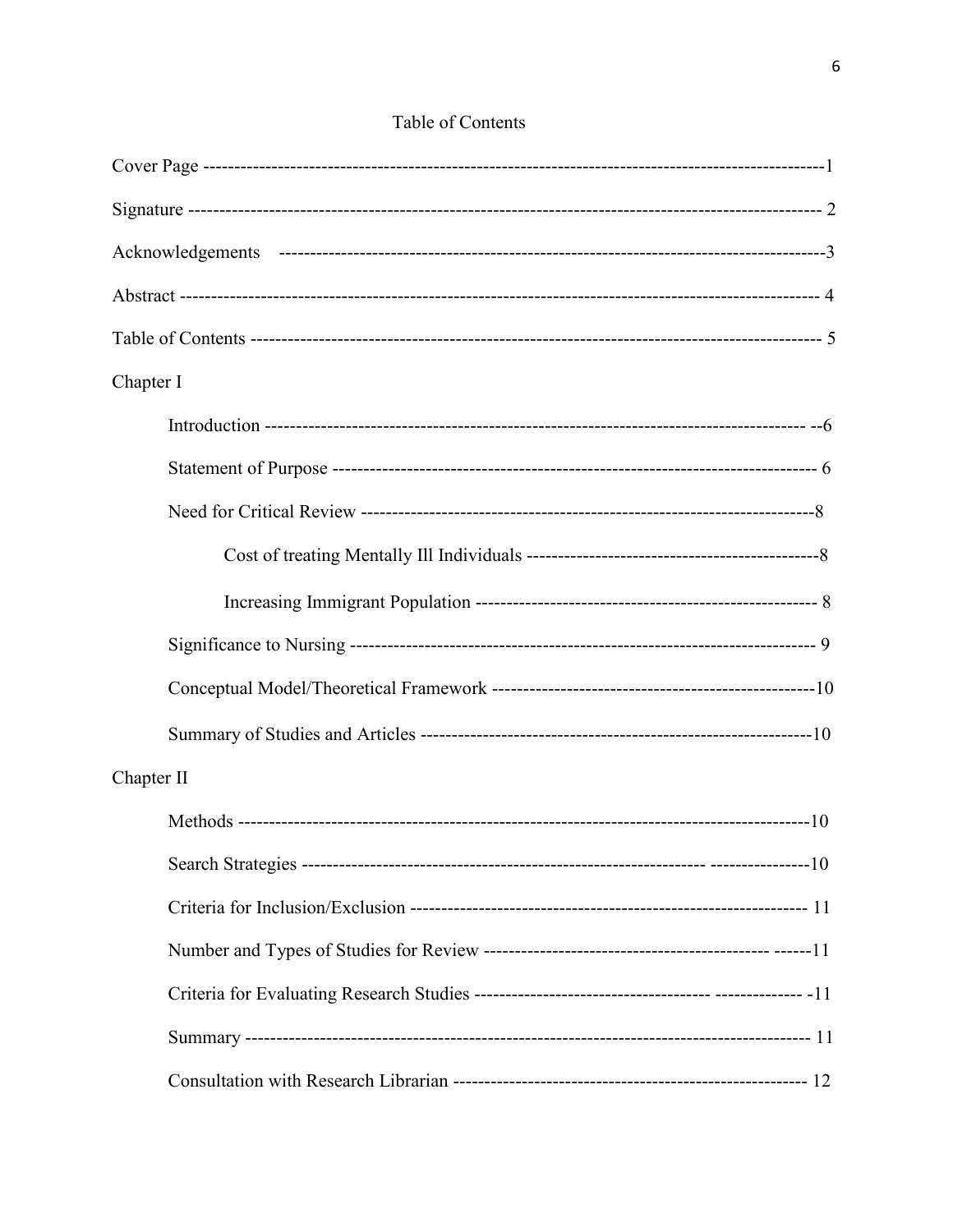## Chapter III

| Chapter IV |                                                                                  |
|------------|----------------------------------------------------------------------------------|
|            |                                                                                  |
|            |                                                                                  |
|            |                                                                                  |
|            |                                                                                  |
|            | Recommendations for Nursing Education Research ------------------------------ 39 |
|            |                                                                                  |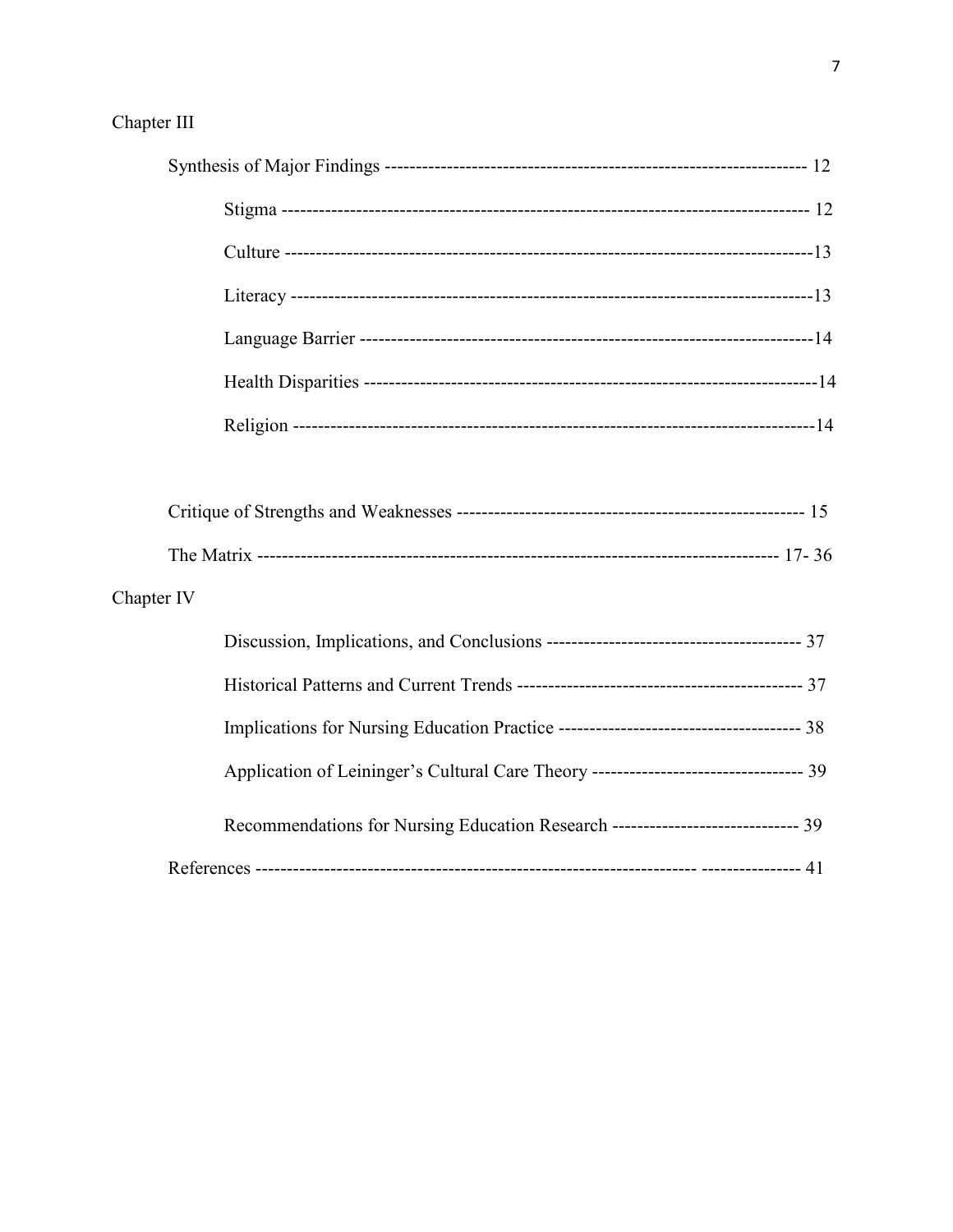#### Chapter I

### Introduction

The purpose of this research is to review and discuss experiences of mentally ill African immigrants living in the United States. According to the Surgeon General (1999), mental health is a state of well-being or the absence of mental disease. Mentally healthy people are able to perform their day to day activities, maintain fulfilling relationships with other people, and live stable lives. Mentally ill people do not have the ability to live meaningful and fulfilling lives because they do not have the ability to enjoy life because their lives are consumed by their mental illness. The term mental illness refers to all diagnosable mental disorders – health conditions characterized by alterations in thinking, mood, or behavior associated with distress or impaired functioning (U.S. Surgeon General, 1999).

The National Alliance on Mental Illness (NAMI) defines mental illness as condition that impacts a person's thinking, feelings, or mood and may affect his or her ability to relate to others and function on a daily basis (NAMI, 2016). A large number of Americans suffer from mental illness each year and about one in five adults and one in five children aged 13-18 will experience mental illness every year (NAMI, 2016).

Because of their experiences, some immigrants who are refugees suffer from mental illness at rates higher than those for the general American population. For example, Moran (2013) found that 84% of refugees suffer from Post-Traumatic Stress Disorder (PTSD), 61% from depression, and 9% from cognitive limitation. The experience of these refugees in their homelands and during the relocation process puts them at greater risk for mental illness. Furthermore, because of cultural differences, they present challenges for practitioners that are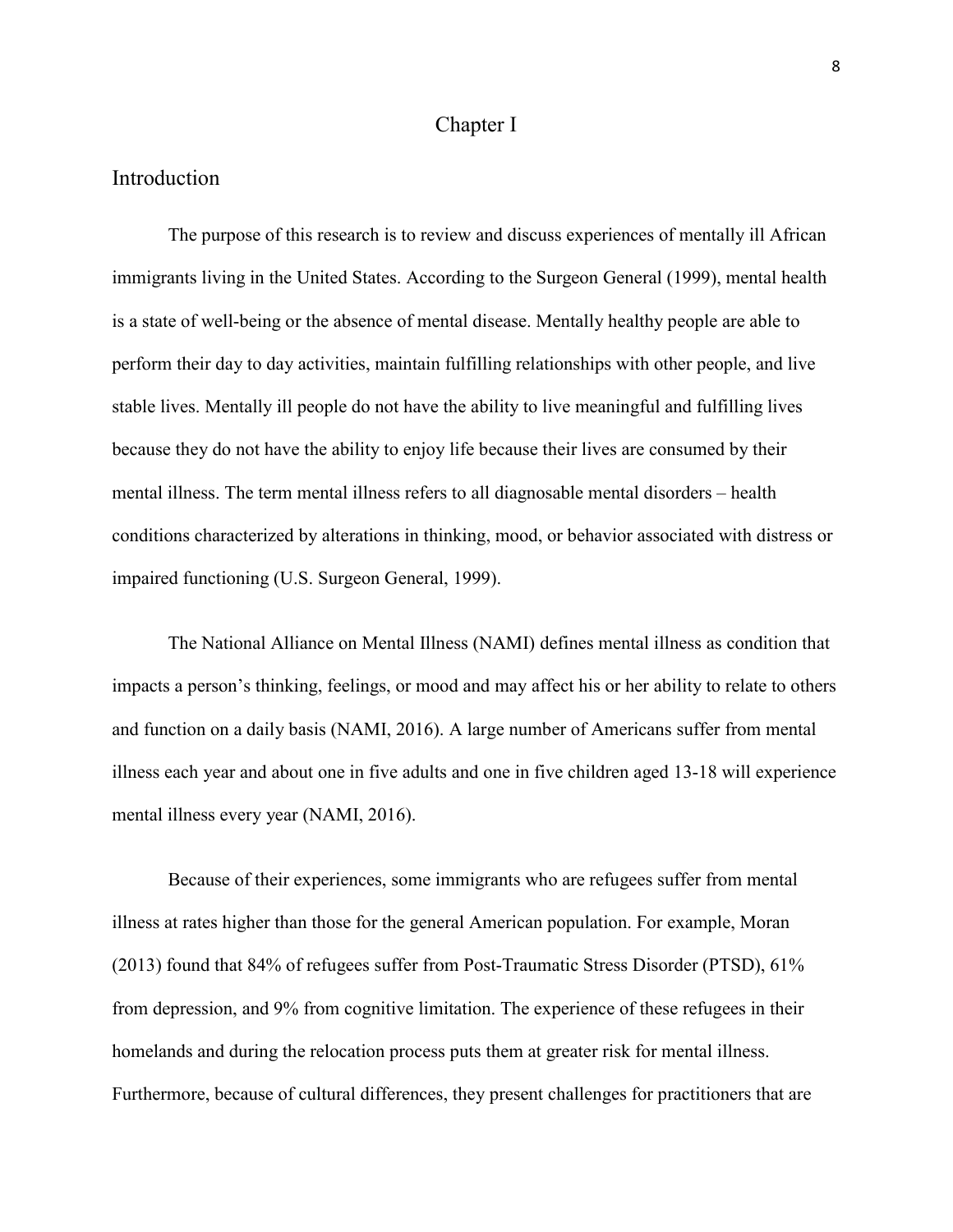trained in Western biomedical treatments. NAMI (2016) goes further to note that mental illness symptoms can be managed by a combination of medications and talk therapy also known as psychotherapy.

Just like other American born citizens, immigrants suffer from serious mental illnesses which include major depression, bipolar disorder, obsessive compulsive disorder, panic attack/disorder, post- traumatic stress disorder, attention deficit hypersensitivity disorder, anxiety disorder, schizophrenia, and borderline personality disorder. Mental illnesses can affect persons of any age, race, religion, and/or income. Mental illnesses are not a result of personal weakness, lack of character, or poor upbringing. It is important to note that mental illnesses are treatable. Most people diagnosed with a serious mental illness can experience relief from their symptoms by actively participating in an individualized treatment plan. Medication treatment, psychosocial treatment such as cognitive behavioral therapy, interpersonal therapy, peer support groups, and community services can also be components of a treatment plan that assist recovery. Other aspects such as availability of transportation, diet, exercise, sleep, friends, and meaningful paid or volunteer activities contribute to overall health and wellness, including mental health recovery (NAMI, 2016).

## Need for the Critical Review

#### Increasing Immigrant Population

Historically, the U.S. has been known to lead the world in refugee resettlement. And today remains the top refugee resettlement country. Refugees are mostly people who have been forced to flee their home countries due to war, persecution, and violence. Since the year 2001, more than 895,000 refugees have been settled in the U.S. Most of these refugees move the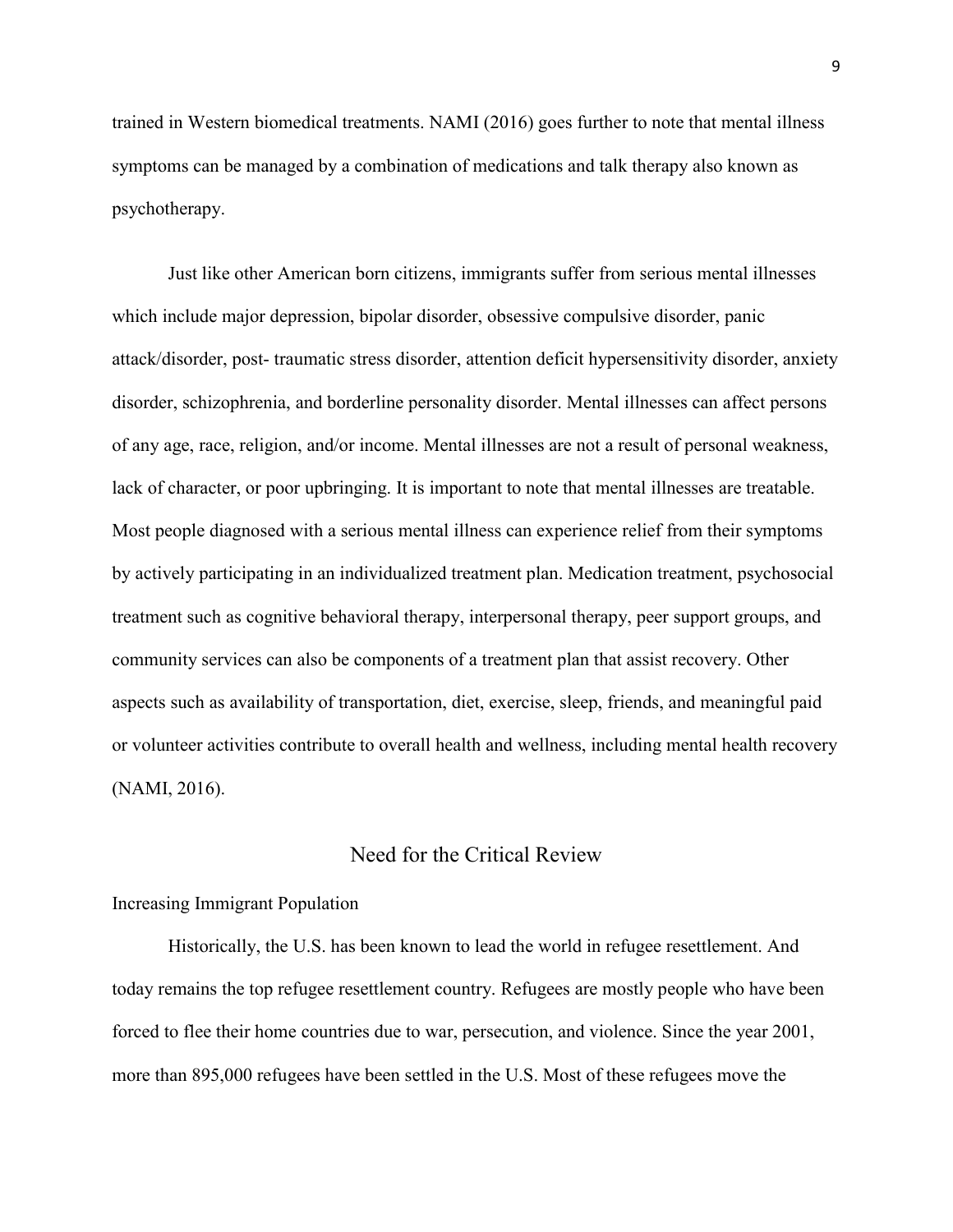Middle East, Asia and Africa. During the year 2016, the U.S, settled 84,994 refugees and since 2015, 26,124 individuals were granted asylum status (Zong & Batalova, 2017).

The growing number of immigrants and refugees in the United States present unique challenges to western practitioners. Most mentally ill patients face some challenges, but patients born in foreign countries encounter barriers such as: cross-cultural communication, health practice beliefs, and limited cultural awareness on the part of the provider. Although efforts are made to address linguistic and cultural barriers by use of interpreters, home visits by public health nurses, practitioners and case managers, absence of linguistically and culturally sensitive care continues to plague refugees and immigrants because they have difficulties developing trust in, and respect for, physicians and western medicine (Burgess (2004).

With an increase in the number of immigrants into the United States, there has been a continual increase in diversity, both racially and ethnically (U.S. Department of Health & Human Services, 2001). According to U.S. Census Bureau (2001), 30% of the population was composed of ethnic minorities. The increase in the number of immigrants from diverse backgrounds, cultures**,** languages, religions, customs, and traditions has lead to challenges in providing adequate care. The immigrants present issues that are different and unique. Consequently, it is imperative that healthcare providers be well-equipped to be able to meet the needs of this unique and diverse population. Healthcare providers need to be multi-culturally competent in order to effectively serve these diverse groups of immigrants. Leong, Chang, & Lee (2006) suggested that the process of cross-cultural competence development is complex and multidimensional. The question they raise is, do immigrant clients need different psychological interventions, assessments, and treatments or whether similar approaches to the mainstream society can be effectively used to meet the immigrants' healthcare needs?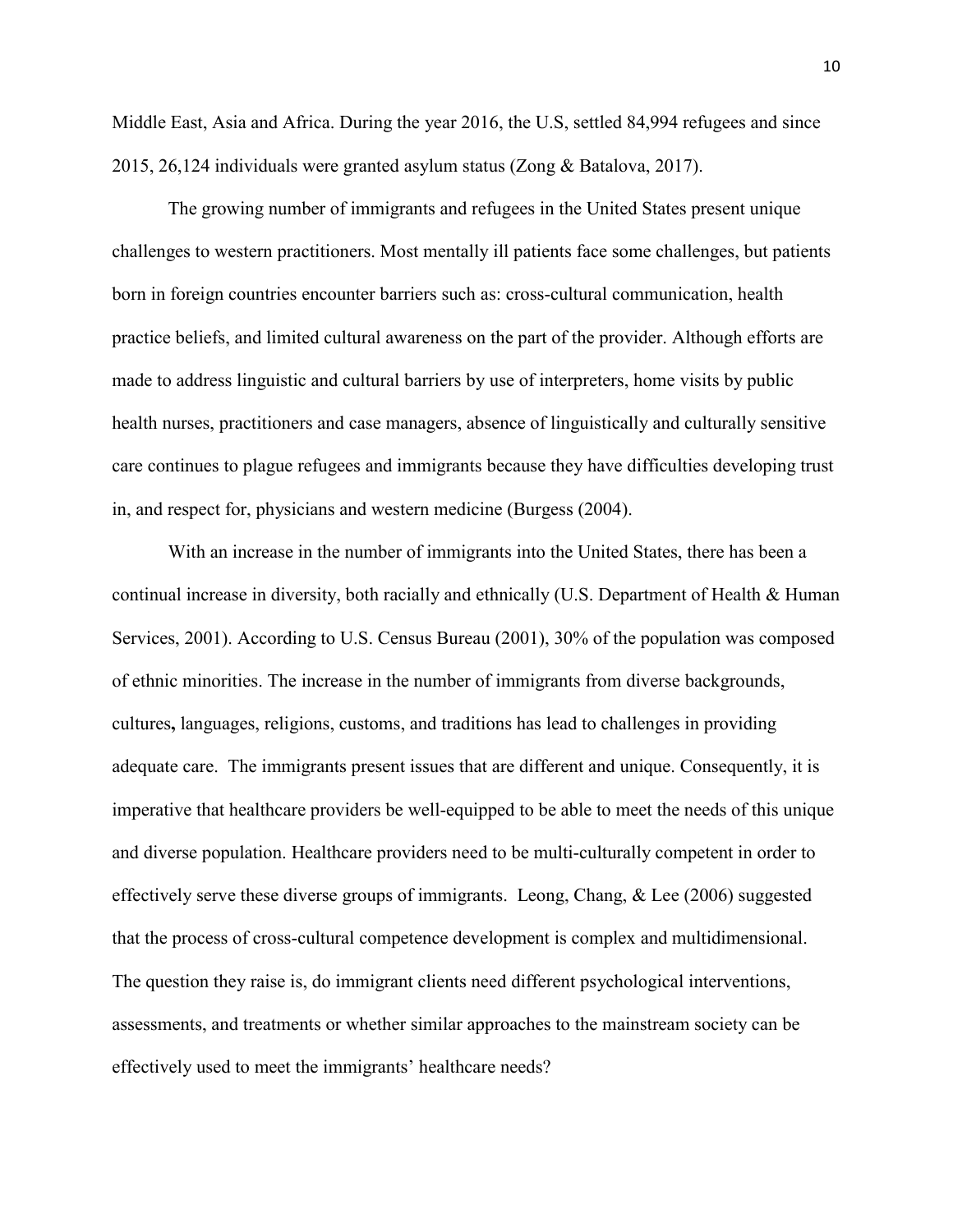Due to the peculiar needs of mentally ill African immigrants, there is urgent need for conversation around mental illness in these communities. The African immigrant population in the U.S. has increased over forty-fold since 1960, growing from 35,000 to 1.4 million (Starecheski, 2009). This population rarely receives media coverage commensurate with its size, on any topic. This project will sought to shed some light on the unique barriers that African immigrants face in terms of seeking out mental health care, and to offer one way to open up a conversation within African communities on an issue that is controversial and rarely acknowledged ( Starecheski, 2009).

#### Cost of treating Mentally Ill Individuals

The cost of healthcare is considered to be one of the greatest challenges in U.S. public policy. According to Insel (2008), in 2006, healthcare costs reached 16% of the nation's gross domestic product. While mental disorders contribute to these costs at an estimated 6.2% of the nation's spending on healthcare, it is not possible to determine the full cost of treating mental disorders because of the uniqueness of the disorders and the unique needs of the mentally ill people. Some of the costs are indirect than direct. The costs of care such as medication, clinic visits, and hospitalization are direct costs. Indirect costs are incurred through unemployment, public income support payments, school dropouts, and other costs such as incarceration and homelessness associated with mental disorders. Many mentally ill people resort to smoking and other unhealthy lifestyles. These leads to costs incurred on medical complications, leading to high rates of emergency room care, pulmonary diseases and other medical conditions ( Insel, 2008).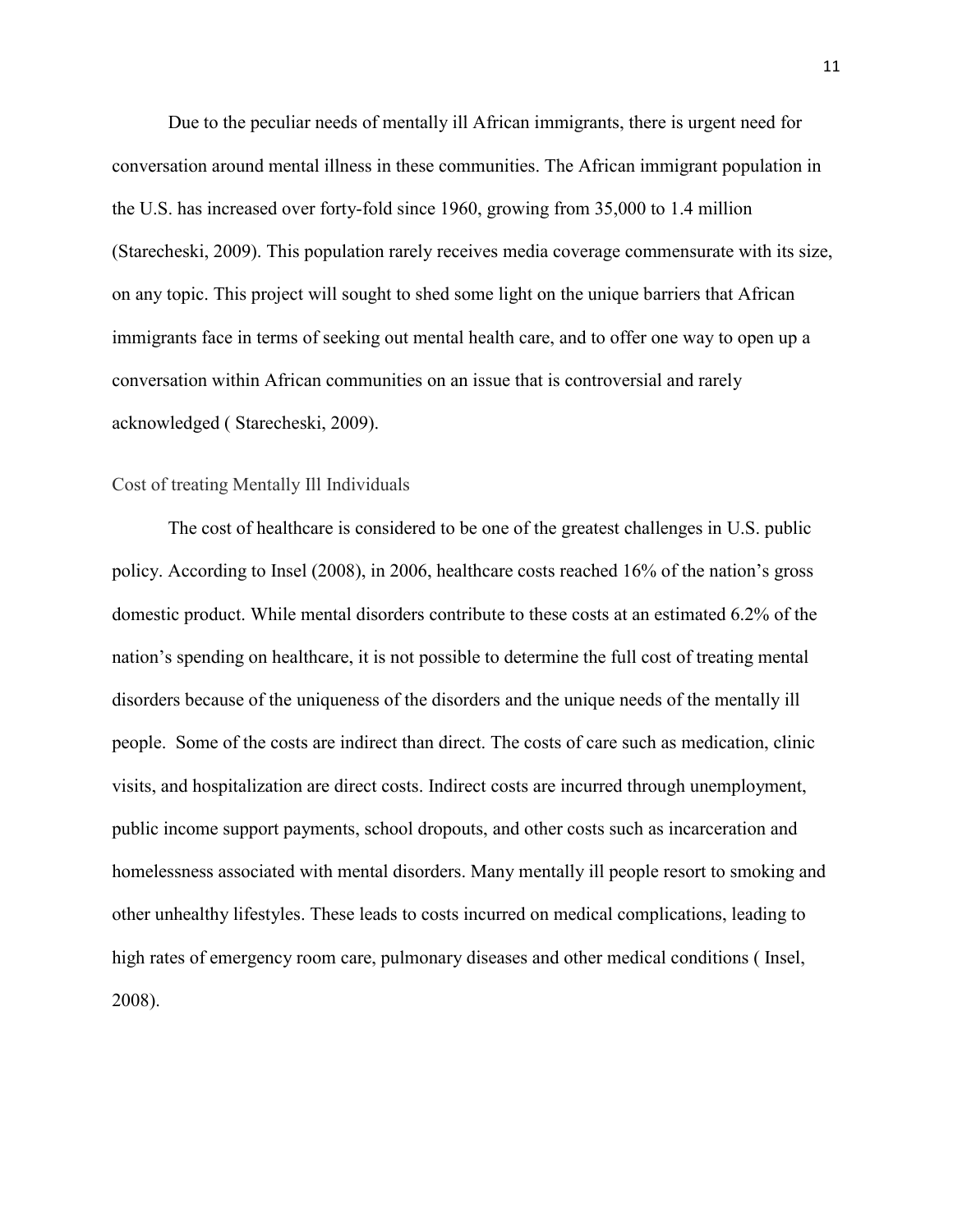## Significance to Nursing

Regardless of demographics, research has shown that people who carry the diagnosis of mental illness such as schizophrenia, depression, and other debilitating mental illnesses, and who do not adhere to treatment modalities are often readmitted into hospitals. Noncompliance to medications and other prescribed treatment modalities may lead to poor patient outcomes, violence, substance abuse, incarceration, homelessness, increased emergency room visits and or inpatient hospital admissions ( [Swartz](http://ajp.psychiatryonline.org/author/Swartz%2C+Marvin+S) et al, 1998). Research has also found that violent behavior among individuals with severe mental illness has become an important focus in communitybased care. Studies have examined and concluded that mentally ill people who are noncompliant to medications are at a higher risk to abuse substances. The combination of medication noncompliance and alcohol or substance abuse problems is associated with serious violent acts in their communities. Alcohol or other drug abuse problems combined with poor adherence to medication may also lead to a higher risk of violent behavior among people with severe mental illness. A reduction of such risks may require carefully targeted community interventions which may include integrated mental health and substance abuse treatment ( [Swartz](http://ajp.psychiatryonline.org/author/Swartz%2C+Marvin+S) et al, 1998).

A study by [Dickey](http://ajph.aphapublications.org/author/Dickey%2C+B) & [Azeni](http://ajph.aphapublications.org/author/Azeni%2C+H) (2011) examined the costs of psychiatric treatment for seriously mentally ill people with co-morbid substance abuse as compared with mentally ill people not abusing substances. The study concluded that psychiatrically disabled substance abusers had psychiatric treatment costs that were almost 60% higher than those of non-abusers. Most of the cost difference was the result of more acute psychiatric inpatient treatment and increased frequency in emergency room visits.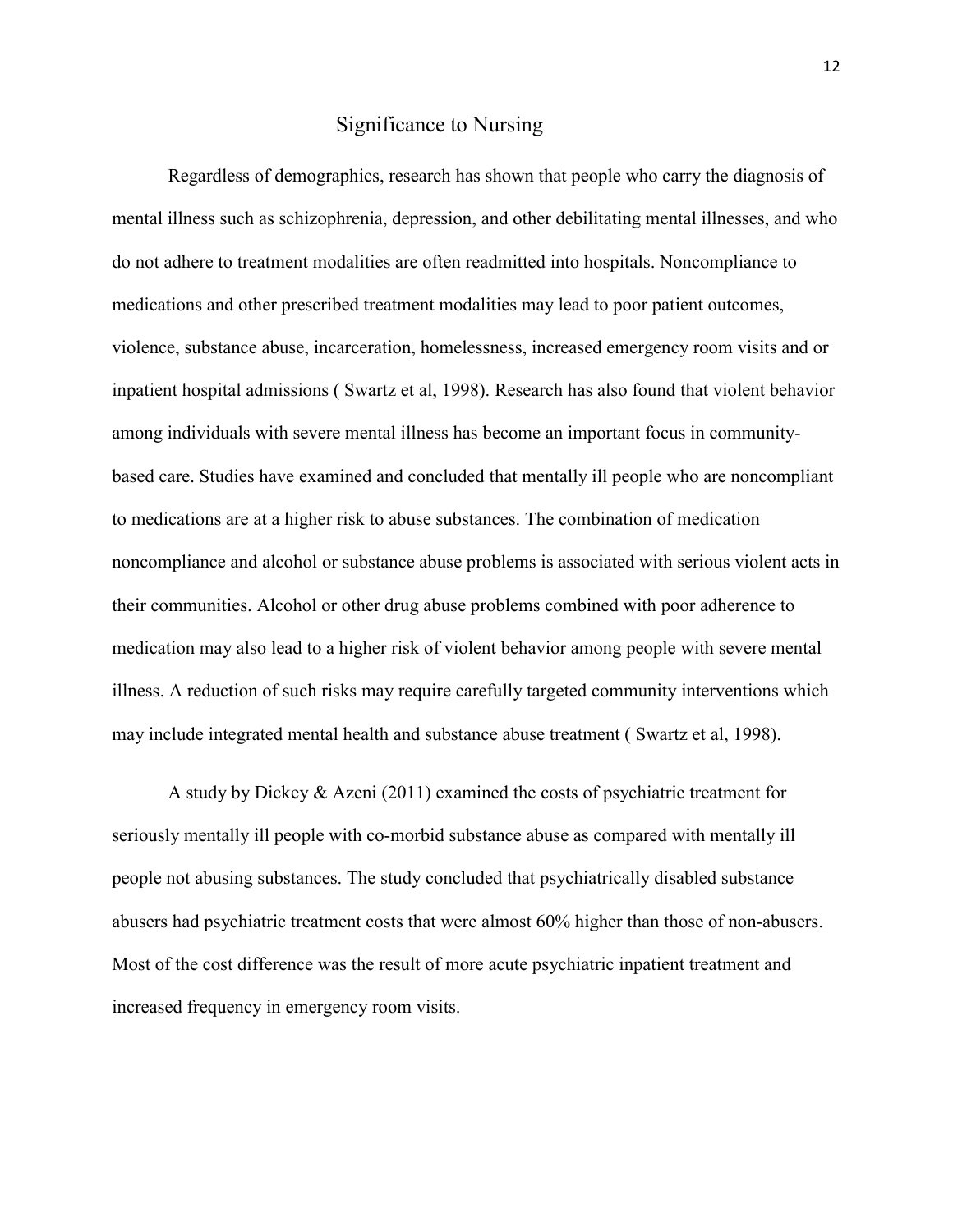## Conceptual Framework

## Madeleine Leininger's Cultural Care Theory.

The conceptual theory that resonates well with this issue is Madeleine Leininger's cultural care diversity theory. This theory demonstrates the importance of considering the impact of culture on health and healing. The purpose of this theory is to generate knowledge related to the nursing care of people who value their cultural heritage and lifestyles. The major concepts of the model are culture, culture care, and culture care differences and similarities pertaining to trans-cultural human care. Other major concepts are: care and caring, language, expressions, perceptions, beliefs, and practice of individuals or groups of a particular culture in regard to certain phenomena, lay system of health, professional system of health care, and culturally congruent nursing care" (Leininger, 2007; McFarland, 2010).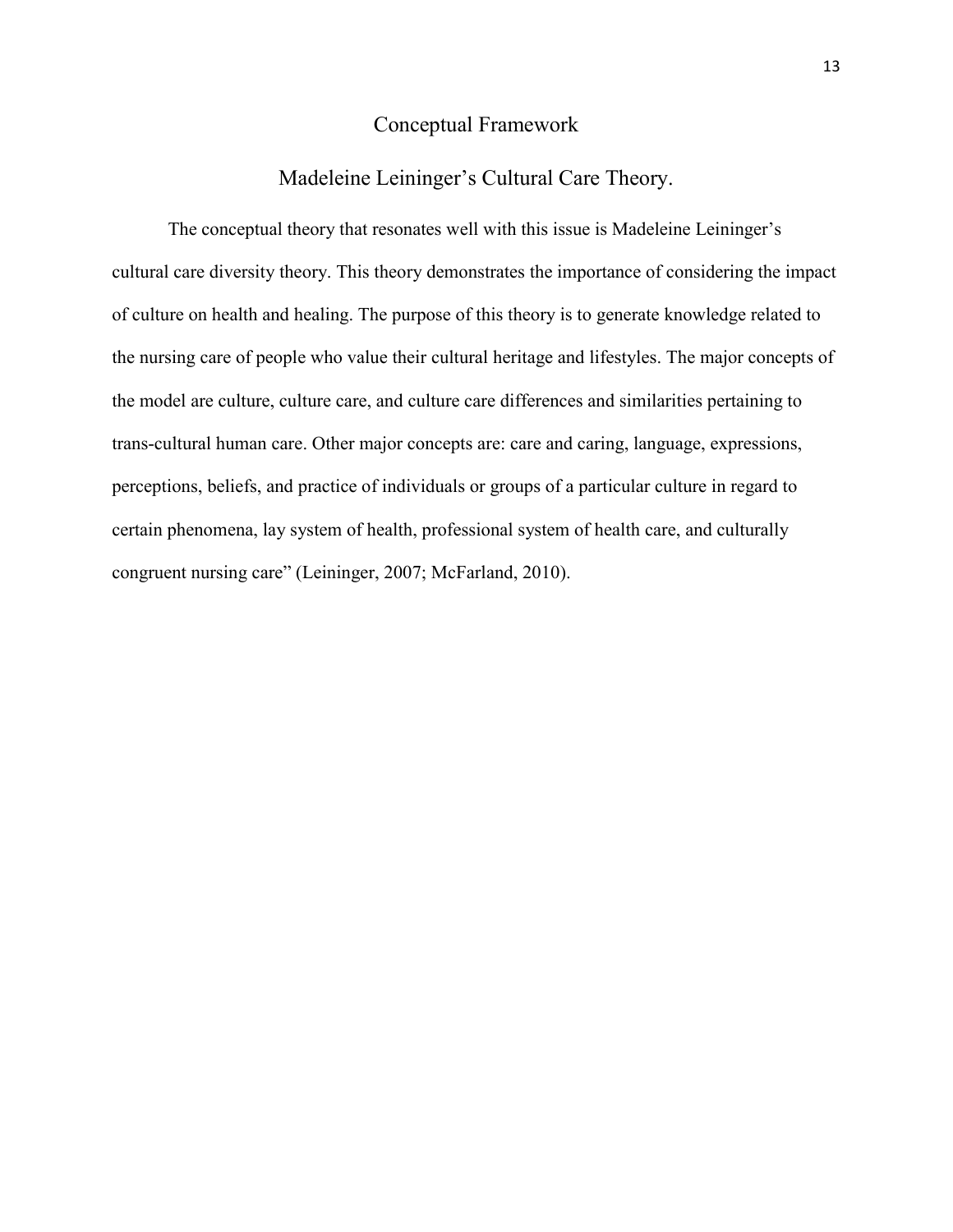### Chapter II

## Search Strategies

The key search words used for the literature the search were; mental illness, mental health, stigma, attitude, culture, perception, immigrant, Africa. Engines to gather information for this research included; Google which was one of the main search Engines that I used for this research. I keyed into Google words or phrases that I needed to research, Google provided ideas and choices, and in the end, I found information such as government agency data on costs of treating mentally ill people, demographics and disease preference and comparative research information that enabled the completion of this project. I used the African Journals Online to search scholarly journals that are published in Africa. This gave me some insight into some African cultural aspects as pertains to mental illness, culture and African beliefs. I also used CINAHL Complete to search and build a cumulative index with information about nursing and allied sciences articles. The Psych INFO database provided many articles and peer reviewed literature in behavioral sciences and mental health. This resource contains millions of records, references and has information dating back many centuries. CINAHL ACADEMIC SEARCH DATABASE – CINAHL Complete, PYSCH articles and PSYCHINFO was used to gather information for this research. The research articles on mental health problems among immigrants other than Africans and served as a comparison.

Key/Search words: Mental illness, Mental Health, Stigma, Attitude, Culture, Immigrant, Africa/ African.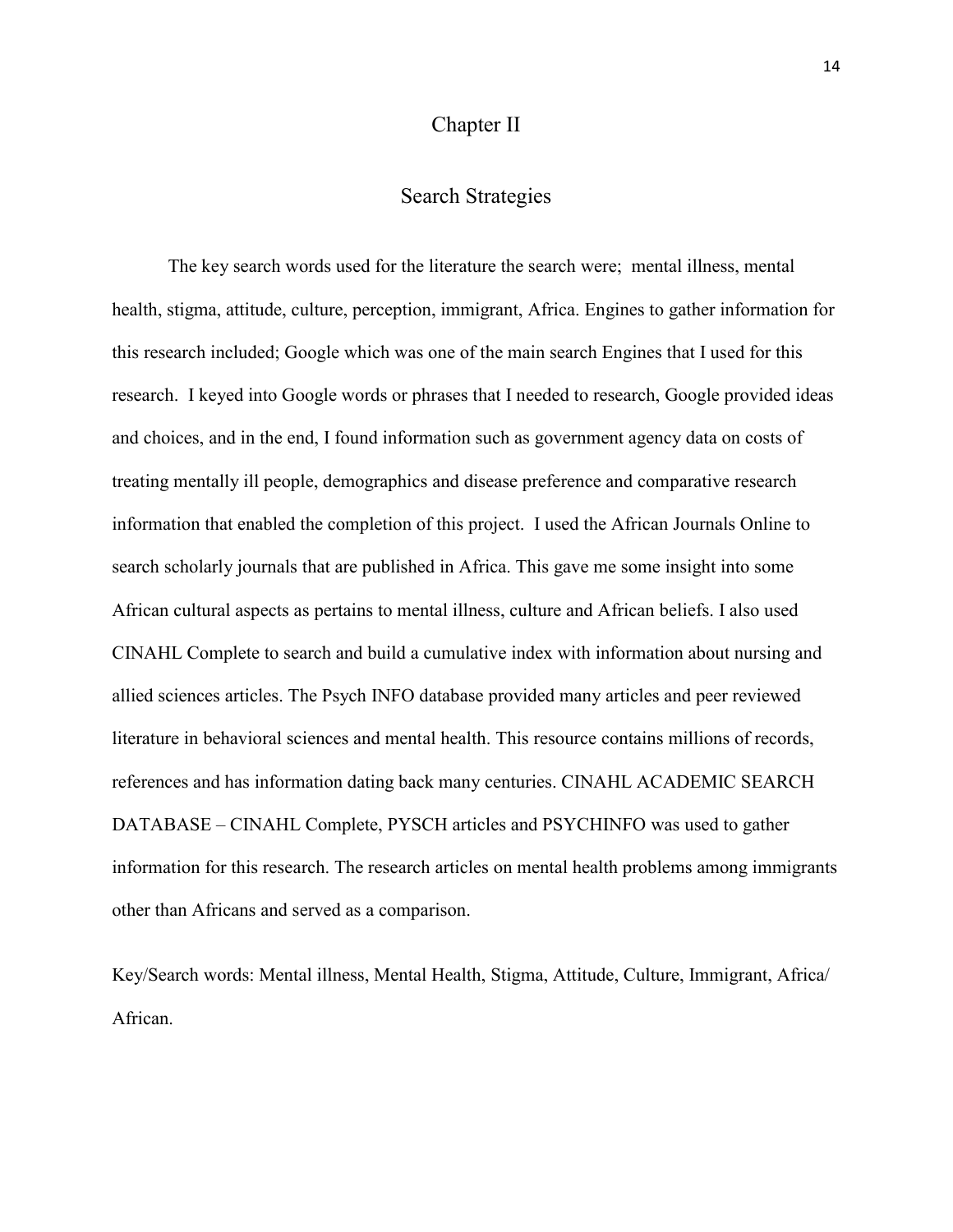## Number and Types of Studies for the Review

Articles published from 1998 to 2017 were identified by searching electronic databases and selected through titles and abstracts. For this research, articles were included if they were deemed to be relevant to the study of experiences of mentally ill African immigrants. For this research project, 33 studies and reviews were used.

## Criteria for Inclusion or Exclusion

My research (the experiences of mentally ill African immigrants living in the United States) limited me in the inclusion process. My research was limited to mentally ill immigrant Africans and their experiences in the United Stated. The articles and journals I used for this research pertains majorly to the experiences of this affected group of immigrants, a few articles were used to compare the experiences of other immigrants in the U.S. and in other counties.

## Criteria for Evaluating Research Studies

I used The Johns Hopkins Research Evidence Appraisal Tool as well as the Johns Hopkins Non-Research Evidence Appraisal Tool was used to appraise the strength of the research evidence. These tools helped to rate research studies, evaluate and analyze consistence of research results, recommendations and to ascertain sample size (Dearholt & Dang, 2012).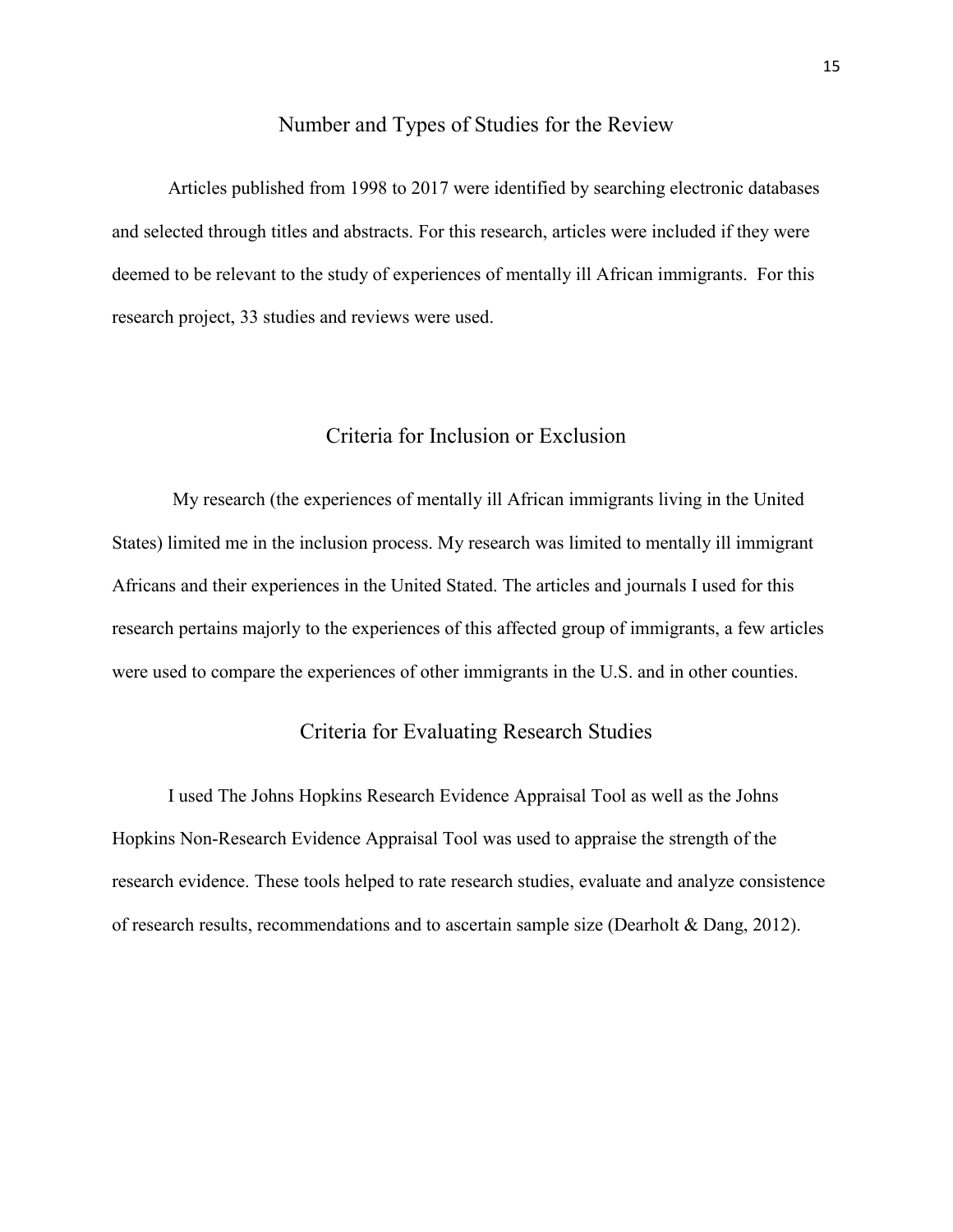#### Summary of Studies

Because of stigma, culture and all that surrounds how mental illness is viewed among African immigrants, qualitative articles were primarily used for this research. My research question "What are the experiences of mentally ill African immigrants living in the United states?"seeks to examine experiences chosen mentally ill African immigrants willing to participate in the research studies. The study by Nadeem E; Lange et al 2007, examined the extent to which stigma**-**related concerns about mental health care account for the underuse of mental health services among low-income immigrant and U.S - born black and Latina women. The study concluded that stigma played a big role when it came to seeking mental health treatment among low-income immigrant and U.S - born black and Latina women.

A study by Okafor, B. (2010) found that there was relationship between demographic factors and attitudes about seeking professional counseling among adult Nigerians living in the U. S. The study concluded that socio-economic status, sex and duration of Stay in the U.S. were significant in predicting attitudes toward seeking professional psychological help. The results showed that there was no predictor variables that significantly contributed to the regression model when other independent variables were controlled (Okafor, B. (2010).

A qualitative study by Patel, S, et al (2014) found that mentally ill people and their providers need to work together when it comes to making decisions about treatment. Improvement in mental health care communication between underserved immigrant minorities and their providers is an important strategy to be used to overcome barriers included understanding illness perceptions among the different immigrant communities. This study supported involving the community in the treatment process. The findings from this study can be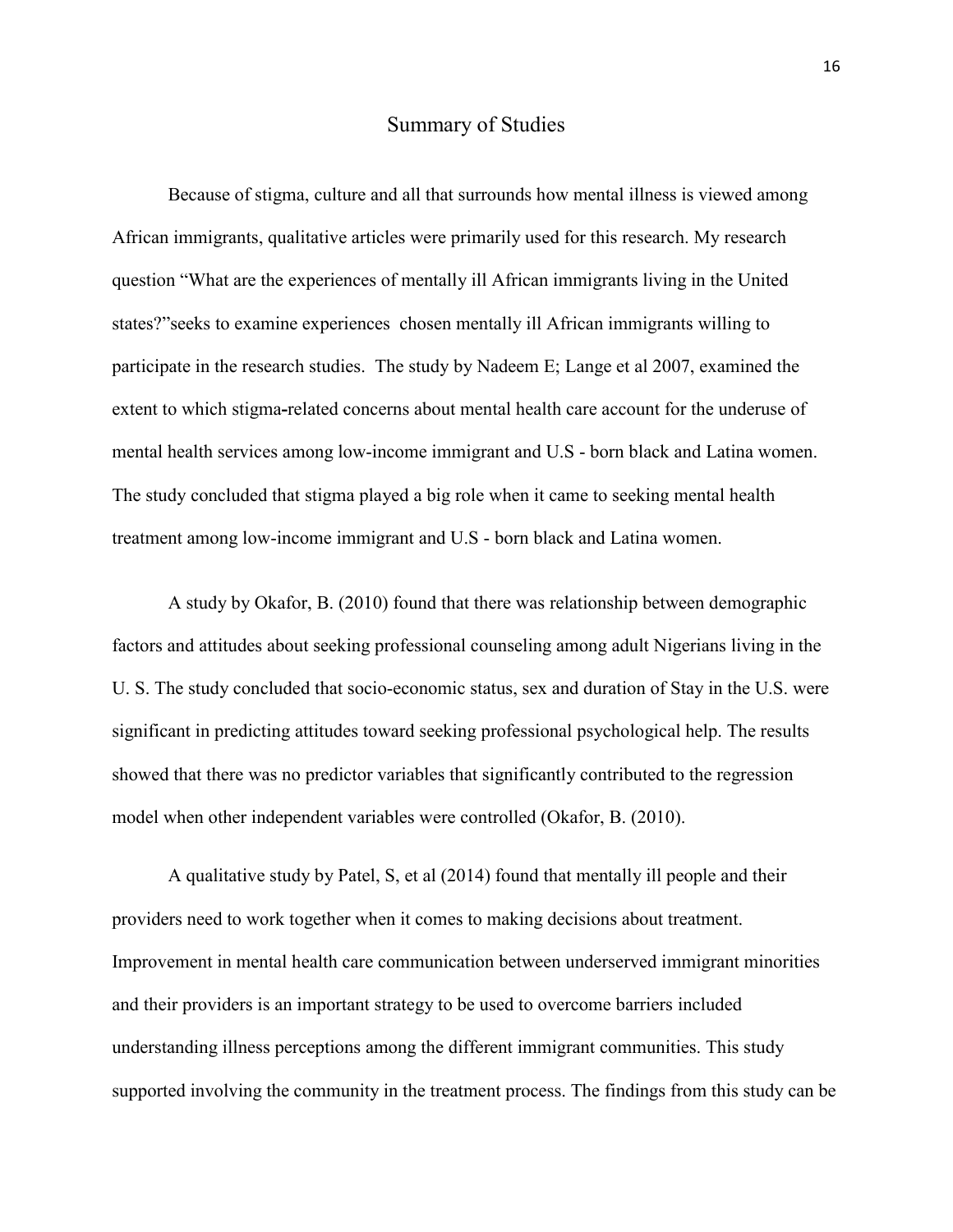used for future practice and have implications for planning interventions to guide primary care providers through treatment engagement for depression.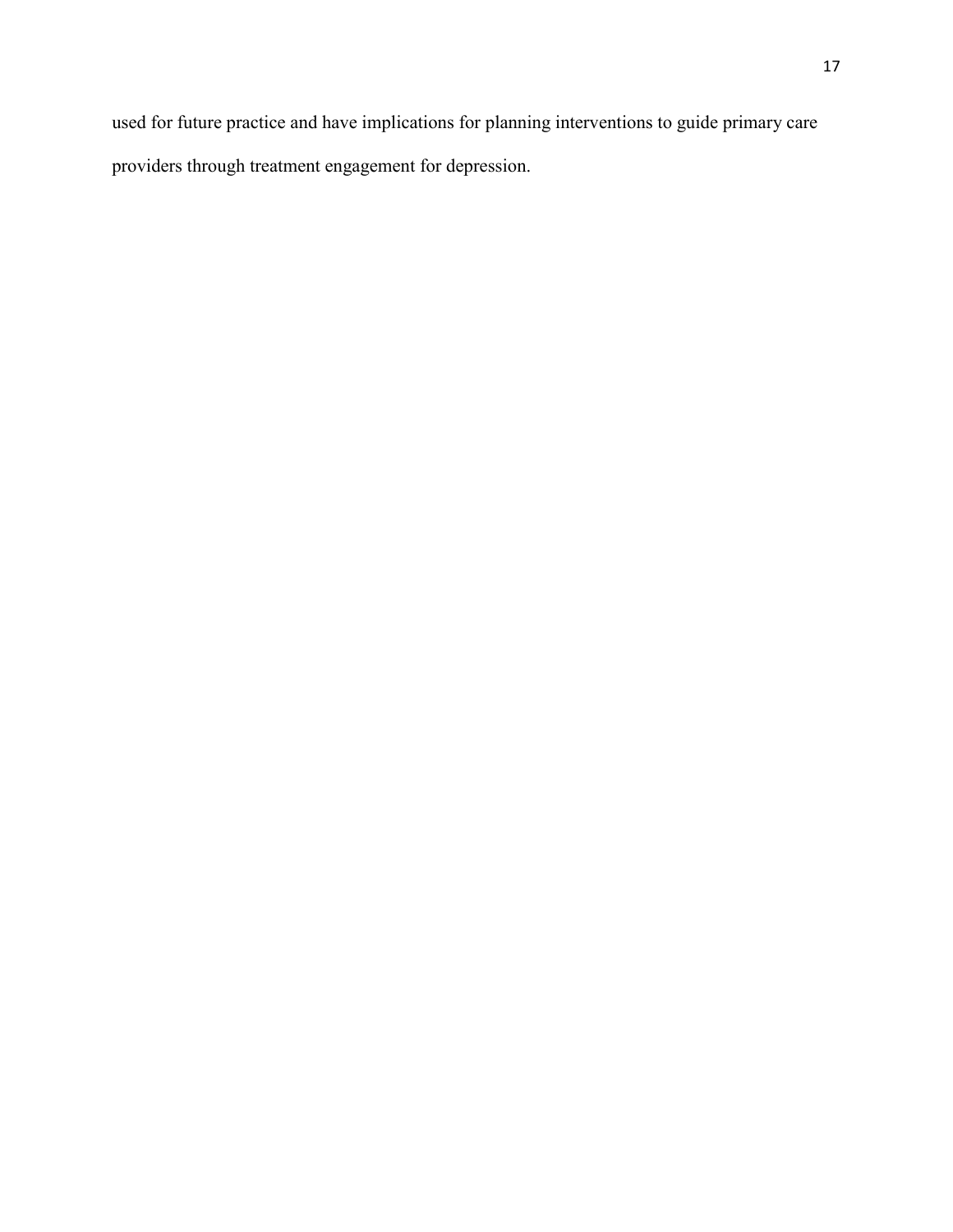## Chapter III

## Literature Review and Analysis

## Major Findings

The authors agree that immigrants who immigrate into the US from African countries and other areas of the world face a lot of challenges which include mental health issues. The authors also indicate a number of issues that are related to the experiences of immigrants living with mental illness in the US. These issues include: refugee experiences, stigma, culture, religion, culture shock, beliefs, language barrier, literacy and underutilization of mental health services. The literature review finding showed that regardless of the state into which the immigrants settle, mentally ill African immigrants tend to share similar experiences.

### Stigma

According to an article by Franca & Kennedy (2013), West African immigrants underutilize mental health services because they fear being stigmatized in their communities. Many mentally ill people from these communities continue to traditional practices, herbal medicine, and spiritual beliefs as opposed to visiting clinics and western doctors to get healthcare needs met. Research by Hinshaw & Stier (2008) found that stigma existed against people with mental disorders. Perceptions were held that mentally ill people were dangerous, and that causes of mental illness were lack personal control versus biogenetic. The research concluded that efforts should be made to educate communities on ways to overcome mental illness stigma,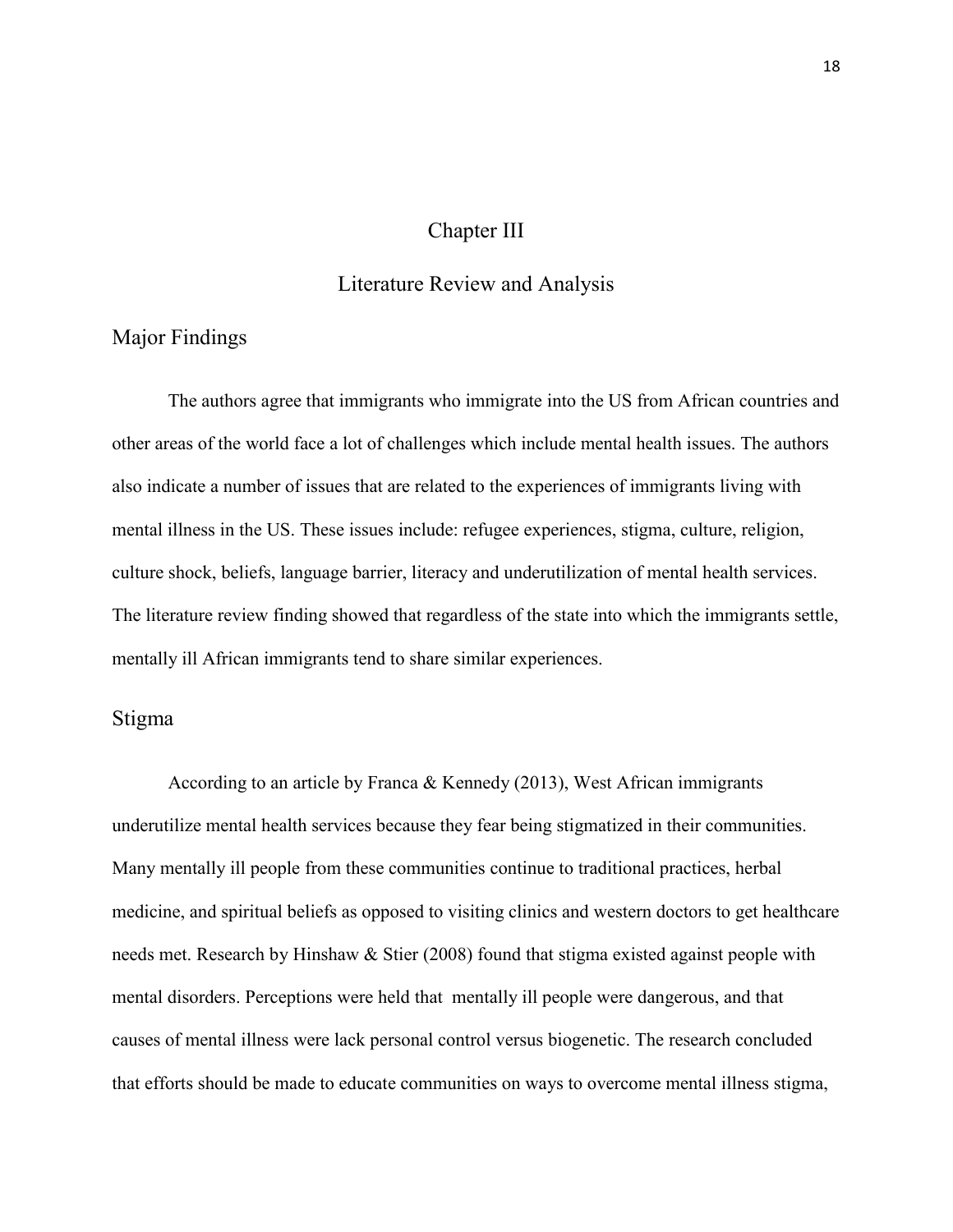including policy and legislation, alterations in media depictions of mental illness, and changes in attitudes and practices among mental health professionals (Hinshaw & Stier, 2008).

A meeting of social workers serving African immigrants brought up the issue of mental illness. Some African community representatives maintained that there is no mental illness problem with in the African community. They cited extreme poverty, human rights abuses, and instability as the major problems among African immigrants. Further discussion about depression revealed that although they are depressed, immigrants don't use that word. Instead, they say they are worried or they think too much, it's almost impossible to get them into counseling. Participants revealed that in Africa, if you say you are sick, it means you are dying. If you ask for psychiatric help, it means you are crazy. Cultural barriers add to a fear of institutionalization that most immigrants believe will result in deportation, ending their chances of staying in America and supporting families back home ( Starecheski L. 2009).

### **Culture**

Understanding culture's impact on mental health and its treatment is extremely important, especially in light of recent reports highlighting the realities of health disparities and unequal treatment. Within some immigrant communities, cultural and religious teachings often influence beliefs about the origins and nature of mental illness; this shapes the attitudes towards the mentally ill persons. Niameh (2014) found that although the participants had a moderately positive experience of mental health services here in the U.S., they still expressed a belief that stigma and discrimination contributed to under-utilization of services by most West Africans**.** The immigrants continued to use traditional practices/medicine, and Christian spiritual resources, to cope with psychological issues. Immigrating into the U.S. and culture shock-related stressors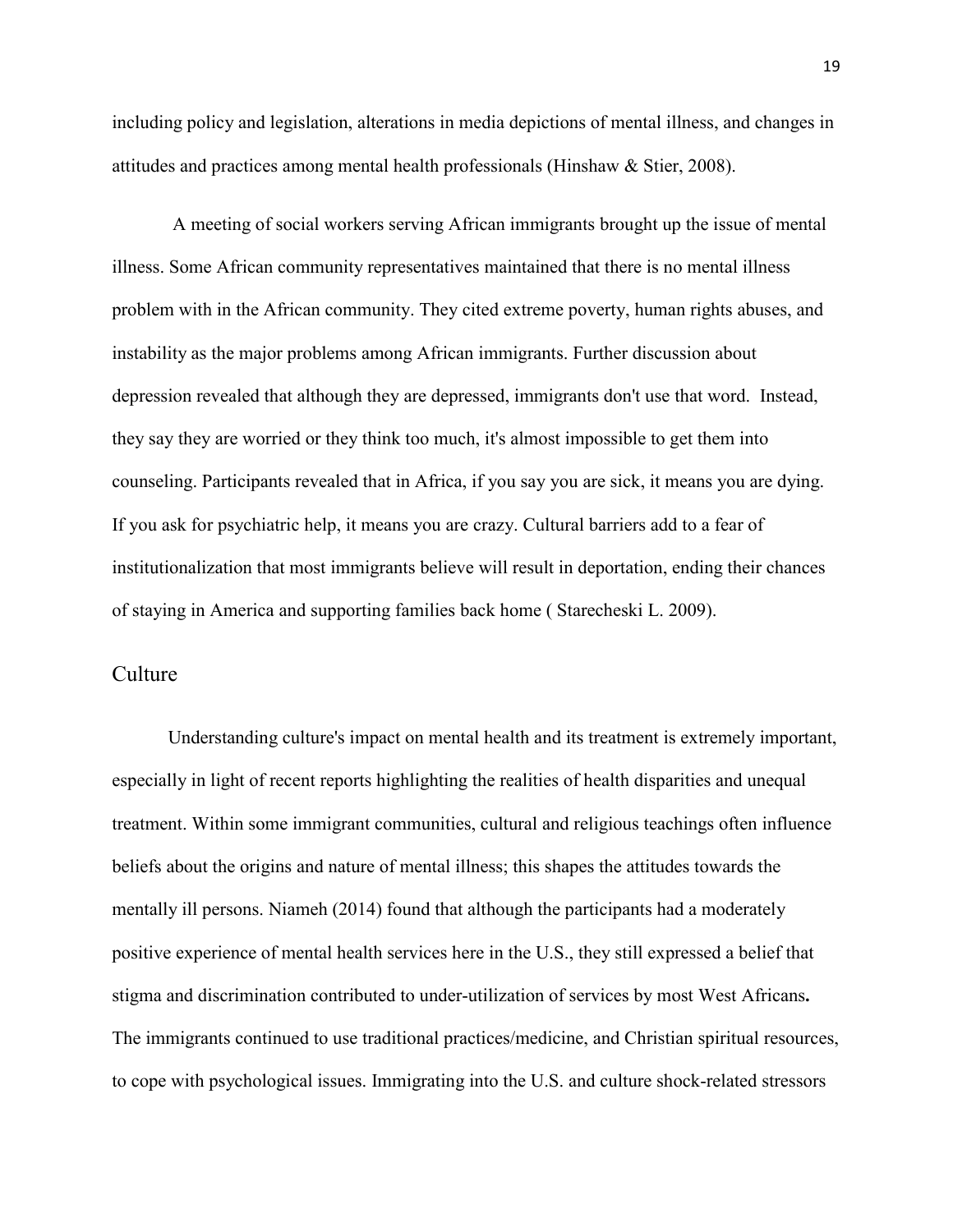also contributed to psychological problems. The study also found that immigrants tried to cope with the stress by reinforcing their West African identity and distancing themselves from the American culture, they reported that they preferred to use informal systems of support to resolve their emotional concerns and use of medical doctors for physical concerns Niameh (2014).

Explanations for immigrant health outcomes often invoke culture through the use of the concept of acculturation. The over reliance on cultural explanations for immigrant health outcomes has been the topic of growing debate, with the critics' main concern being that such explanations obscure the impact of structural factors on immigrant health disparities. In this paper, we highlight the shortcomings of cultural explanations as currently employed in the health literature, and argue for a shift from individual culture-based frameworks, to perspectives that address how multiple dimensions of inequality intersect to impact health outcomes. Based on our review of the literature, we suggest specific lines of inquiry regarding immigrants' experiences with day-to-day discrimination, as well as on the roles that place and immigration policies play in shaping immigrant health outcomes. The paper concludes with suggestions for integrating intersectionality theory in future research on immigrant health. This research highlighted the following; cultural explanations for immigrant health outcomes obscure the impact of structural factors on immigrant health. a stronger emphasis on how place, racialization processes, and immigration policies impact immigrant health is necessary. The research recommended an intersectional approach to the study of immigrant health; suggested specific lines of inquiry regarding immigrants' experiences with racism and anti-immigrant policies, and their health impact; and that interpreting available immigration-related measures requires fuller theorizing as to their context-specific meaning [\(Viruell et al 2011\).](http://www.sciencedirect.com/science/article/pii/S0277953612000822%23!) 

#### **Literacy**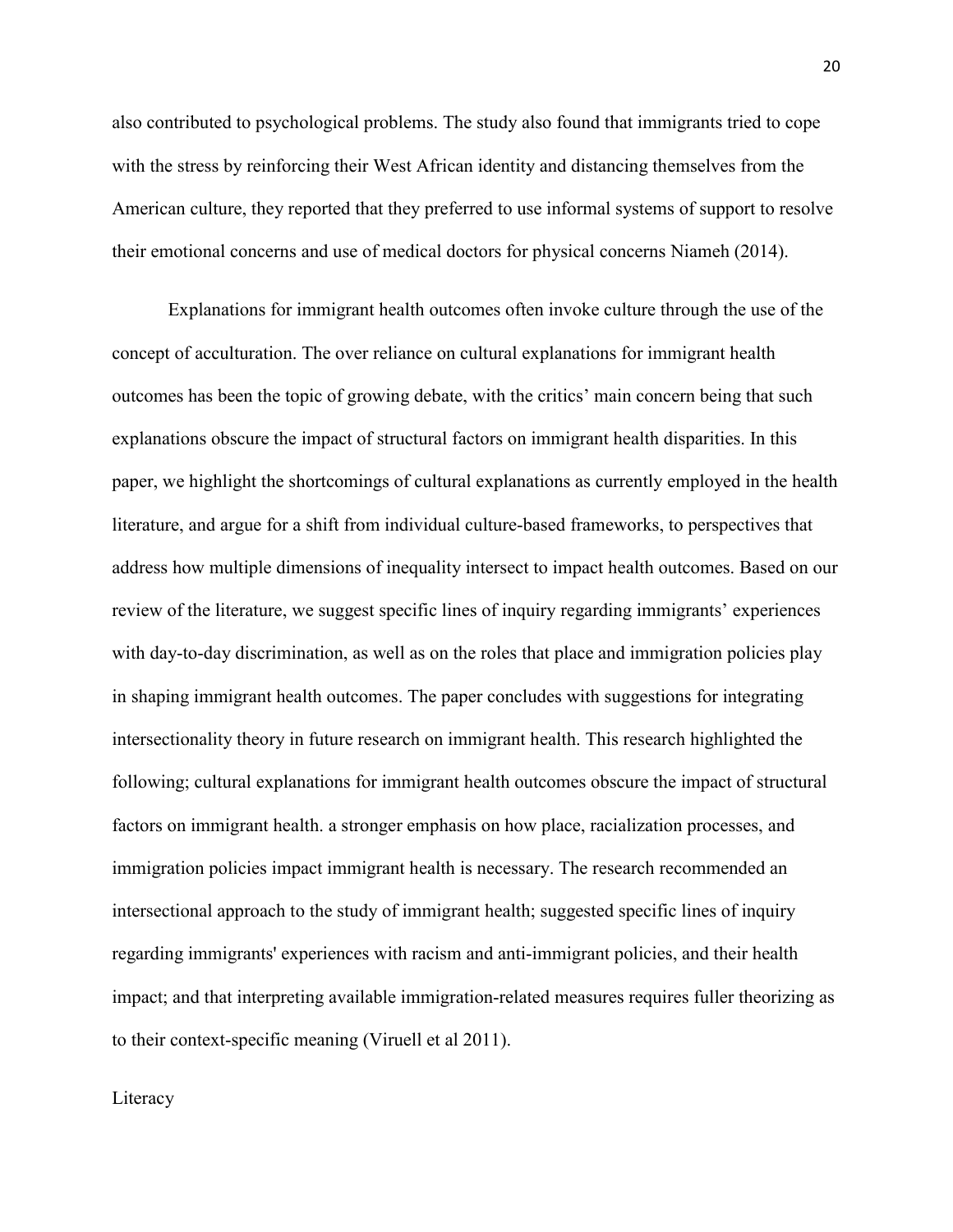Low literacy was found to be a determinant of health-seeking behaviors. "The level of education and proficiency in the English language led to a predicable increase in the helpseeking behavior, hence better utilization of health services available to Africa immigrants" (Orjiako & So, 2013). Reportedly, many West African immigrants are willing to use medical doctors for physical concerns and prefer informal systems of support to solve their mental health problems (Keita, 2008).

## Language Barrier

A review carried in the Somali community in Minnesota explored community perceptions of medical/psychiatric needs, cultural characteristics, barrier to care, and potential solutions. Barriers mentioned were problems working with interpreters from `warring clan factions,' patients' fears of being labeled `crazy,' difficulties viewing illness within an emotional framework, and the need to address mental health from a physical framework through a focus on somatic symptoms (Scuglik et al, 2007).

## Healthcare Disparities

Healthcare disparities refer to differences in access to available facilities and services. A study by Derose et al 2007, found that, immigrants have lower rates of health insurance, use less health care, and receive lower quality of care as compared to the U.S.-born populations, however, there are differences among sub groups of immigrants. The study concluded that there needs to be policy options for addressing immigrants' vulnerabilities. Cooper et al, 1999 found that there are a number of factors including access to care contribute to healthcare disparities. This research borrowed from the Institute of Medicine's (IOM) model of access to health services. The study concluded that to improve the quality of care for these populations,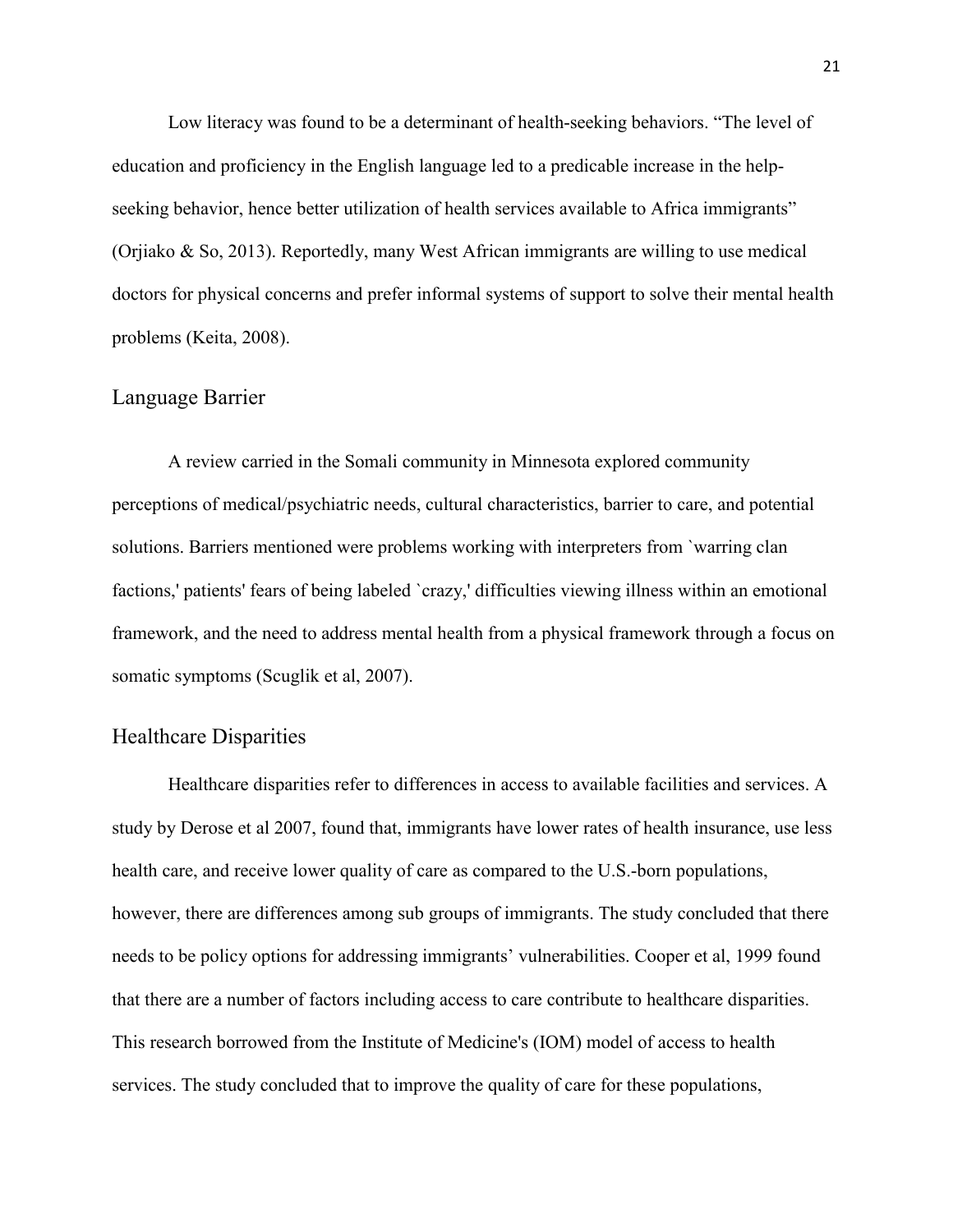interventions need to be in place to promote equity and eliminate health disparities, culturally and linguistically approaches need to be utilized, stakeholders and immigrant communities need to be involved, and interventions could be improved if high risk populations were identified and targeted (Cooper et al, 1999).

## Religion

Mental illnesses have been associated with religion for the longest time. Studies have attempted to link religion and mental health to prove that religious practices influence mental health outcomes. The civil war in Somalia resulted in massive resettlement of Somali refugees in the U.S. The largest population of Somali refugees in the U.S. currently resides in Minnesota. Knowledge of Somali immigrants' mental health care beliefs and religious practices is needed in order to promote culturally congruent care. According to Wolf et al, (2014), practitioners need to discover, and understand mental health meanings, beliefs, and practices from the perspective of immigrant Somalis. Two main themes emerged from interviews conducted; religion significantly influences the Somali perspective of mental health, and the community's connectedness history, are significant in understanding mental health. The study concluded that Somali cultural and religious beliefs and practices influence their health care choices (Wolf et al, 2014).

#### Strengths and Weaknesses of the Research Studies

The studies and articles reviewed had both strengths and weaknesses. One of the identified strengths was that random selection of participants was utilized in some studies. This provided some research control, but researchers were unable to come to conclusions owing to the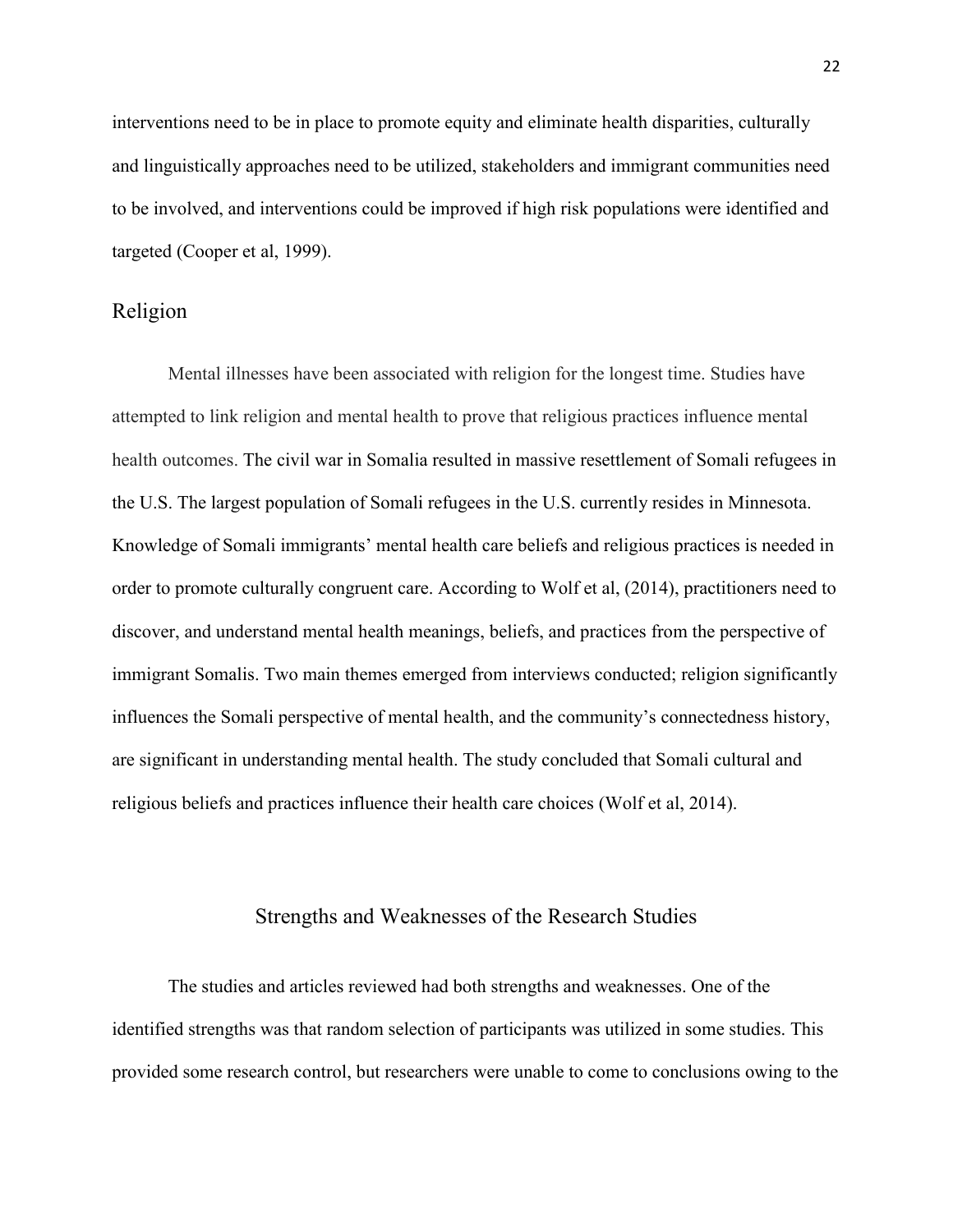fact that immigrants come from various communities in Africa. Some African immigrants had no chance to be represented in the research studies reviewed for this research.

Whereas authors of some studies found stigma, beliefs, values, norms and culture contributed to underutilization of mental health services by African immigrants, there is however less conclusive findings to support this for all other African immigrant groups (Abdullah & Brown, 2011). Some of the weaknesses of the articles and studies reviewed included the fact that; they had poor description of representative populations. Most of the articles reviewed did not meet the exclusion/inclusive criteria characteristics that disqualify prospective information/subjects from being included in a study. The articles were not specific as to the age, age, sex, race, ethnicity, type and stage of disease, the subject's previous treatment history, and the presence or absence of a medical/disease. In most of the research studies reviewed for this research, eligibility for participation in study was not clearly outlined. The characteristics and circumstances of the participants were not clearly described. This made it is impossible to validate if the accuracy of the results of the studies can be confidently applied, or whether the results from two different studies are truly comparable. For example the study by, [Orjiako](mailto:%20Orjiako%20Department%20of%20Clinical%20Psychology,%20Howard%20University,%20Washington,%20USACorrespondenceoorjiako@hotmail.com) & Dominicus, 2013 drew generalized data from a nationally representative study, the New Immigrant Survey - to examine how acculturation stress factors can predict depressive symptoms in a sub-Saharan immigrants.

Some of the literature review had inadequate representative sample. It was not clear what criteria was used to select study participants enrolled in some of the studies. The study by Niameh, (2013), used 8 participants, first generation West African immigrants in the Bay area of Northern California who participated in semi-structured interviews. The sample was skewed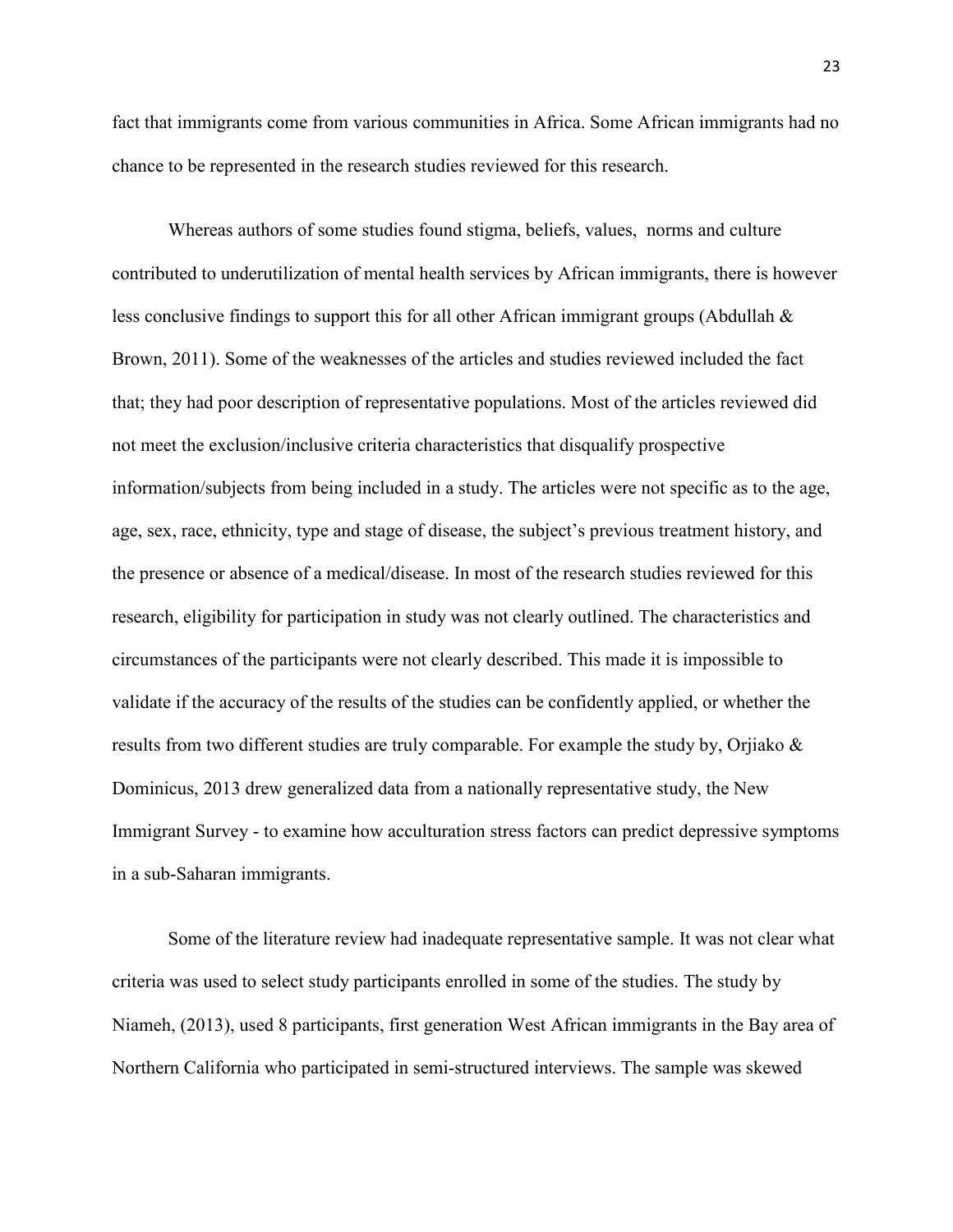because participants may or may not have been capable of participating in the studies owing to their recent immigration and all that comes with immigration into a new country, culture and their personal circumstances such as immigration status.

None of the studies and articles reviewed for this research used a control group. In most research designs, a scientific control group is an essential part in generating reliable data and results. This allows researchers to eliminate ambiguities and isolate variables. Without a control group, research variations, researcher bias, and environmental factors can skew data and hence lead to inaccurate results. A control group should be used as it provides baseline data and helps generate alternative results, which can be compared with the main research data. Use of a control group therefore helps to eliminate bias and provides statistical validity in a research design Control Failure to use a control group, or use of an inappropriate control group, can make it impossible to draw meaningful conclusions from a study (Shuttleworth, 2010).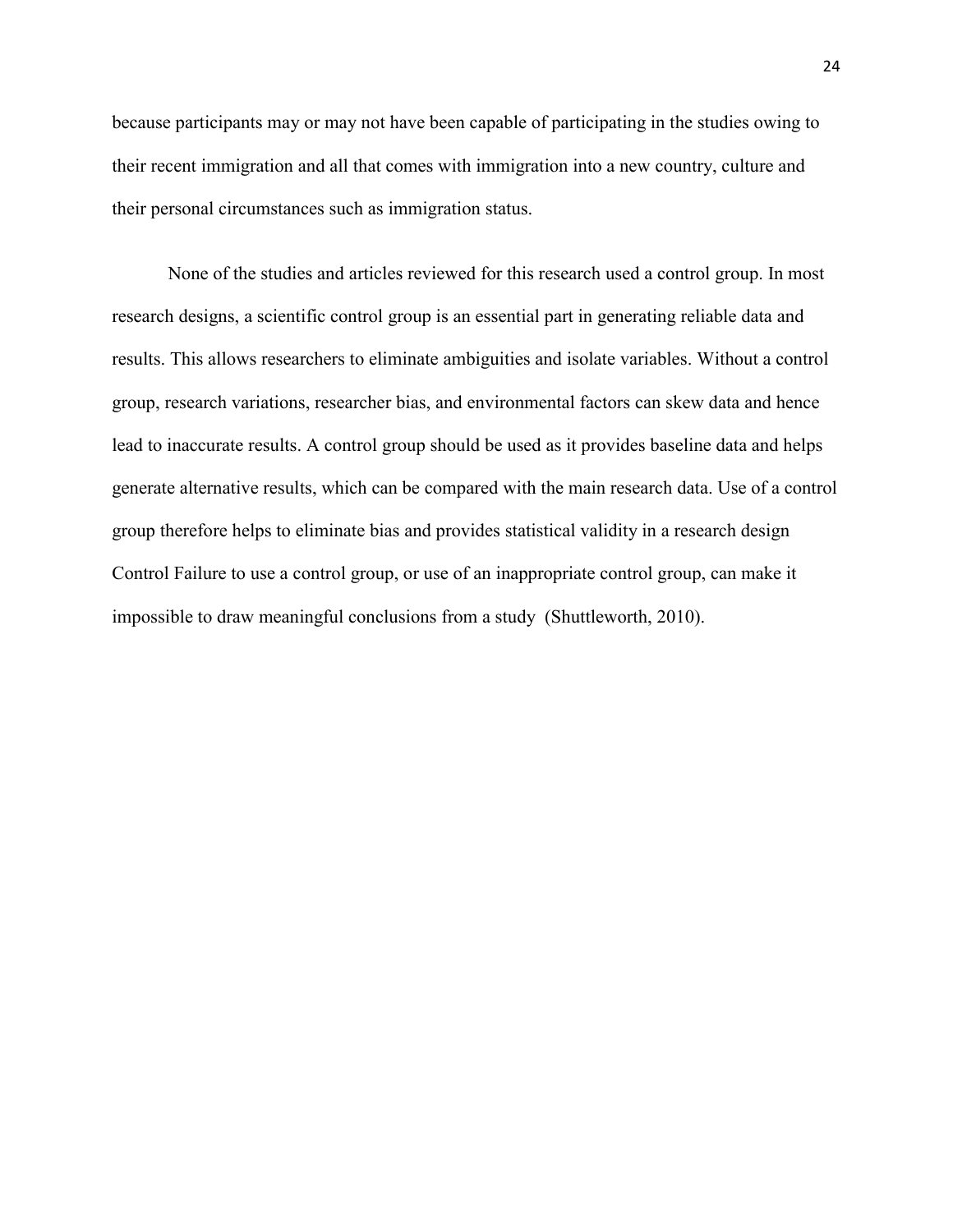## Matrix Synthesis

## The Experiences of Mentally Ill African Immigrants

| Citation                                                                                                                                                                                                                                                                    | Purpose                                                                                                                                                                                     | Sample                                                                                                                                                                                | Design               | Measurement    | Results/Conclusions                                                                                                                                                                                                                                                                                                                                                                                                                                                                                                                                                                                                                                                                                                                                                                                   | Recommendations                                                                                                                             | Level/Quality                                                                                                                       |
|-----------------------------------------------------------------------------------------------------------------------------------------------------------------------------------------------------------------------------------------------------------------------------|---------------------------------------------------------------------------------------------------------------------------------------------------------------------------------------------|---------------------------------------------------------------------------------------------------------------------------------------------------------------------------------------|----------------------|----------------|-------------------------------------------------------------------------------------------------------------------------------------------------------------------------------------------------------------------------------------------------------------------------------------------------------------------------------------------------------------------------------------------------------------------------------------------------------------------------------------------------------------------------------------------------------------------------------------------------------------------------------------------------------------------------------------------------------------------------------------------------------------------------------------------------------|---------------------------------------------------------------------------------------------------------------------------------------------|-------------------------------------------------------------------------------------------------------------------------------------|
| Niameh, F. V.<br>$(2013)$ . First<br>generation west<br>African Americans'<br>experience of<br>mental health<br>service seeking and<br>utilization in the<br>United States. John<br>F. Kennedy<br>University,<br>ProQuest<br><b>Dissertations</b><br>Publishing.<br>3598435 | This is a<br>qualitative<br>study on first-<br>generation<br>West African<br>Immigrants<br>experience of<br>mental health<br>service seeking<br>and utilization<br>in the United<br>States. | Eight<br>participants,<br>first<br>generation<br>West African<br>immigrants in<br>the Bay Area<br>of Northern<br>California,<br>participated in<br>semi-<br>structured<br>interviews. | Qualitative<br>study | No Measurement | Although the participants had a<br>moderately positive experience of<br>mental health services, they still<br>expressed a belief that stigma<br>contributes to underutilization of<br>services by most West Africans.<br>The use of traditional<br>practices/medicine and Christian<br>spiritual resources, seen as<br>characteristically African, to cope<br>with psychological issues;<br>immigration- and culture shock-<br>related stressors, which contribute<br>to psychological need; coping<br>with stress by reinforcing West<br>Africa identity and distancing self<br>from American culture; and<br>moderately positive personal<br>experience with mental health<br>services, contrasted with West<br>African cultural attitudes that<br>stigmatize mental health service<br>utilization. | The relationship of<br>the findings to<br>utilization, clinical<br>implications, and<br>directions for future<br>research are<br>discussed. | Level 111: Low<br>quality with<br>insufficient<br>conclusive<br>information,<br>lacks<br>recommendations<br>for future<br>practice. |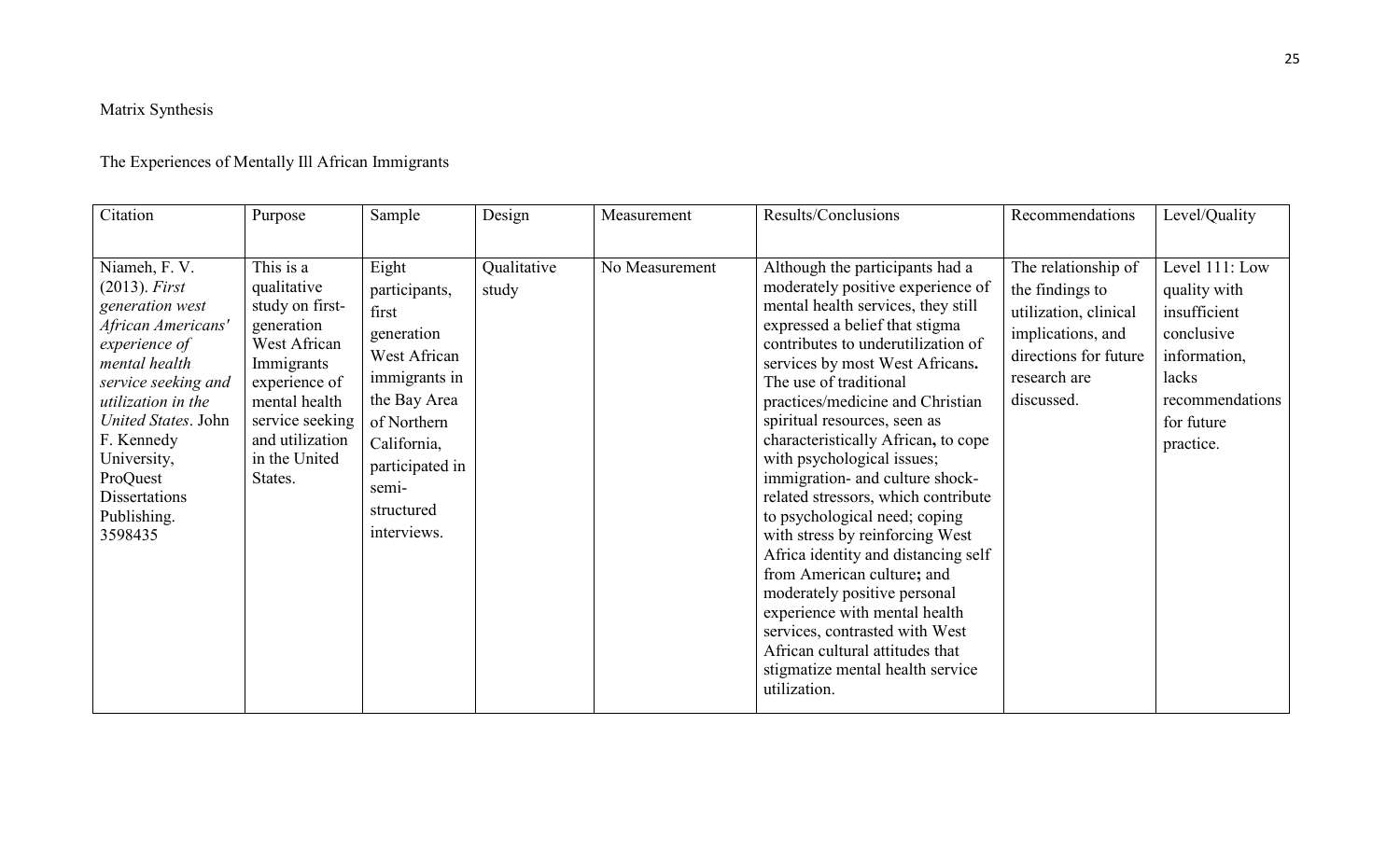| Citation                                                                                                                                                                          | Purpose                                                                                                                         | Sample                                                  | Design | Measurement                 | Results/Conclusions                                                                                                                                                                                                                                                                                                                                                                                                                                                                                   | Recommendations                                                          | Level/Quality                                                                                                               |
|-----------------------------------------------------------------------------------------------------------------------------------------------------------------------------------|---------------------------------------------------------------------------------------------------------------------------------|---------------------------------------------------------|--------|-----------------------------|-------------------------------------------------------------------------------------------------------------------------------------------------------------------------------------------------------------------------------------------------------------------------------------------------------------------------------------------------------------------------------------------------------------------------------------------------------------------------------------------------------|--------------------------------------------------------------------------|-----------------------------------------------------------------------------------------------------------------------------|
|                                                                                                                                                                                   |                                                                                                                                 |                                                         |        |                             |                                                                                                                                                                                                                                                                                                                                                                                                                                                                                                       |                                                                          |                                                                                                                             |
| Orjiako, O., Y & So, D. (2013). The<br>role of acculturative stress factors on<br>mental health and help-seeking<br>behavior of sub-Saharan African<br>immigrants. Pages 315-325. | To examine<br>how<br>acculturation<br>stress factors<br>can predict<br>depressive<br>symptoms in<br>a sub-<br>Saharan<br>Africa | A sub-<br>Saharan<br>African<br>sample of<br>669 adults | Survey | No available<br>measurement | The collectivistic nature of<br>African culture suggests that<br>family support is a critical<br>element in the acculturation<br>process, but family support<br>was not found to be a<br>predictor of help-seeking<br>behavior. Results indicated<br>that when birth country was<br>controlled for, proficient<br>English language skills and<br>higher education level were<br>predictive of increased help-<br>seeking behavior. Findings<br>suggest that proficiency in<br>host country's language | Survey did not<br>have any<br>recommendations<br>for future<br>practice. | Level 1V-Low<br>quality with<br>insufficient<br>conclusive<br>information, lacks<br>recommendations<br>for future practice. |
|                                                                                                                                                                                   |                                                                                                                                 |                                                         |        |                             | serves as a protective factor                                                                                                                                                                                                                                                                                                                                                                                                                                                                         |                                                                          |                                                                                                                             |
|                                                                                                                                                                                   |                                                                                                                                 |                                                         |        |                             | against depressive                                                                                                                                                                                                                                                                                                                                                                                                                                                                                    |                                                                          |                                                                                                                             |
|                                                                                                                                                                                   |                                                                                                                                 |                                                         |        |                             | symptoms, and English<br>proficiency and higher                                                                                                                                                                                                                                                                                                                                                                                                                                                       |                                                                          |                                                                                                                             |
|                                                                                                                                                                                   |                                                                                                                                 |                                                         |        |                             | educational attainment                                                                                                                                                                                                                                                                                                                                                                                                                                                                                |                                                                          |                                                                                                                             |
|                                                                                                                                                                                   |                                                                                                                                 |                                                         |        |                             | predict greater use of support                                                                                                                                                                                                                                                                                                                                                                                                                                                                        |                                                                          |                                                                                                                             |
|                                                                                                                                                                                   |                                                                                                                                 |                                                         |        |                             | systems in African                                                                                                                                                                                                                                                                                                                                                                                                                                                                                    |                                                                          |                                                                                                                             |
|                                                                                                                                                                                   |                                                                                                                                 |                                                         |        |                             | immigrants.                                                                                                                                                                                                                                                                                                                                                                                                                                                                                           |                                                                          |                                                                                                                             |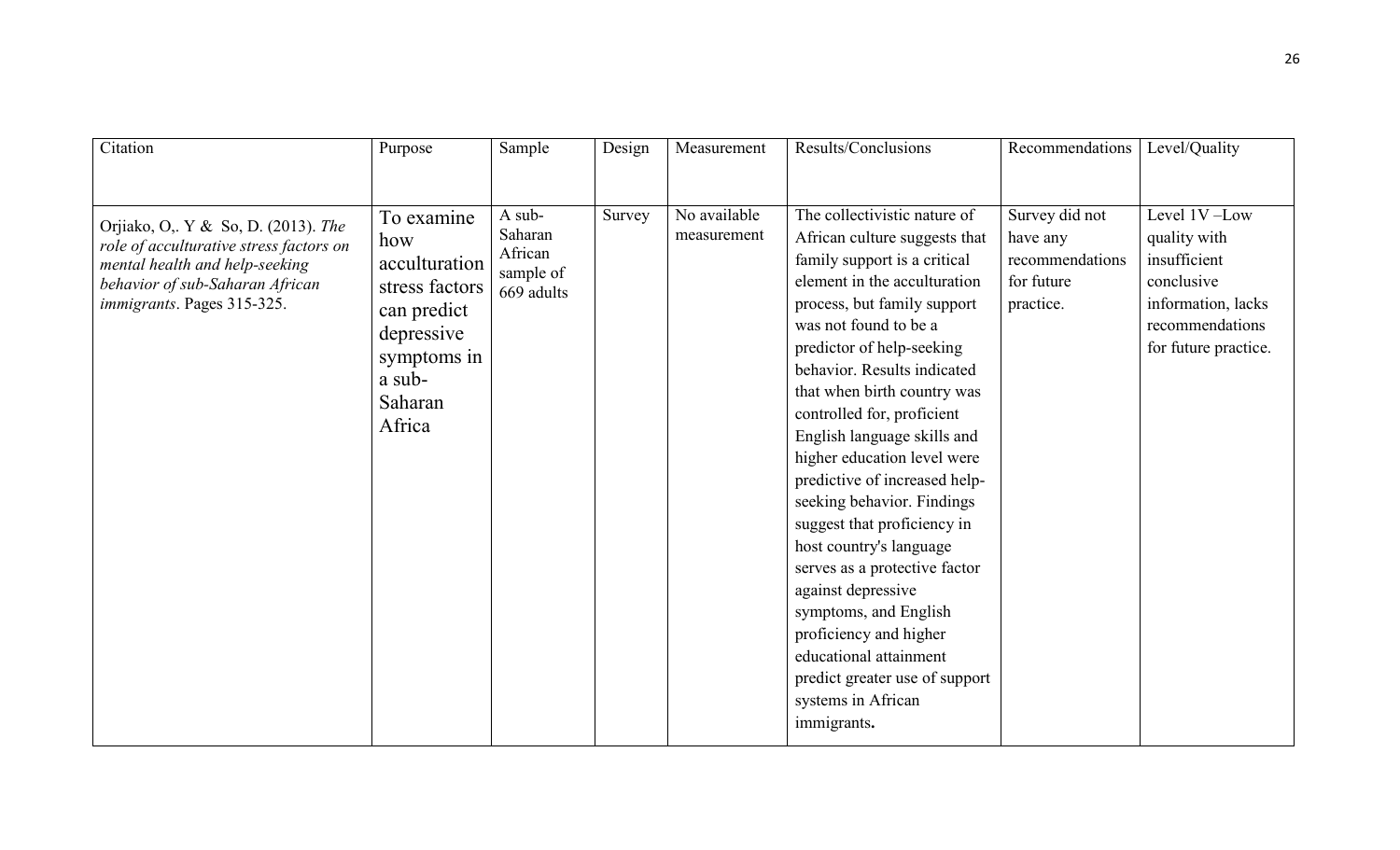| Citation                                                                  | Purpose             | Sample         | Design     | Measurement    | Result/Conclusions         | Recommendations     | Level/Quality    |
|---------------------------------------------------------------------------|---------------------|----------------|------------|----------------|----------------------------|---------------------|------------------|
|                                                                           |                     |                |            |                |                            |                     |                  |
|                                                                           |                     |                |            |                |                            |                     |                  |
| Gashaw-Gant, Gebaynesh Gelila                                             | In this study,      | Project        | Literature | The project    | Evaluations of this        | In order to address | Level $11 - Low$ |
| (2005) Culture and mental illness: A                                      | existing research   | <b>ESSEA</b>   | Review     | has            | project indicate that the  | an individual's     | quality, lacks   |
| review of a model for providing mental<br>health services to East African | is reviewed and     | (Ethiopia,     |            | successfully   | ESSEA project paradigm     | behavioral          | data to support  |
| refugees/immigrants. Dissertation                                         | incorporated into a | Sudan,         |            | educated East  | is effective for providing | healthcare needs,   | the reviews      |
| Abstracts International: Section B: The                                   | foundation for      | Somalia, and   |            | African        | mental health services to  | professionals must  |                  |
| Sciences and Engineering, Vol 65(8-                                       | understanding       | Eritrea in     |            | community      | this group. Project        | address the wide    |                  |
| B), Alliant International U, San Diego,                                   | East African        | Africa), a     |            | members on     | <b>ESSEA</b> successfully  | range of factors    |                  |
| U.S.                                                                      | perceptions of      | behavioral     |            | key            | provides mental health     | that can impact-    |                  |
|                                                                           | mental health and   | health project |            | behavioral     | services by using holistic | positively or       |                  |
|                                                                           | treatment.          | incorporating  |            | issues. As a   | and culture specific       | negatively-mental   |                  |
|                                                                           |                     | services based |            | result of the  | techniques and strategies  | health and          |                  |
|                                                                           |                     | on an East     |            | community      | to supplement existing     | behavior. The       |                  |
|                                                                           |                     | African        |            | education      | mental health services.    | program             |                  |
|                                                                           |                     | worldview, is  |            | forums, the    |                            | evaluation          |                  |
|                                                                           |                     | offered as a   |            | project has    |                            | provides evidence   |                  |
|                                                                           |                     | model for      |            | successfully   |                            | for the             |                  |
|                                                                           |                     | providing      |            | increased      |                            | development of a    |                  |
|                                                                           |                     | mental health  |            | awareness      |                            | mental health and   |                  |
|                                                                           |                     | services for   |            | regarding      |                            | treatment           |                  |
|                                                                           |                     | East Africans. |            | behavioral     |                            | paradigm, which is  |                  |
|                                                                           |                     |                |            | health issues. |                            | culturally based,   |                  |
|                                                                           |                     |                |            |                |                            | rather than         |                  |
|                                                                           |                     |                |            |                |                            | grounded only in    |                  |
|                                                                           |                     |                |            |                |                            | biology or          |                  |
|                                                                           |                     |                |            |                |                            | psychology.         |                  |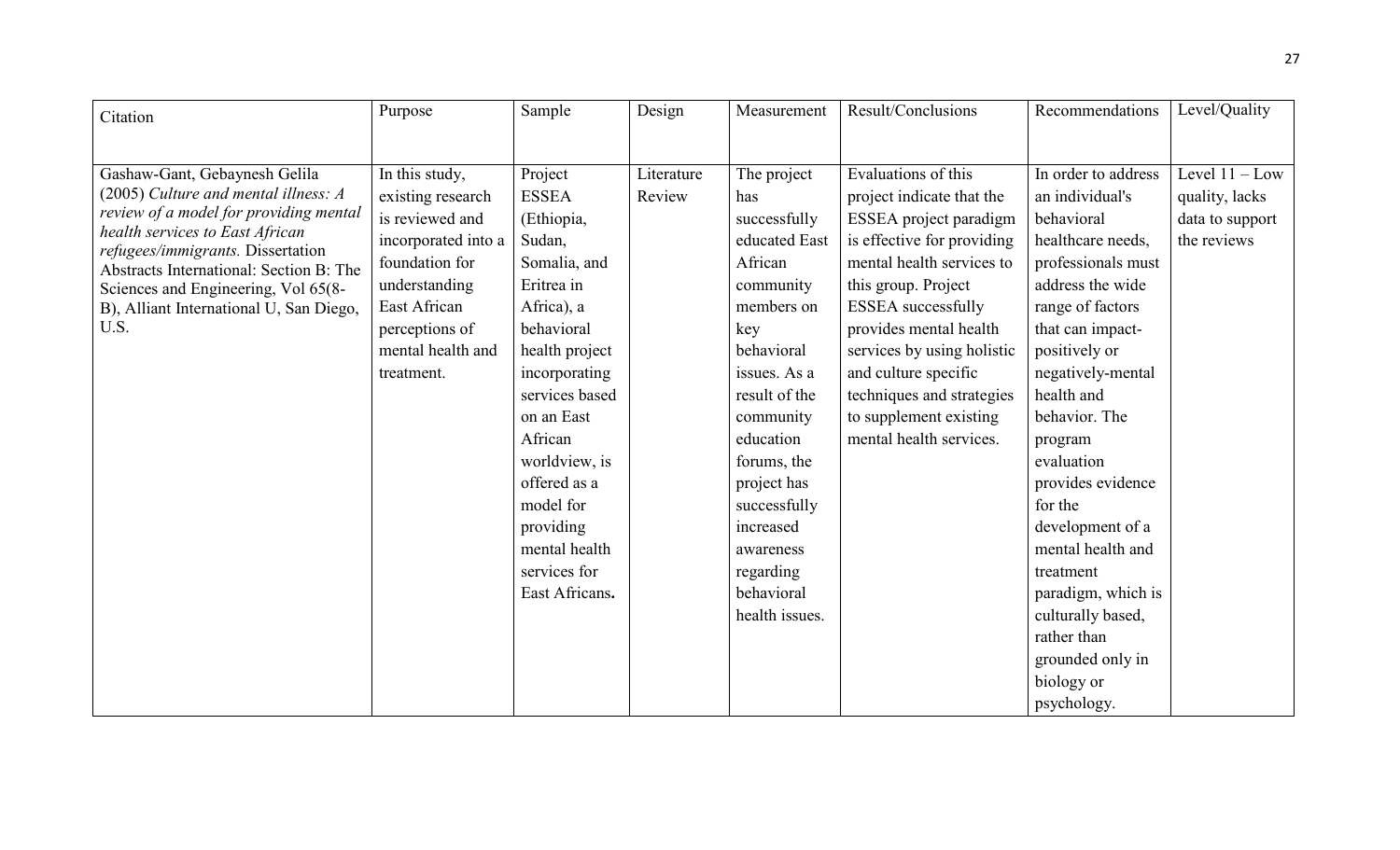| Citation                                                                                                                                                                                                                                 | Purpose                                                                                                                                                                                                    | Sample                                                                                                                                                                                                                                                                       | Design              | Measurement                                                                                                                                                                                        | Results/Conclusions                                                                                                                                                                                                                                                                                                                                                                                    | Recommendations                                                                                                                                                                | Level/Quality                                                         |
|------------------------------------------------------------------------------------------------------------------------------------------------------------------------------------------------------------------------------------------|------------------------------------------------------------------------------------------------------------------------------------------------------------------------------------------------------------|------------------------------------------------------------------------------------------------------------------------------------------------------------------------------------------------------------------------------------------------------------------------------|---------------------|----------------------------------------------------------------------------------------------------------------------------------------------------------------------------------------------------|--------------------------------------------------------------------------------------------------------------------------------------------------------------------------------------------------------------------------------------------------------------------------------------------------------------------------------------------------------------------------------------------------------|--------------------------------------------------------------------------------------------------------------------------------------------------------------------------------|-----------------------------------------------------------------------|
| Dickey B, & Azeni, H. (2011). Persons<br>with dual diagnoses of substance abuse<br>and major mental illness: their excess<br>costs of psychiatric care.<br>https://doi.org/10.2105/AJPH.86.7.973.<br>Published Online: October 07, 2011. | To examine the<br>costs of<br>psychiatric<br>treatment for<br>seriously mentally<br>ill people with co-<br>morbid substance<br>abuse as compared<br>with mentally ill<br>people not abusing<br>substances. | Three different<br>sources of data<br>were used to<br>construct<br>client-level<br>files to<br>compare the<br>patterns of<br>care and<br>expenditures<br>of 16,395<br>psychiatrically<br>disabled<br>Medicaid<br>beneficiaries<br>with and<br>without<br>substance<br>abuse: | Randomized<br>Study | Massachusetts<br>Medicaid paid<br>claims;<br>Department<br>of Mental<br>Health state<br>hospital<br>inpatient<br>record files;<br>and<br>community<br>support<br>service client<br>tracking files. | Psychiatrically disabled<br>substance abusers had<br>psychiatric treatment costs<br>that were almost 60%<br>higher than those of non-<br>abusers. Most of the cost<br>difference was the result of<br>more acute psychiatric<br>inpatient treatment.<br>Although the public health<br>and financial costs of high<br>rates of co-morbidity are<br>obvious, the solutions to<br>these problems are not. | Numerous<br>bureaucratic and<br>social obstacles<br>must be overcome<br>before programs<br>for those with<br>dual diagnoses<br>can be tested for<br>clinical<br>effectiveness. | Level $11 -$<br>Low quality,<br>lacks data to<br>support the<br>study |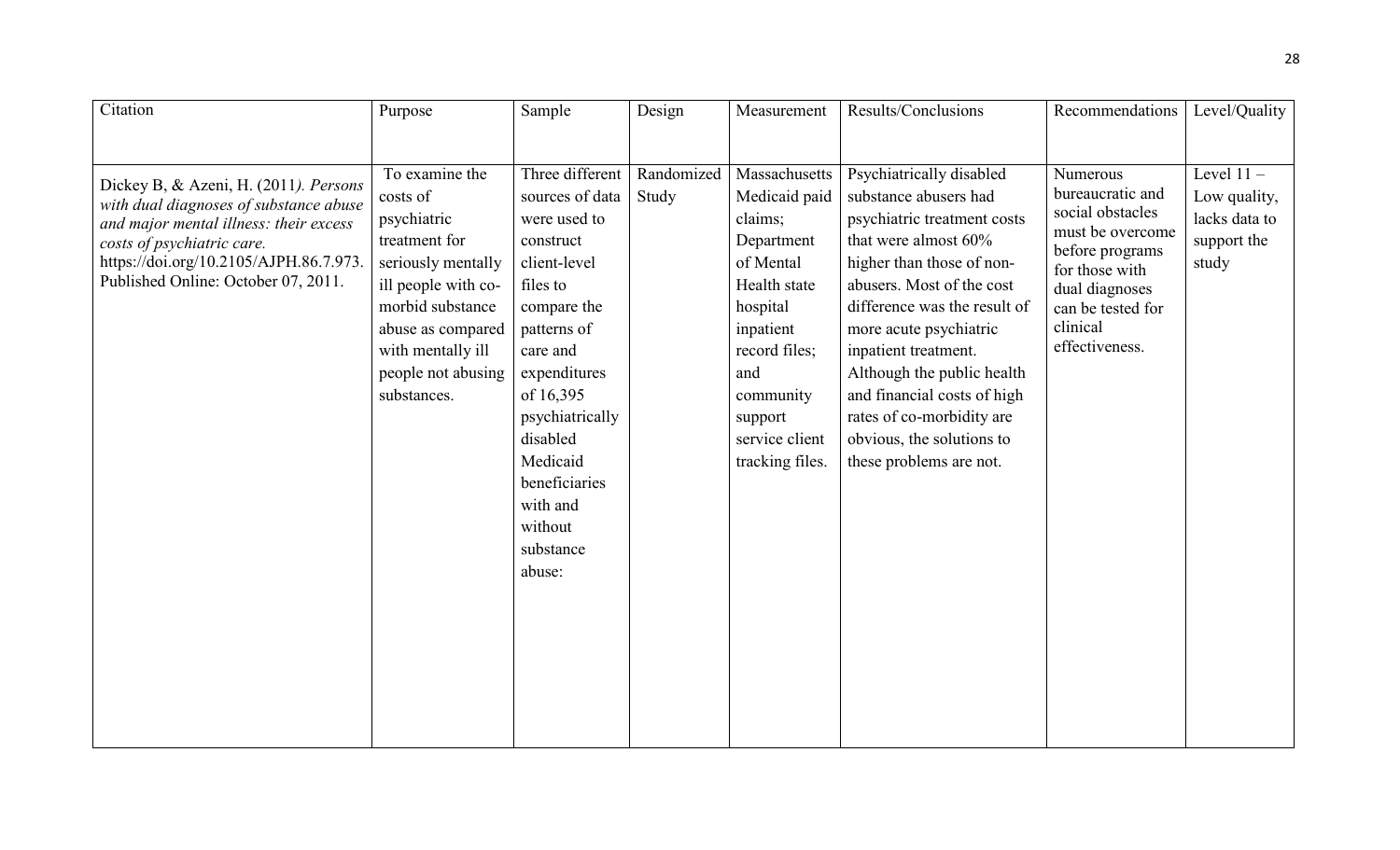| Citation                                                                                                                                                                                                                                                                                                                  | Purpose                                                                                                                                                                                                         | Sample                                                      | Design                  | Measurement                                                                                                                                                                                                                                                                                                                                         | Results/Conclusions                                                                                                                                                                                                                                                                                                                                                                                                                                                                                                                                                                                    | Recommendations                                                                                                                                    | Level/Quality                                                         |
|---------------------------------------------------------------------------------------------------------------------------------------------------------------------------------------------------------------------------------------------------------------------------------------------------------------------------|-----------------------------------------------------------------------------------------------------------------------------------------------------------------------------------------------------------------|-------------------------------------------------------------|-------------------------|-----------------------------------------------------------------------------------------------------------------------------------------------------------------------------------------------------------------------------------------------------------------------------------------------------------------------------------------------------|--------------------------------------------------------------------------------------------------------------------------------------------------------------------------------------------------------------------------------------------------------------------------------------------------------------------------------------------------------------------------------------------------------------------------------------------------------------------------------------------------------------------------------------------------------------------------------------------------------|----------------------------------------------------------------------------------------------------------------------------------------------------|-----------------------------------------------------------------------|
| Schweitzer, R., Melville, F., Steel,<br>Z., & Lacherez, P. (2005). Trauma,<br>post-Migration living difficulties, and<br>social support as predictors of<br>psychological adjustment in resettled<br>Sudanese refugees. Pages 179-187<br>Received 30 Jul 2004, Accepted 14<br>Mar 2005, Published online: 17 Aug<br>2009. | This paper<br>explores the<br>impact of pre-<br>migration trauma,<br>post-migration<br>living difficulties<br>and social support<br>on the current<br>mental health of<br>63 resettled<br>Sudanese<br>refugees. | 63 resettled<br>Sudanese<br>refugees with<br>mental illness | Structured<br>interview | A semi-structured<br>interview including<br>questionnaires<br>assessing socio-<br>demographic<br>information, pre-<br>migration trauma,<br>anxiety, depression<br>and posttraumatic<br>stress, post-<br>migration living<br>difficulties and<br>perceived social<br>support were<br>administered<br>assisted by a<br>bilingual<br>community worker. | Less than 5% met<br>criteria for<br>posttraumatic stress<br>but 25% reported<br>clinically high levels<br>of psychological<br>distress. The results<br>indicate that social<br>support social support<br>from the migrant's<br>ethnic community play<br>a significant role in<br>predicting mental<br>health outcomes.<br>Refugees in Australia<br>may constitute a<br>particularly vulnerable<br>group in terms of<br>mental health<br>outcomes. Culturally<br>specific sequelae in<br>terms of social<br>isolation and<br>acculturation may be<br>particularly<br>problematic for these<br>migrants. | Low quality<br>interview, no with<br>insufficient<br>conclusive<br>information, lacks<br>recommendations<br>for future practice<br>recommendations | Level $11 -$<br>Low quality,<br>lacks data to<br>support the<br>study |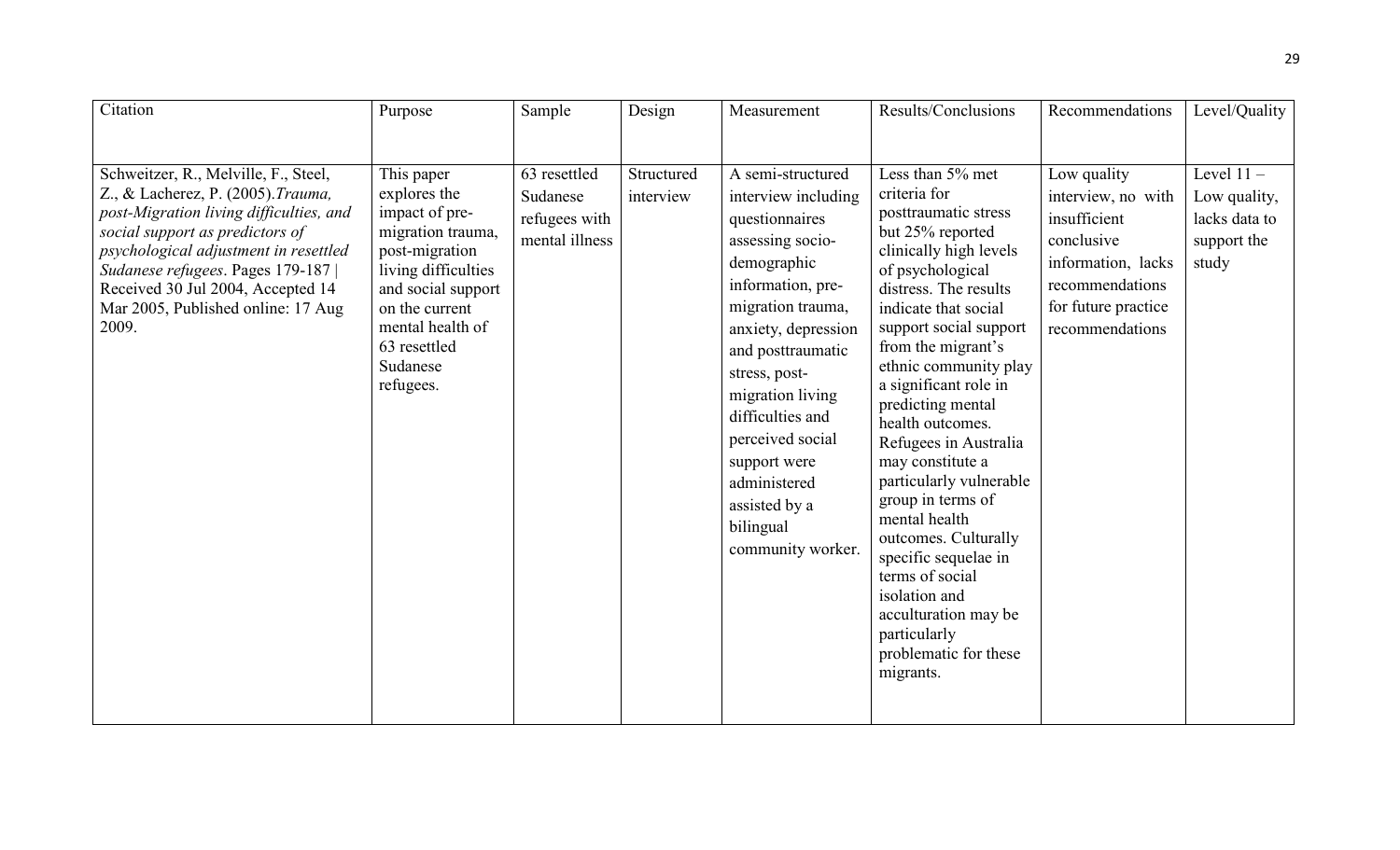| Citation                                                                                                                                                                                                                  | Purpose                                                                                                                                                                                                                          | Sample                                                                                                                         | Design               | Measurement    | Results/Conclusions                                                                                                          | Recommendations                                                                                                                                                                                                                                                                            | Level/Qualit                                                            |
|---------------------------------------------------------------------------------------------------------------------------------------------------------------------------------------------------------------------------|----------------------------------------------------------------------------------------------------------------------------------------------------------------------------------------------------------------------------------|--------------------------------------------------------------------------------------------------------------------------------|----------------------|----------------|------------------------------------------------------------------------------------------------------------------------------|--------------------------------------------------------------------------------------------------------------------------------------------------------------------------------------------------------------------------------------------------------------------------------------------|-------------------------------------------------------------------------|
|                                                                                                                                                                                                                           |                                                                                                                                                                                                                                  |                                                                                                                                |                      |                |                                                                                                                              |                                                                                                                                                                                                                                                                                            | y                                                                       |
| Abdullah T, &<br>Brown T <sub>y</sub> . L.<br>$(2011)$ Mental<br>illness stigma and<br>ethnocultural<br>beliefs, values,<br>and norms: an<br>integrative review.<br>$(6):934-48$ . doi:<br>10.1016/j.cpr.2011<br>.05.003. | This article<br>examines the<br>relationship<br>between<br>mental illness<br>stigma and<br>culture for<br>Americans of<br>American<br>Indian,<br>Asian,<br>African,<br>Latino,<br>Middle<br>Eastern, and<br>European<br>descent. | No definite sample<br>(Americans of<br>American Indian,<br>Asian, African, Latino,<br>Middle Eastern, and<br>European descent) | Literature<br>Review | No measurement | Less is known about the<br>interaction between<br>cultural values and mental<br>illness stigma for other<br>cultural groups. | Continued research in the<br>area requires better<br>organization and more<br>exploration of the role of<br>cultural history and values<br>as they relate to mental<br>illness stigma. To that<br>end, a detailed, systematic<br>approach to future<br>research in the area is<br>proposed | Level $11 -$<br>Low quality,<br>lacks data to<br>support the<br>reviews |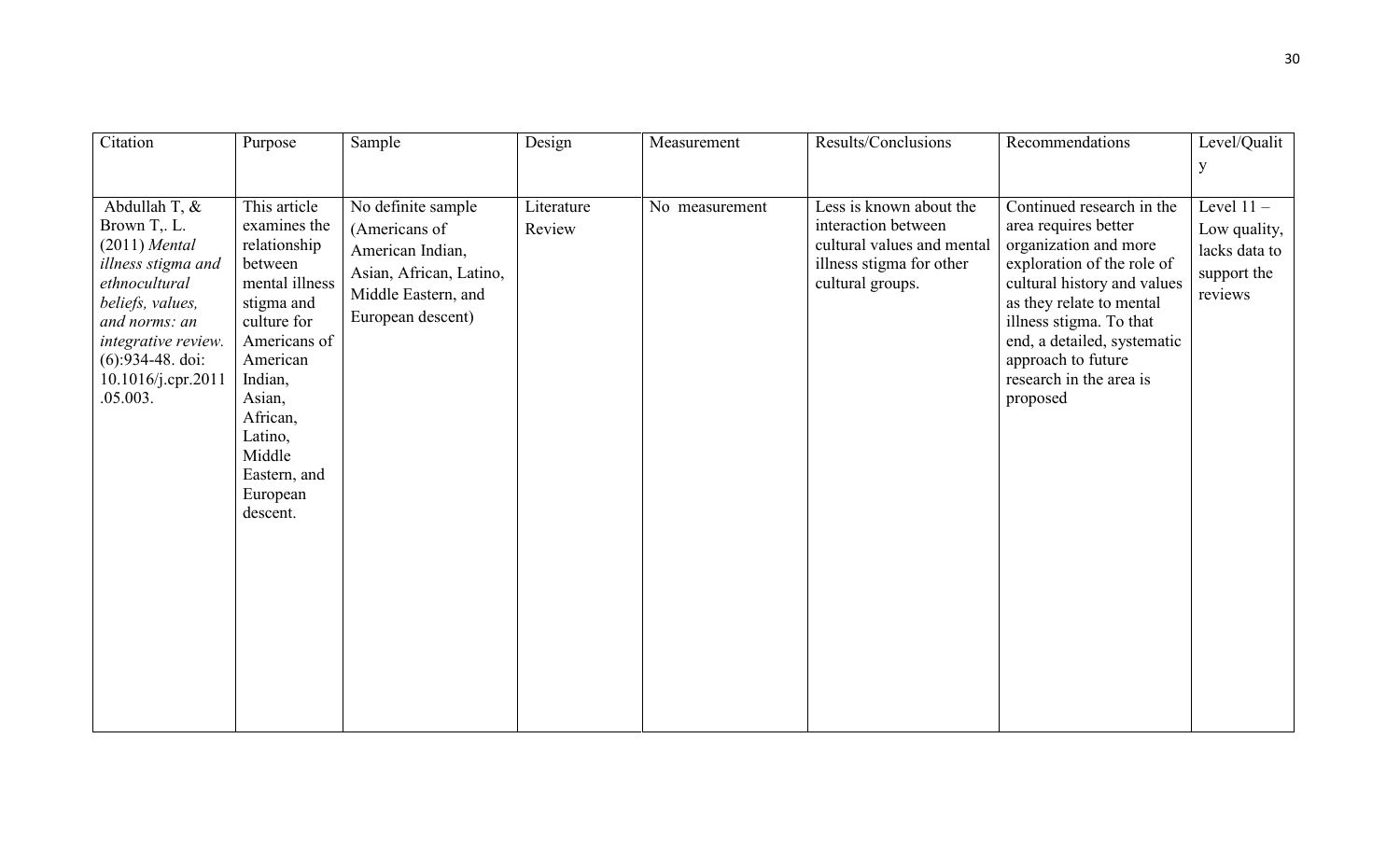|                                                                                                                                                      | Design                 | Measurement                                              | Results/Conclusions                                                                                                                                                                                                                                                                                                                                                                                                                                                    | Recommendations                                                                                                                                                         | Level/Qualit              |
|------------------------------------------------------------------------------------------------------------------------------------------------------|------------------------|----------------------------------------------------------|------------------------------------------------------------------------------------------------------------------------------------------------------------------------------------------------------------------------------------------------------------------------------------------------------------------------------------------------------------------------------------------------------------------------------------------------------------------------|-------------------------------------------------------------------------------------------------------------------------------------------------------------------------|---------------------------|
|                                                                                                                                                      |                        |                                                          |                                                                                                                                                                                                                                                                                                                                                                                                                                                                        |                                                                                                                                                                         |                           |
|                                                                                                                                                      |                        |                                                          |                                                                                                                                                                                                                                                                                                                                                                                                                                                                        |                                                                                                                                                                         |                           |
| Six community-based<br>focus groups with 57<br>Somali women and<br>interviewed 11 key<br>informants including<br>Somali healthcare<br>professionals. | ecological<br>research | coding, sorting and<br>reducing data into<br>categories, | Research found that<br>Somali women's health<br>beliefs related closely to<br>situational factors and<br>contrasted sharply with<br>the biological model that<br>drives Western medicine.<br>Experiencing unmet<br>expectations, Somali<br>women and their<br>healthcare providers<br>reported multiple<br>frustrations which often<br>diminished perceived<br>quality of health care.<br>Moreover, silent worries<br>about mental health and<br>reproductive decision | To provide high quality,<br>trans-cultural health care,<br>providers must encourage<br>patients to voice their own<br>health explanations,<br>expectations, and worries | Level 111:<br>Low quality |
|                                                                                                                                                      |                        | Social                                                   |                                                                                                                                                                                                                                                                                                                                                                                                                                                                        | making surfaced.                                                                                                                                                        |                           |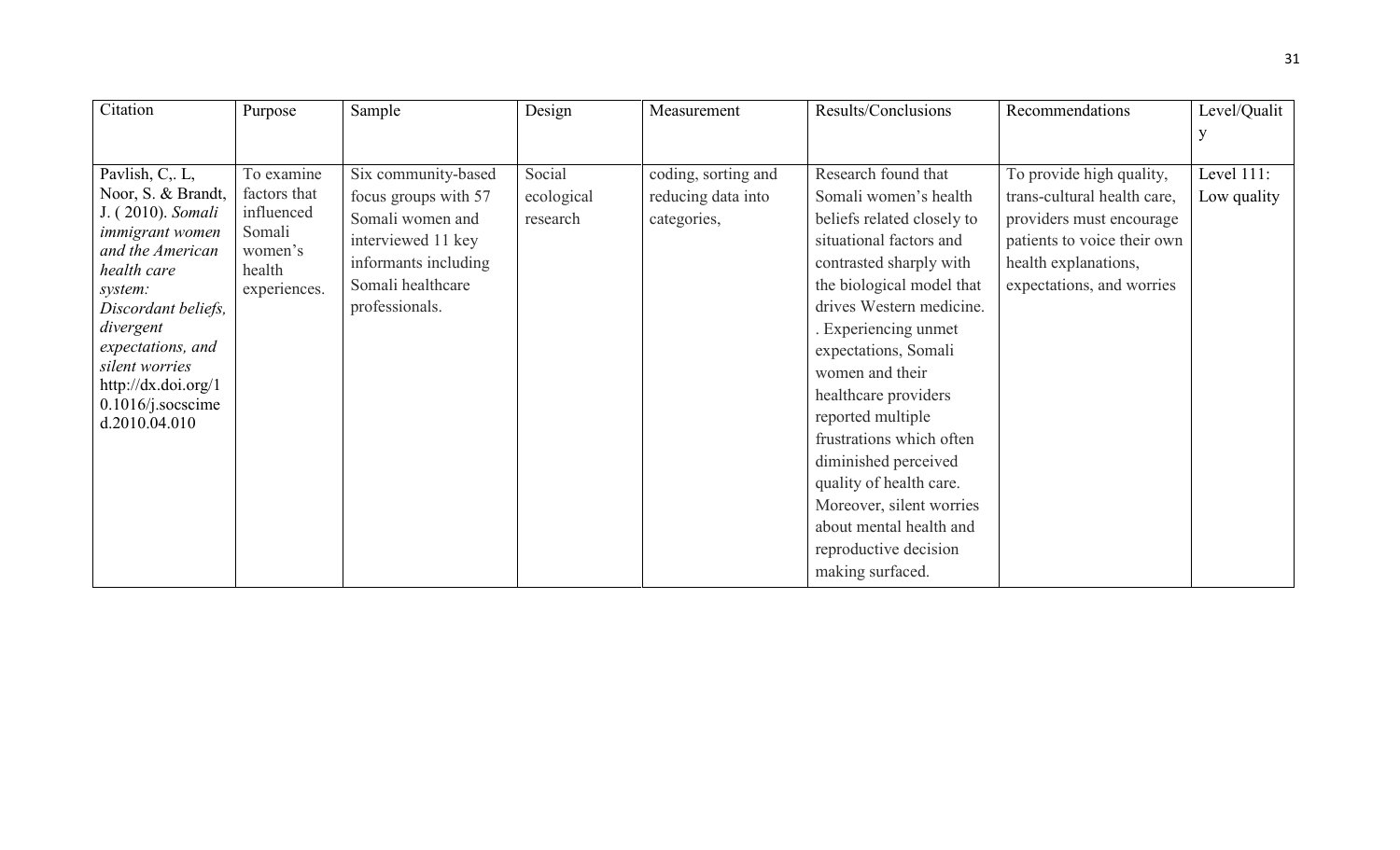| Citation                       | Purpose              | Sample       | Design | Measurement               | Results/Conclusions       | Recommendations         | Level/Qualit  |
|--------------------------------|----------------------|--------------|--------|---------------------------|---------------------------|-------------------------|---------------|
|                                |                      |              |        |                           |                           |                         |               |
| Sellers, S., L, F.,            | To examine           | Five self-   | Study  | No definitive measurement | Analyses indicated that   | Insufficient conclusive | Level $11 -$  |
| $C, \&$ Pate, D.               | depression among     | identified   |        | provided in this study    | depression was a major    | information, lacks      | Low quality,  |
| (2006).                        | <b>Black African</b> | African      |        |                           | health concern for        | recommendations for     | lacks data to |
| Dimensions of<br>depression: A | immigrant women.     | women        |        |                           | participants. Dimensional | future practice.        | support the   |
| qualitative study              |                      | participated |        |                           | analysis revealed four    |                         | study         |
| of well-being                  |                      | in a focus   |        |                           | dimensions: perceptions,  |                         |               |
| among black                    |                      | group that   |        |                           | contextual factors,       |                         |               |
| African immigrant              |                      | addressed    |        |                           | symptom manifestation,    |                         |               |
| women. First                   |                      | their health |        |                           | and cultural coping.      |                         |               |
| <b>Published March</b>         |                      | and          |        |                           | These dimensions          |                         |               |
| 1,2006                         |                      | wellbeing.   |        |                           | influenced the women's    |                         |               |
|                                |                      |              |        |                           | perceptions of culturally |                         |               |
|                                |                      |              |        |                           | sensitive care.           |                         |               |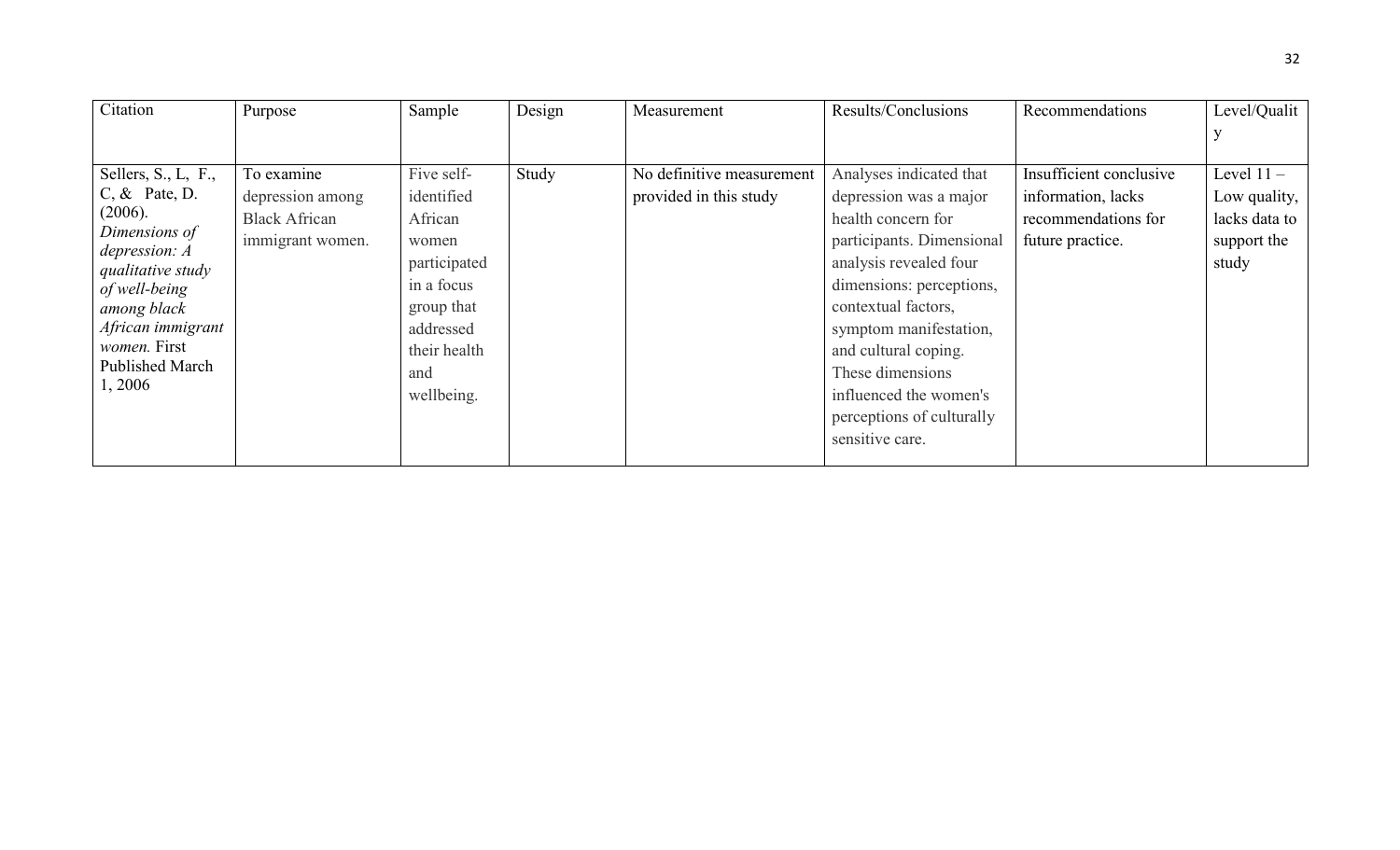| Citation                    | Purpose                | Sample         | Design              | Measurement             | Results/Conclusions        | Recommendations           | Level/Qu   |
|-----------------------------|------------------------|----------------|---------------------|-------------------------|----------------------------|---------------------------|------------|
|                             |                        |                |                     |                         |                            |                           | ality      |
|                             |                        |                |                     |                         |                            |                           |            |
| Bhugra, D. (2004).          | The aim of this review | Review relied  | <b>Study Review</b> | No measurements used in | Review provides a          | Future research plans are | Level 11   |
| Migration and               | is to distil existing  | on published   |                     | review                  | background on the          | advocated in relationship | $-Low$     |
| mental health.              | information on how     | studies in     |                     |                         | typology of migration, its | with these findings       | quality,   |
| Published: 3<br>March 2004. | migration influences   | both           |                     |                         | impact on communities as   |                           | lacks data |
| DOI: $10.1046/j.00$         | individuals' mental    | <b>MEDLINE</b> |                     |                         | well as individuals. It    |                           | to         |
| 0190X.2003.0024             | state and how it       | and non-       |                     |                         | explores the relationship  |                           | support    |
| 6.                          | determines help        | <b>MEDLINE</b> |                     |                         | of mental illness and      |                           | the study  |
|                             | seeking as well as     | journals as    |                     |                         | migration. Migration is    |                           |            |
|                             | pathways to care       | well as        |                     |                         | and can be a very stress-  |                           |            |
|                             |                        | relevant       |                     |                         | inducing phenomenon.       |                           |            |
|                             |                        | monographs.    |                     |                         | Yet not all migrants go    |                           |            |
|                             |                        |                |                     |                         | through the same process.  |                           |            |
|                             |                        |                |                     |                         | The clinician needs to be  |                           |            |
|                             |                        |                |                     |                         | aware of coping strategies |                           |            |
|                             |                        |                |                     |                         | as well as resilience      |                           |            |
|                             |                        |                |                     |                         | among migrants.            |                           |            |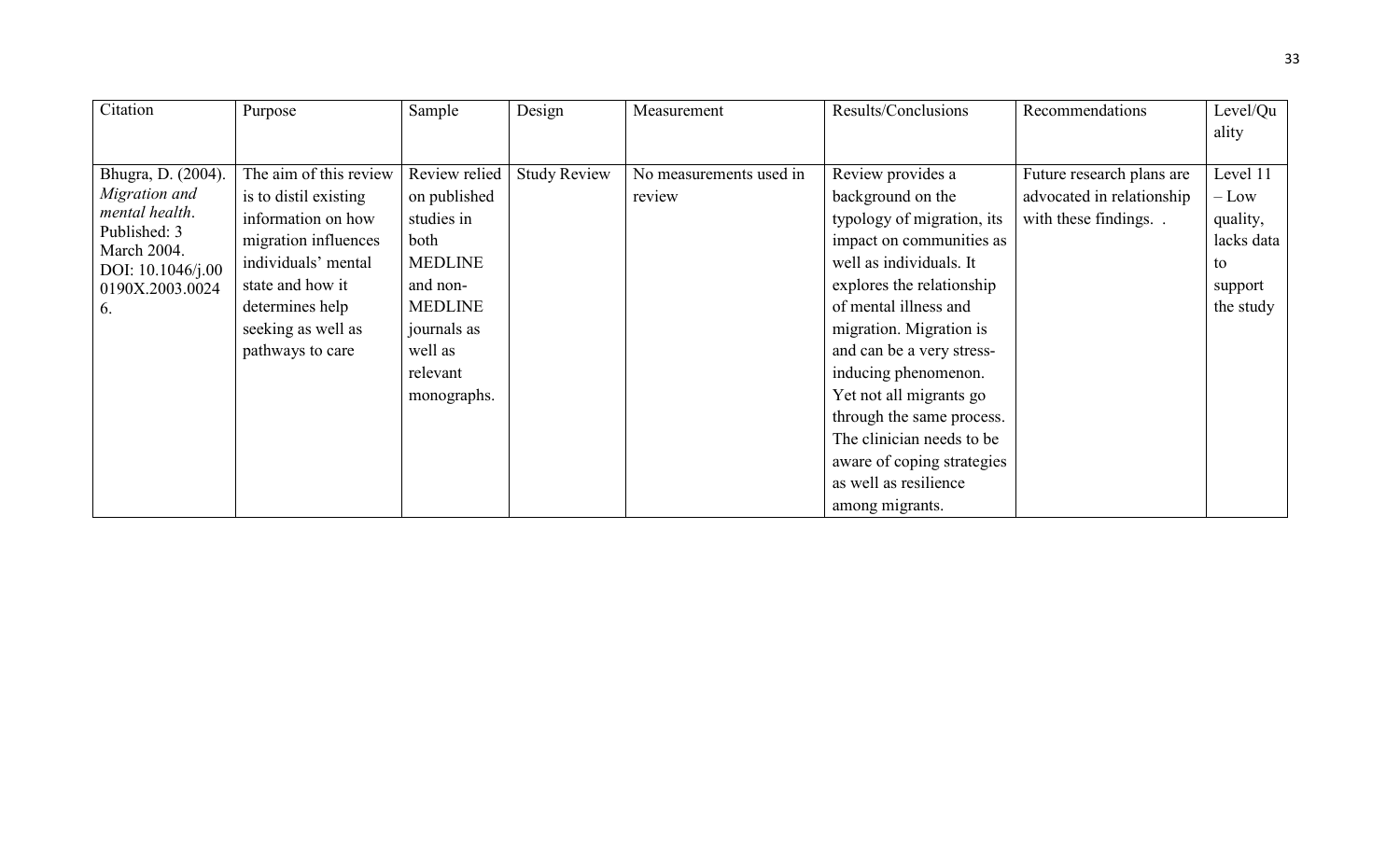| Citation                              | Purpose         | Sample            | Design              | Measurement                 | Results/Conclusions           | Recommendations          | Level/Quali  |
|---------------------------------------|-----------------|-------------------|---------------------|-----------------------------|-------------------------------|--------------------------|--------------|
|                                       |                 |                   |                     |                             |                               |                          | ty           |
|                                       |                 |                   |                     |                             |                               |                          |              |
| Scuglik, D., L,                       | To identify     | An informal       | <b>Study Review</b> | Difficulties working within | The review explored           | Somalis rarely           | Level 111:   |
| Alarcón, R.,                          | and explore     | survey of 37      |                     | the patriarchal family      | community perceptions of      | acknowledge psychiatric  | Low          |
| D.& Lapeyre, A.,<br>C. (2007). When   | cultural        | members of the    |                     | structure, limited          | medical/psychiatric           | problems and common      | quality with |
| the Poetry No                         | dynamics        | Mayo Clinic       |                     | community resources, poor   | needs, cultural               | traditional treatments   | insufficient |
| Longer Rhymes:                        | influencing the | Department of     |                     | compliance, and financial   | characteristics, barriers to  | have become ineffective  | conclusive   |
| Mental Health                         | psychiatric     | Psychiatry and    |                     | issues ranged between 18    | care, and potential           | in the new context.      | information  |
| Issues Among                          | care of         | Psychology, to    |                     | and 8%.                     | solutions. Barriers           | Recommendations          | , lacks      |
| Somali Immigrants                     | immigrant       | determine         |                     |                             | mentioned were problems       | include alternative      | recommend    |
| in the USA. First                     | Somalis in the  | caregiver         |                     |                             | working with interpreters     | health care approaches   | ations for   |
| <b>Published Decemb</b><br>er 1, 2007 | USA,            | perceptions of    |                     |                             | from 'warring clan            | utilizing family values, | future       |
|                                       |                 | care of Somali    |                     |                             | factions,' patients' fears of | bargaining,' and         | practice.    |
|                                       |                 | patients, cited   |                     |                             | being labeled 'crazy,'        | educational approaches   |              |
|                                       |                 | language barriers |                     |                             | difficulties viewing          | to acculturation.        |              |
|                                       |                 | $(74%)$ , and     |                     |                             | illness within an             |                          |              |
|                                       |                 | cultural          |                     |                             | emotional framework,          |                          |              |
|                                       |                 | misperceptions    |                     |                             | and the need to address       |                          |              |
|                                       |                 | $(68\%)$ as the   |                     |                             | mental health from a          |                          |              |
|                                       |                 | most frequent     |                     |                             | physical framework            |                          |              |
|                                       |                 | obstacles.        |                     |                             | through a focus on            |                          |              |
|                                       |                 |                   |                     |                             | somatic symptoms.             |                          |              |
|                                       |                 |                   |                     |                             |                               |                          |              |
|                                       |                 |                   |                     |                             |                               |                          |              |
|                                       |                 |                   |                     |                             |                               |                          |              |
|                                       |                 |                   |                     |                             |                               |                          |              |
|                                       |                 |                   |                     |                             |                               |                          |              |
|                                       |                 |                   |                     |                             |                               |                          |              |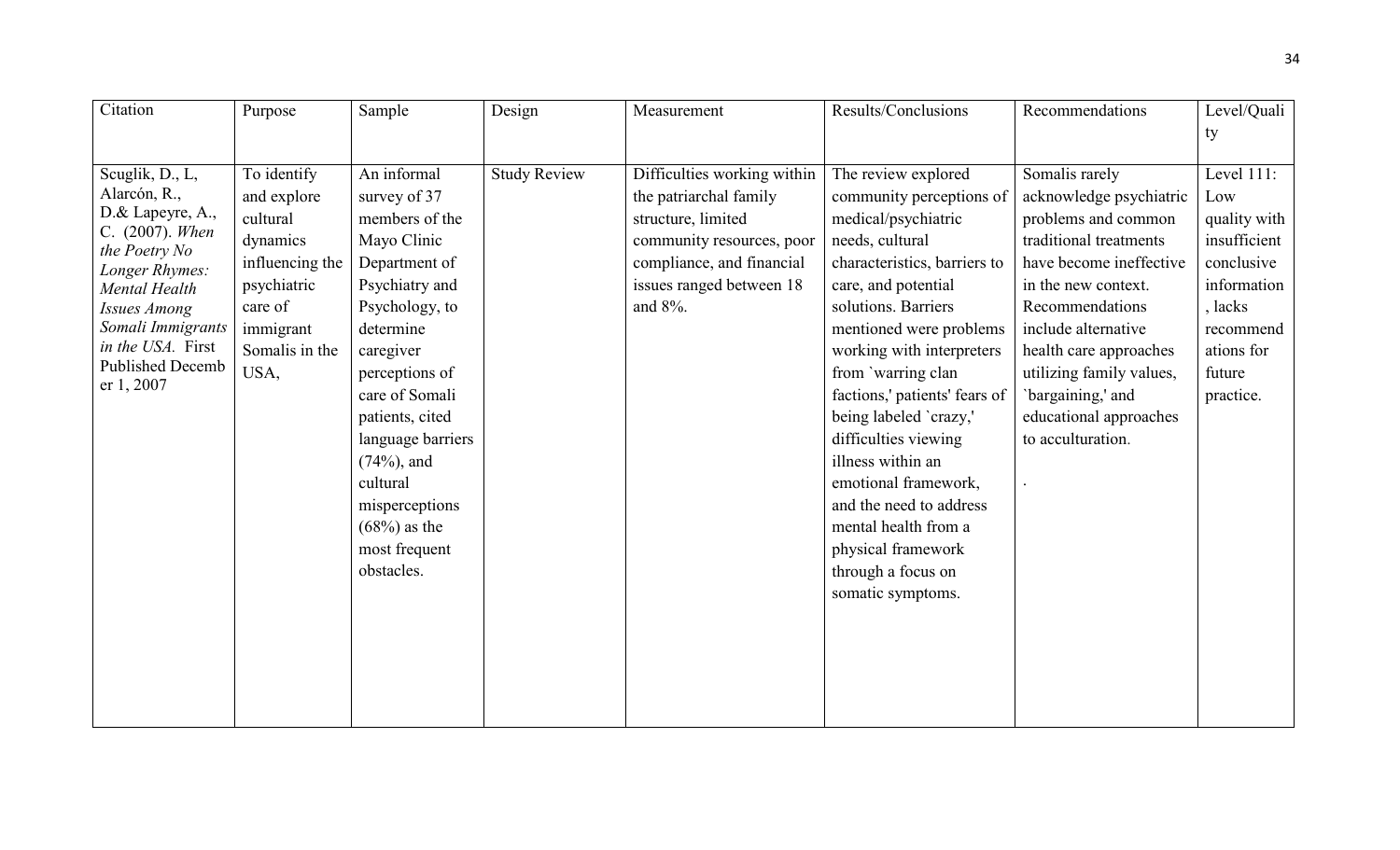| Citation                                                                                                                                                                                                                         | Purpose                                                                                                                                                                                                                                                                                             | Sample                                    | Design               | Measurement                       | Results/Conclusions                                                                                                                                                                                                                                                                                                                                                                     | Recommendations                                                                                                                                                                                                                                                                                                                                                                                     | Level/Qualit                                                            |
|----------------------------------------------------------------------------------------------------------------------------------------------------------------------------------------------------------------------------------|-----------------------------------------------------------------------------------------------------------------------------------------------------------------------------------------------------------------------------------------------------------------------------------------------------|-------------------------------------------|----------------------|-----------------------------------|-----------------------------------------------------------------------------------------------------------------------------------------------------------------------------------------------------------------------------------------------------------------------------------------------------------------------------------------------------------------------------------------|-----------------------------------------------------------------------------------------------------------------------------------------------------------------------------------------------------------------------------------------------------------------------------------------------------------------------------------------------------------------------------------------------------|-------------------------------------------------------------------------|
|                                                                                                                                                                                                                                  |                                                                                                                                                                                                                                                                                                     |                                           |                      |                                   |                                                                                                                                                                                                                                                                                                                                                                                         |                                                                                                                                                                                                                                                                                                                                                                                                     |                                                                         |
| Viruell, E., A,.<br>Fuentes P, $\&$<br>Miranda, Y.<br>$(2011)$ . More than<br>culture: structural<br>racism,<br>intersectionality<br>theory, and<br>immigrant health.<br>https://doi.org/10.<br>1016/j.socscimed.<br>2011.12.037 | Research on over<br>reliance on cultural<br>explanations for<br>immigrant health<br>outcomes has been the<br>topic of growing<br>debate, with the<br>critics' main concern<br>being that such<br>explanations obscure<br>the impact of<br>structural factors on<br>immigrant health<br>disparities. | No sample in<br>the literature<br>review. | Literature<br>Review | No measurements used in<br>review | Research suggests<br>specific lines of inquiry<br>regarding immigrants'<br>experiences with day-to-<br>day discrimination, as<br>well as on the roles that<br>place and immigration<br>policies play in shaping<br>immigrant health<br>outcomes. The paper<br>concludes with<br>suggestions for<br>integrating<br>intersectionality theory in<br>future research on<br>immigrant health | Research recommends<br>intersectional approach<br>to the study of<br>immigrant health.<br>Research suggests<br>specific lines of inquiry<br>regarding immigrants'<br>experiences with<br>racism and anti-<br>immigrant policies, and<br>their health impact.<br>Interpreting available<br>immigration-related<br>measures requires fuller<br>theorizing as to their<br>context-specific<br>meaning. | Level $111 -$<br>Low quality,<br>lacks data to<br>support the<br>review |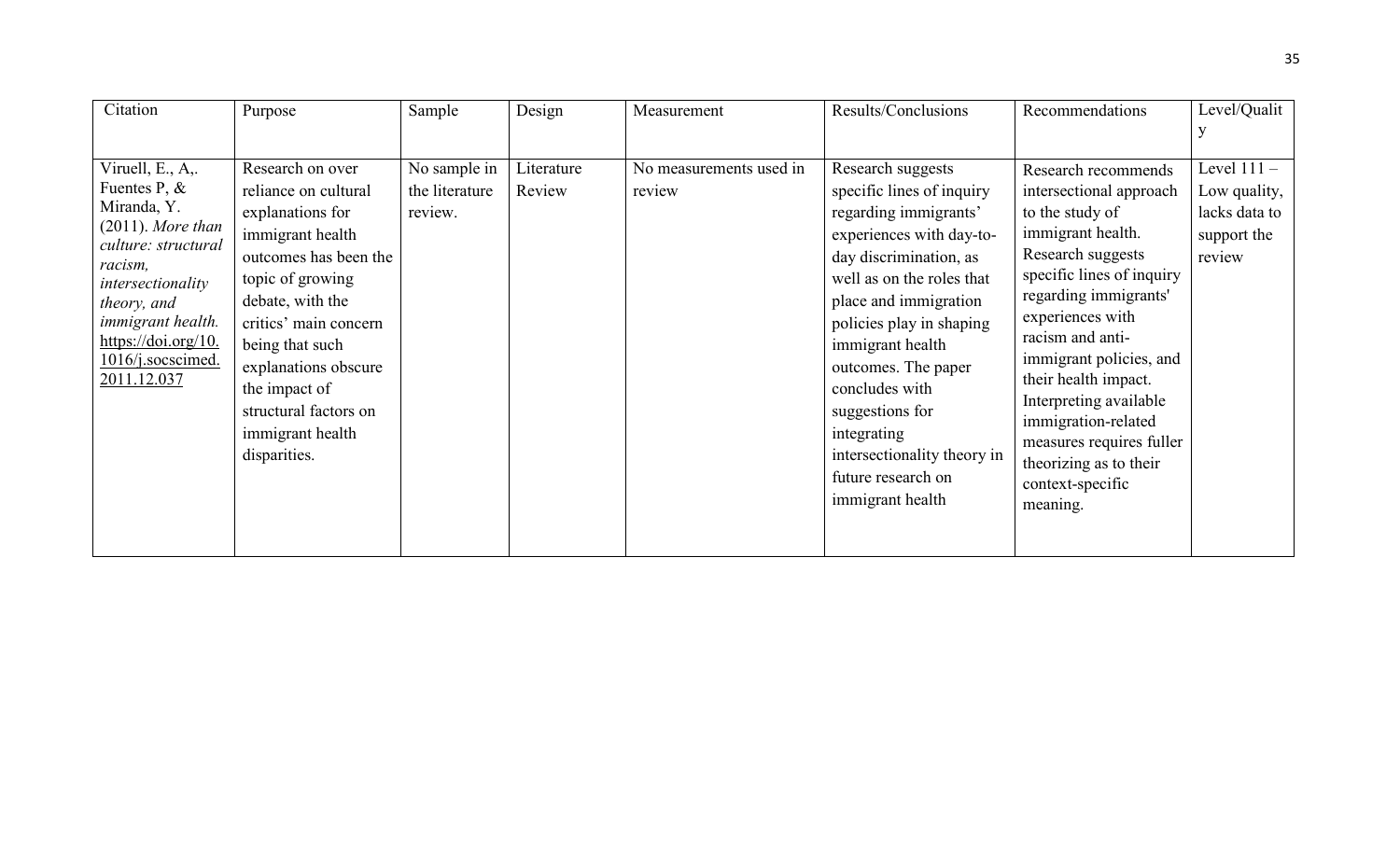| Citation                         | Purpose           | Sample            | Design     | Measurement              | Results/Conclusions      | Recommendations               | Level/Quality      |
|----------------------------------|-------------------|-------------------|------------|--------------------------|--------------------------|-------------------------------|--------------------|
|                                  |                   |                   |            |                          |                          |                               |                    |
|                                  |                   |                   |            |                          |                          |                               |                    |
| Van Der, B., F, $\&$             | This meta-        | <b>EMBASE</b> and | Systematic | Twenty-one studies       | No significant risk      | Lacks recommendations for     | Level 1: research  |
| Ven, M., E,<br>$(2011)$ . A meta | analysis aimed at | PsycINFO          | Review     | met all inclusion        | difference between       | future research and practice. | is consistent, and |
| analysis of the                  | determining the   | databases were    |            | criteria. A meta-        | generations, but there   |                               | has sufficient     |
| risk for psychotic               | risk of psychotic | searched          |            | analysis of 61 effect    | were significant         |                               | data to support    |
| disorders among                  | disorders among s | systematically    |            | sizes for FGIs and       | differences according to |                               | research.          |
| first and second                 | econd generation  | for population-   |            | 28 for SGIs yielded      | ethno-racial status and  |                               |                    |
| generation                       | immigrants        | based studies on  |            | mean-weighted            | host country. The        |                               |                    |
| <i>immigrants.</i>               | $(SGIs)$ in       | migration and     |            | incidence rate ratios    | increased risk of        |                               |                    |
| Psychological                    | comparison with   | psychotic         |            | (IRRs) of 2.3 $[95%$     | schizophrenia and        |                               |                    |
| Medicine, 2011,<br>$Vol.41(5)$ , | non-migrants and  | disorders         |            | confidence interval      | related disorders among  |                               |                    |
| pp.897-910.                      | first-            | published         |            | $ CI $ 2.0–2.7] for      | immigrants clearly       |                               |                    |
|                                  | generation immig  | between 1977      |            | FGIs and 2.1 (95%        | persists into the second |                               |                    |
|                                  | rants (FGIs).     | and 2008.         |            | CI $1.8-2.5$ ) for SGIs. | generation, suggesting   |                               |                    |
|                                  |                   |                   |            | Researchers              | that post-migration      |                               |                    |
|                                  |                   |                   |            | contacted experts,       | factors play a more      |                               |                    |
|                                  |                   |                   |            | tracked citations and    | important role than pre- |                               |                    |
|                                  |                   |                   |            | screened                 | migration factors or     |                               |                    |
|                                  |                   |                   |            | bibliographies.          | migration per se.        |                               |                    |
|                                  |                   |                   |            |                          |                          |                               |                    |
|                                  |                   |                   |            |                          |                          |                               |                    |
|                                  |                   |                   |            |                          |                          |                               |                    |
|                                  |                   |                   |            |                          |                          |                               |                    |
|                                  |                   |                   |            |                          |                          |                               |                    |
|                                  |                   |                   |            |                          |                          |                               |                    |
|                                  |                   |                   |            |                          |                          |                               |                    |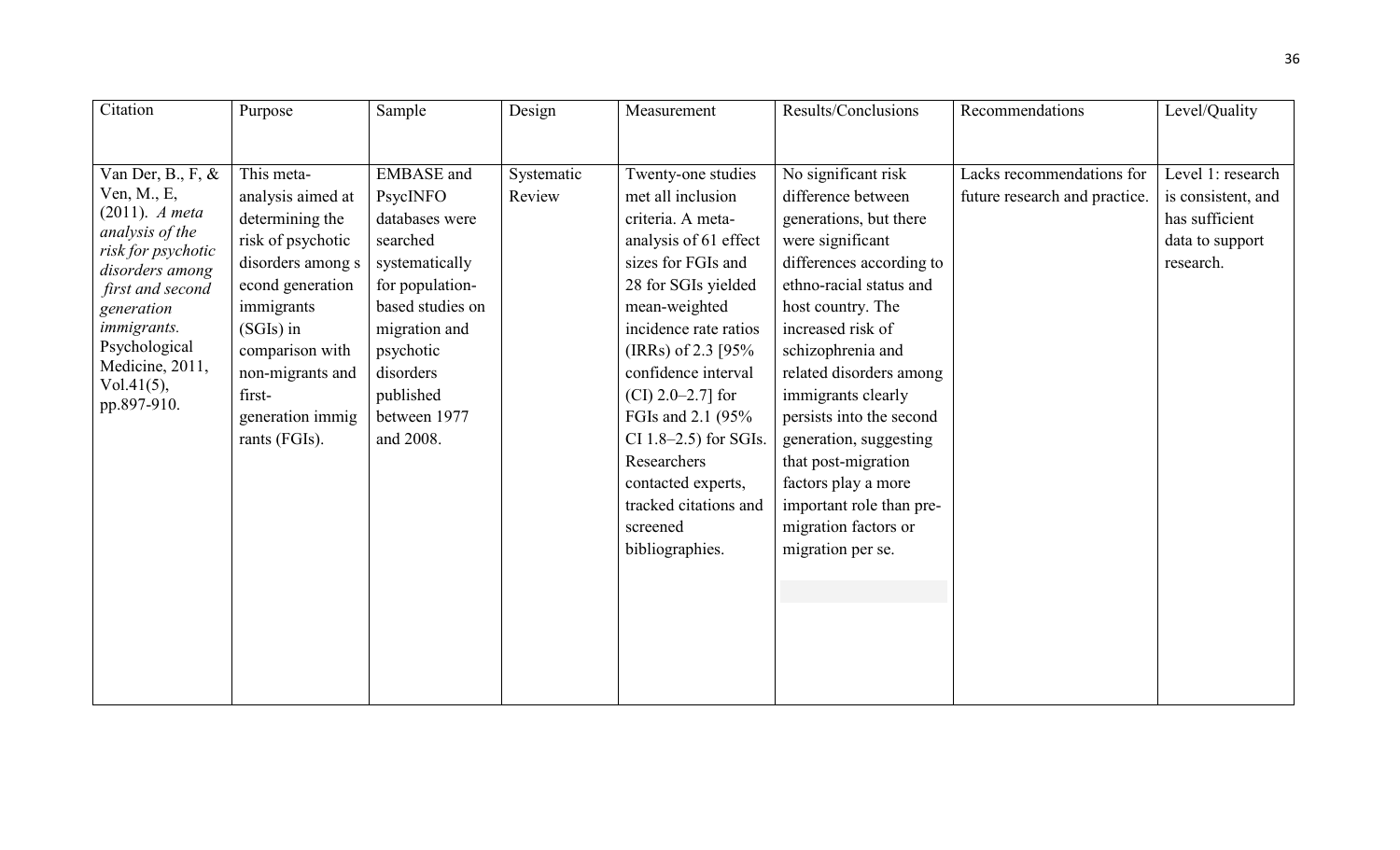| Citation                                                                                                                                                                                       | Purpose                                                                                                                                       | Sample    | Design          | Measurement         | Results/Conclusions                                                                                                                                                                                                                                                                                                                                 | Recommendations                                              | Level/Qual                                                                                    |
|------------------------------------------------------------------------------------------------------------------------------------------------------------------------------------------------|-----------------------------------------------------------------------------------------------------------------------------------------------|-----------|-----------------|---------------------|-----------------------------------------------------------------------------------------------------------------------------------------------------------------------------------------------------------------------------------------------------------------------------------------------------------------------------------------------------|--------------------------------------------------------------|-----------------------------------------------------------------------------------------------|
|                                                                                                                                                                                                |                                                                                                                                               |           |                 |                     |                                                                                                                                                                                                                                                                                                                                                     |                                                              | ity                                                                                           |
| Derose, K. P.,<br>Escarce, J. J., $\&$<br>Lurie, N. (2007).<br>Immigrants and<br>health care:<br>Sources of<br>Vulnerability.<br>Health Affairs,<br>$26(5)$ , 1258-1268.<br>doi:10.1377/hlthaf | To examine the<br>factors that affect<br>immigrants'<br>vulnerability<br>including;<br>socioeconomic<br>background;<br>immigration<br>status. | No sample | Random<br>Study | No measurement used | The study found that, overall,<br>immigrants have lower rates of<br>health insurance, use less health<br>care, and receive lower quality of<br>care than U.S.-born populations;<br>however, there are differences<br>among subgroups. The study<br>concluded that there needed to be<br>policy options for addressing<br>immigrant vulnerabilities. | Lacks recommendations<br>for future research and<br>practice | Level $111$ :<br>research<br>has little<br>evidence<br>lacks<br>sample and<br>conclusion<br>S |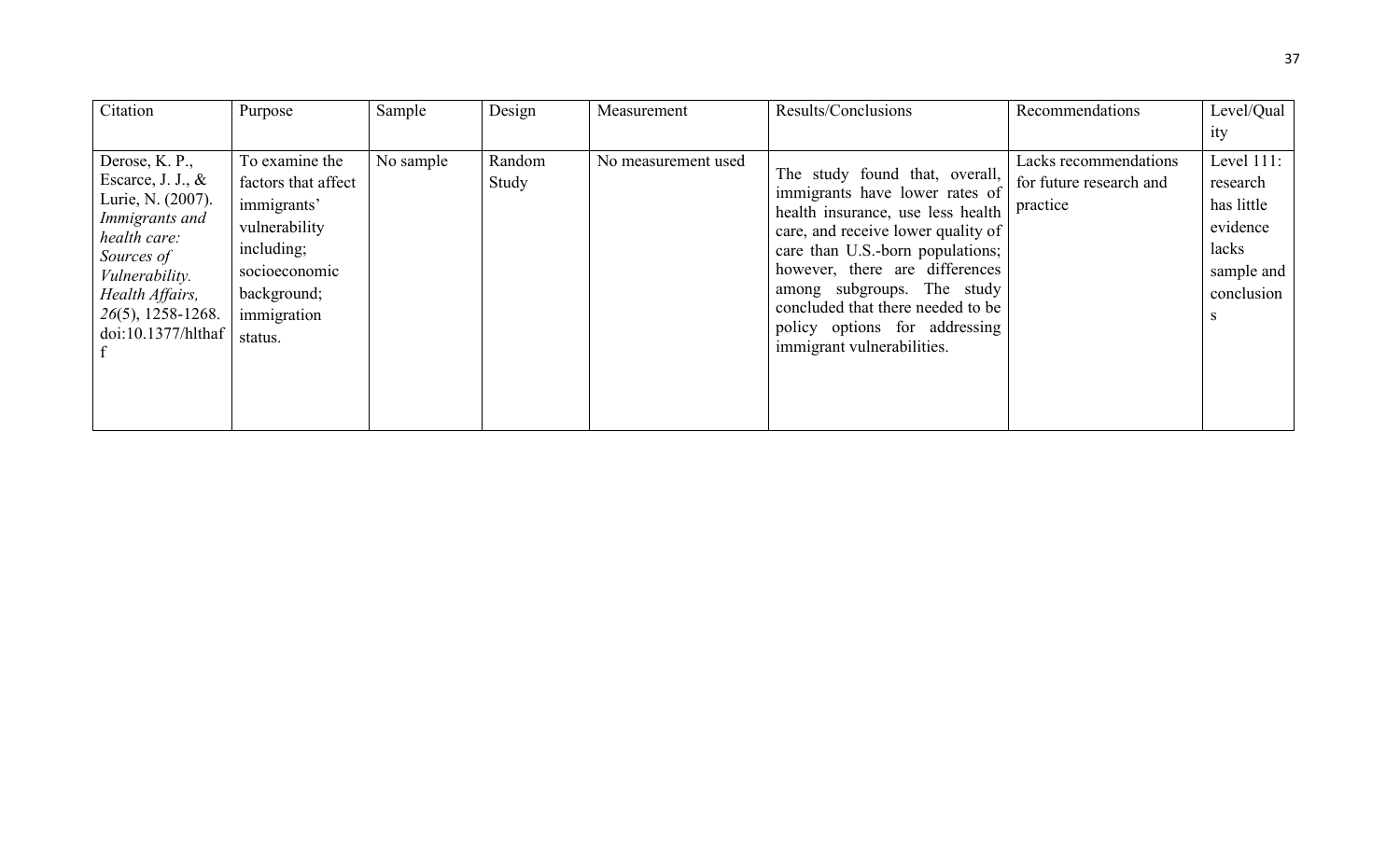| Citation                                                                                                                                                       | Purpose                                                                                                                                                   | Sample                                                                                                                                                                                                                 | Design               | Measurement                                                          | Results/Conclusions                                                                                                                                                                                                                                                                                                                                                                                                           | Recommendations                                                                                                        | Level/Quality                                                         |
|----------------------------------------------------------------------------------------------------------------------------------------------------------------|-----------------------------------------------------------------------------------------------------------------------------------------------------------|------------------------------------------------------------------------------------------------------------------------------------------------------------------------------------------------------------------------|----------------------|----------------------------------------------------------------------|-------------------------------------------------------------------------------------------------------------------------------------------------------------------------------------------------------------------------------------------------------------------------------------------------------------------------------------------------------------------------------------------------------------------------------|------------------------------------------------------------------------------------------------------------------------|-----------------------------------------------------------------------|
|                                                                                                                                                                |                                                                                                                                                           |                                                                                                                                                                                                                        |                      |                                                                      |                                                                                                                                                                                                                                                                                                                                                                                                                               |                                                                                                                        |                                                                       |
| Wolf, K., M. $&$<br>McFarland, M.,<br>R, Z. (2014).<br>Somali<br>Immigrant<br>Perceptions of<br>Mental<br>Healthand<br>Illness. $An$<br>ethnonursing<br>study. | To explore,<br>discover, and<br>understand<br>mental health<br>meanings,<br>beliefs, and<br>practices from<br>the perspective<br>of immigrant<br>Somalis. | Thirty<br>informants (9)<br>key and 21<br>general) were<br>interviewed in<br>community<br>settings.<br>Leininger's<br>ethnonursing<br>enablers and<br>four phases of<br>analysis for<br>qualitative data<br>were used. | Qualitative<br>Study | Leininger's qualitative<br>ethnonursing research<br>method was used. | Study revealed 21 categories<br>and nine patterns from which<br>two main themes emerged.<br>The themes are the<br>following: (a) Our religion<br>significantly influences our<br>mental health and (b) Our<br>tribe connectedness, cultural<br>history, and khat usage are<br>significant in mental health.<br>Conclusions: Somali cultural<br>and religious beliefs and<br>practices influence their<br>health care choices. | The findings will improve<br>care by promoting<br>culturally congruent care<br>for the Somali immigrant<br>population. | Level $11 -$<br>Low quality,<br>lacks data to<br>support the<br>study |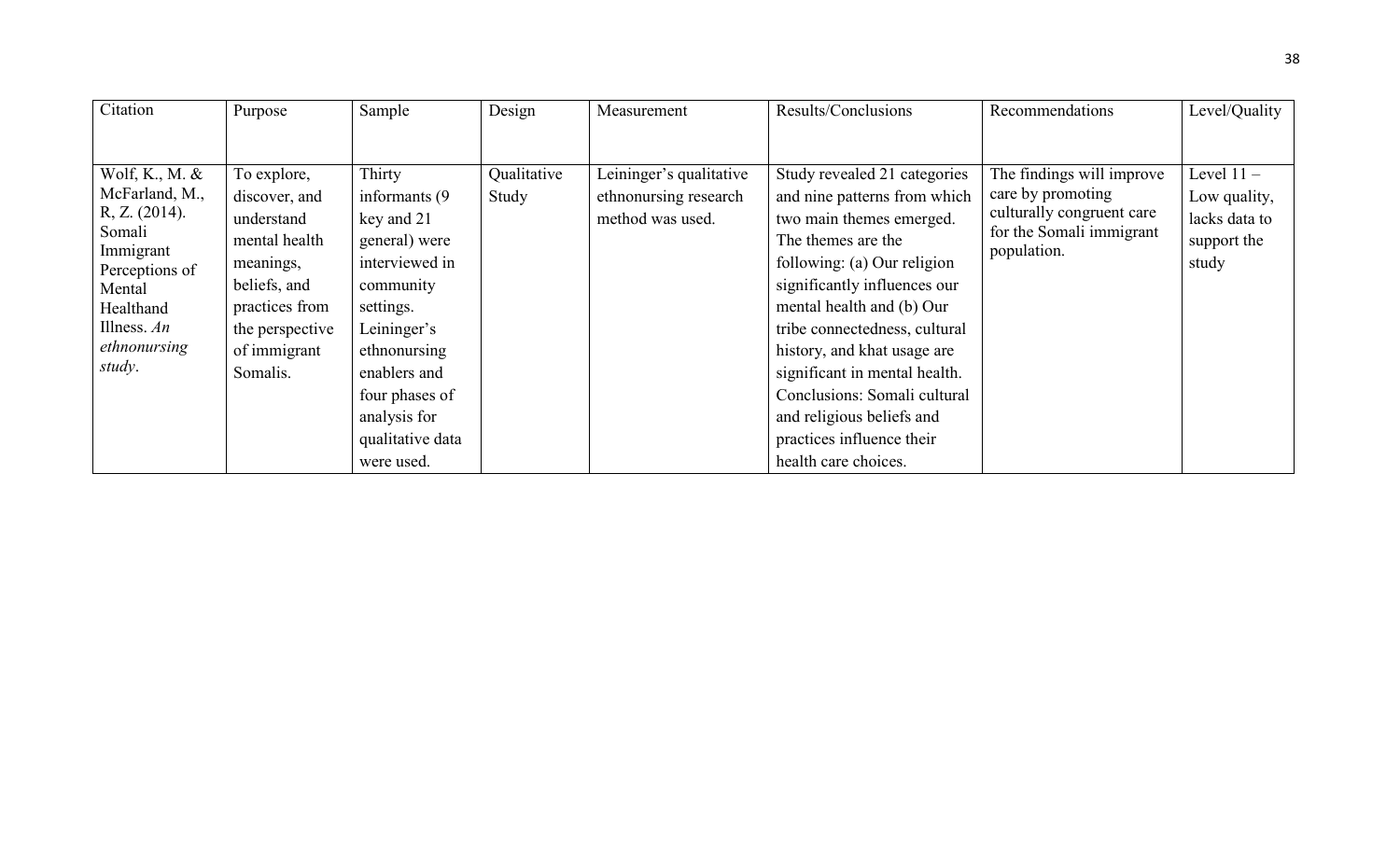| Citation                            | Purpose           | Sample        | Design | Measurement              | Results/Conclusions                 | Recommendations                                             | Level/Qual |
|-------------------------------------|-------------------|---------------|--------|--------------------------|-------------------------------------|-------------------------------------------------------------|------------|
|                                     |                   |               |        |                          |                                     |                                                             | ity        |
|                                     |                   |               |        |                          |                                     |                                                             |            |
| Jaeger, K., S.                      | to see how health | <b>Six</b>    | Study  | Content Analysis was     | Findings confirm previous research  | Somali Americans access                                     | Level 111  |
| (2004).                             | providers can     | qualitative   |        | used as a method of      | studies in that there is little     | medical health through                                      | $-$ Low    |
| <b>Addressing</b><br>mental health  | better identify   | interviews    |        | analysis to identify and | uniformity between health           | hospitals, clinics, and health<br>care agencies. Because of | quality,   |
| with the Somali                     | and discuss       | were          |        | interpret themes found   | professionals on what treatments to | this, it is important for                                   | lacks data |
| population in the                   | mental illness    | conducted     |        | from the recorded        | recommend to improve utilization.   | health care professionals to                                | to support |
| Twin Cities area.                   | with the Somali   | with          |        | interviews. The main     | However, findings showed that       | be culturally aware of                                      | the study  |
| St. Catherine                       | community to      | participants  |        | themes that emerged      | being culturally aware, building    | Somalis and how to                                          |            |
| University. 5-                      | improve           | who at the    |        | were: 1) prevalence      | rapport, and discussing mental      | mutually discuss mental                                     |            |
| 2014.Clinical                       | utilization rates | time were     |        | and recognizing          | illness in terms of physical        | illness due to their access to                              |            |
| Research Paper.<br>Master of Social | of mental health  | currently     |        | mental illness; 2) the   | symptoms, all improve utilization   | this population.                                            |            |
| Work $(M.S.W.)$ .                   | clinics in the    | working with  |        | stigma of mental         | rates of Mental Health Services.    |                                                             |            |
|                                     | Twin Cities are   | Somalis, in a |        | illness; 3) impact of    |                                     |                                                             |            |
|                                     |                   | hospital,     |        | interpreters; and, 4)    |                                     |                                                             |            |
|                                     |                   | clinic, or    |        | dialoging about mental   |                                     |                                                             |            |
|                                     |                   | health care   |        | health.                  |                                     |                                                             |            |
|                                     |                   | agency        |        |                          |                                     |                                                             |            |
|                                     |                   | setting.      |        |                          |                                     |                                                             |            |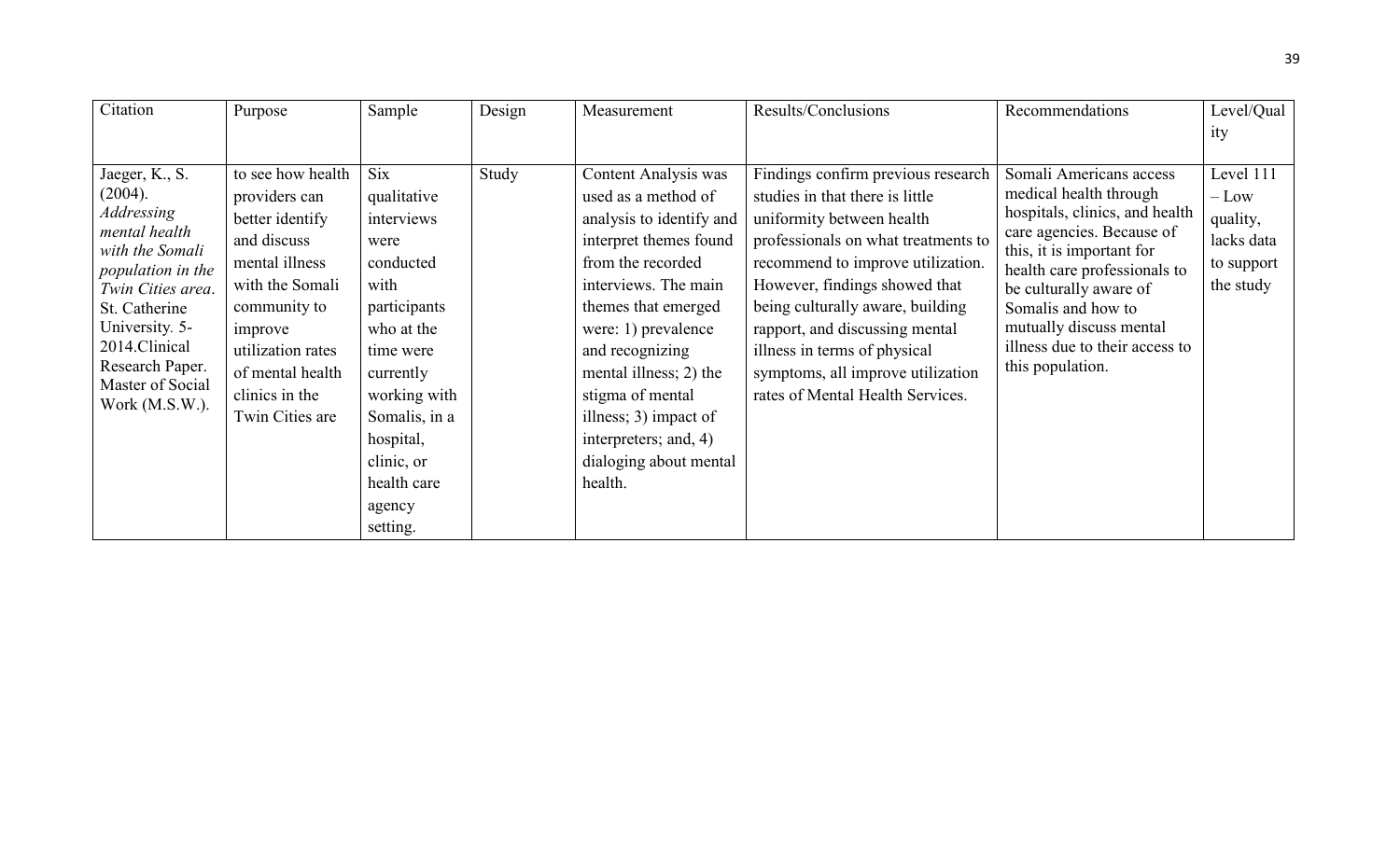| Citation                                                                                                                                                                                       | Purpose                                                                                                         | Sample                                                                                                                       | Design             | Measurement                                 | Results/Conclusions                                                                                                                                                                                                                                                                                                                                                                                                                                                                                                                                                                                   | Recommendations                                                                                                                                               | Level/Quality                                                          |
|------------------------------------------------------------------------------------------------------------------------------------------------------------------------------------------------|-----------------------------------------------------------------------------------------------------------------|------------------------------------------------------------------------------------------------------------------------------|--------------------|---------------------------------------------|-------------------------------------------------------------------------------------------------------------------------------------------------------------------------------------------------------------------------------------------------------------------------------------------------------------------------------------------------------------------------------------------------------------------------------------------------------------------------------------------------------------------------------------------------------------------------------------------------------|---------------------------------------------------------------------------------------------------------------------------------------------------------------|------------------------------------------------------------------------|
|                                                                                                                                                                                                |                                                                                                                 |                                                                                                                              |                    |                                             |                                                                                                                                                                                                                                                                                                                                                                                                                                                                                                                                                                                                       |                                                                                                                                                               |                                                                        |
| Fatuma, H.<br>$(2016)$ . "Barriers<br>to Accessing<br>Mental health<br>services by<br>Somali people"<br>Master of Social<br><b>Work Clinical</b><br>Research., St.<br>Catherine<br>University. | To break<br>barriers of<br>accessing<br>mental health<br>service by the<br>Somali<br>community in<br>Minnesota. | Data was<br>collected from<br>research articles<br>on mental illness<br>in Somali<br>communities in<br>the North<br>America. | Systemic<br>Review | No measurements in this<br>systemic review. | The study found Somalis<br>suffering from<br>mental illness face several<br>barriers including language<br>and stigma. Findings of this<br>study<br>supports the need for mental<br>illness awareness and<br>educating Somalis about<br>mental health treatments<br>that are available in the<br>North America. The results<br>of this research assists<br>mental health professionals<br>to better understand the<br>impact of cultural views on<br>the Somali population. The<br>study found Somalis<br>suffering from mental<br>illness face several barriers<br>including language and<br>stigma. | It's critical that<br>professional mental health<br>service providers become<br>culturally aware of mental<br>health perceptions of their<br>Somali patients. | Level $111 -$<br>Low quality,<br>lacks data to<br>support the<br>study |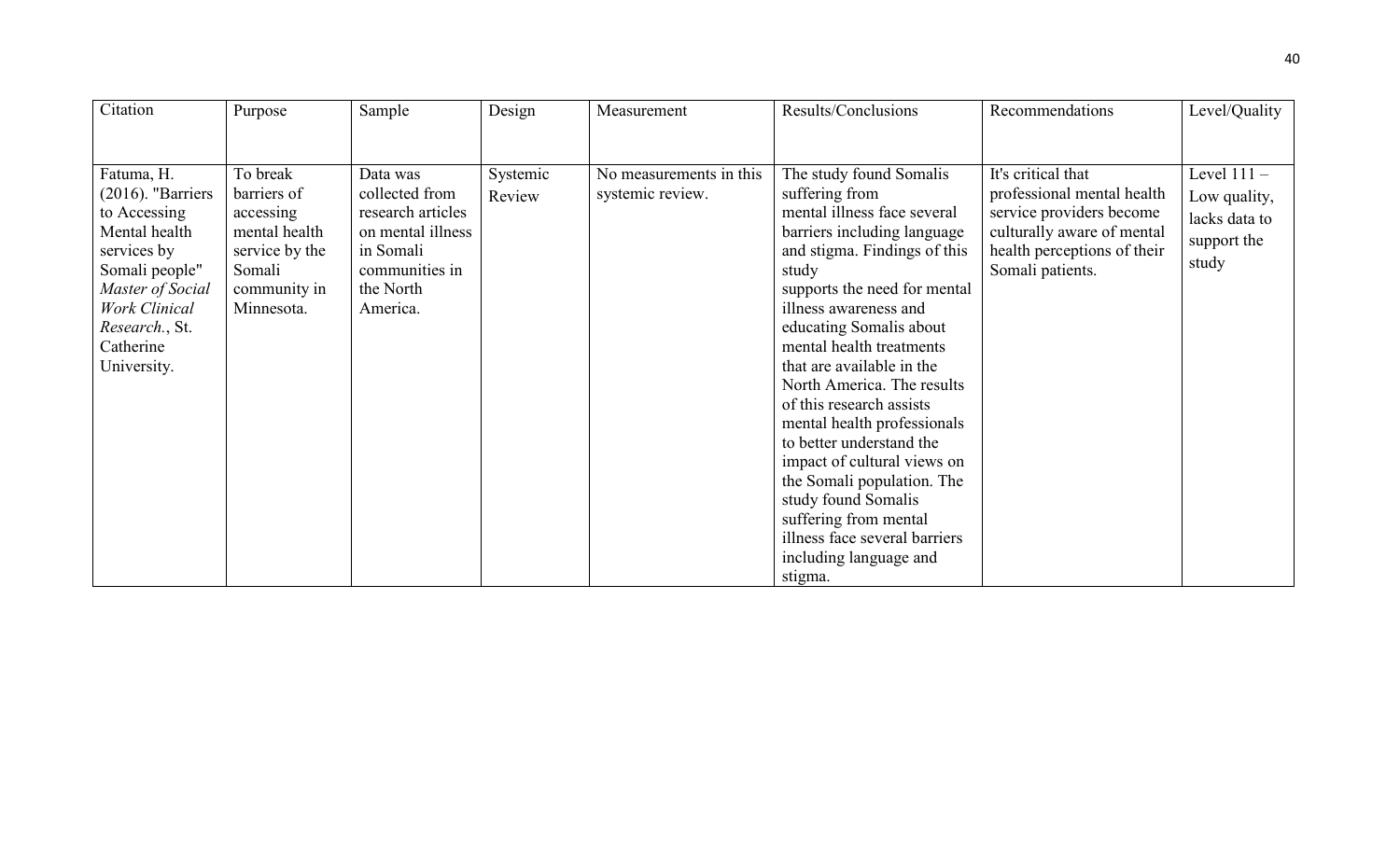| Citation                                                                                                                                                                                                                                                                    | Purpose                                                                                                                                                                      | Sample                | Design | Measurement                                                                                                                                                                                                                                                            | Results/Conclusions                                                                                                                                                                                                                                                                                                                                                                                                                                           | Recommendations                                                                | Level/Quality                                                          |
|-----------------------------------------------------------------------------------------------------------------------------------------------------------------------------------------------------------------------------------------------------------------------------|------------------------------------------------------------------------------------------------------------------------------------------------------------------------------|-----------------------|--------|------------------------------------------------------------------------------------------------------------------------------------------------------------------------------------------------------------------------------------------------------------------------|---------------------------------------------------------------------------------------------------------------------------------------------------------------------------------------------------------------------------------------------------------------------------------------------------------------------------------------------------------------------------------------------------------------------------------------------------------------|--------------------------------------------------------------------------------|------------------------------------------------------------------------|
| Bhugra, D.<br>(2005). Cultural<br><i>identities and</i><br>cultural<br>congruency: A<br>new model for<br>evaluating mental<br>distress in<br>immigrants. Acta<br>Psychiatrica<br>Scandinavica,<br>$111(2)$ , 84-93.<br>doi:10.1111/j.160<br>$()$ -<br>0447.2004.00454.<br>X | To distil existing<br>information on how<br>migration<br>influences<br>individuals' mental<br>state and how it<br>determines help<br>seeking as well as<br>pathways to care. | No sample<br>utilized | Review | The review relies on<br>published studies in both<br>MEDLINE and non-<br>MEDLINE journals as<br>well as relevant<br>monographs. The search<br>was employed using<br>migration, ethnic<br>communities, stress and<br>other relevant words for<br>purposes of the review | The review provides a<br>background on the typology<br>of migration, its impact on<br>communities as well as<br>individuals. Furthermore,<br>the relationship of mental<br>illness to migration is<br>explored and described.<br>Migration is and can be a<br>very stress-inducing<br>phenomenon. Yet not all<br>migrants go through the<br>same process. The clinician<br>needs to be aware of coping<br>strategies as well as<br>resilience among migrants. | Future research plans are<br>advocated in relationship<br>with these findings. | Level $111 -$<br>Low quality,<br>lacks data to<br>support the<br>study |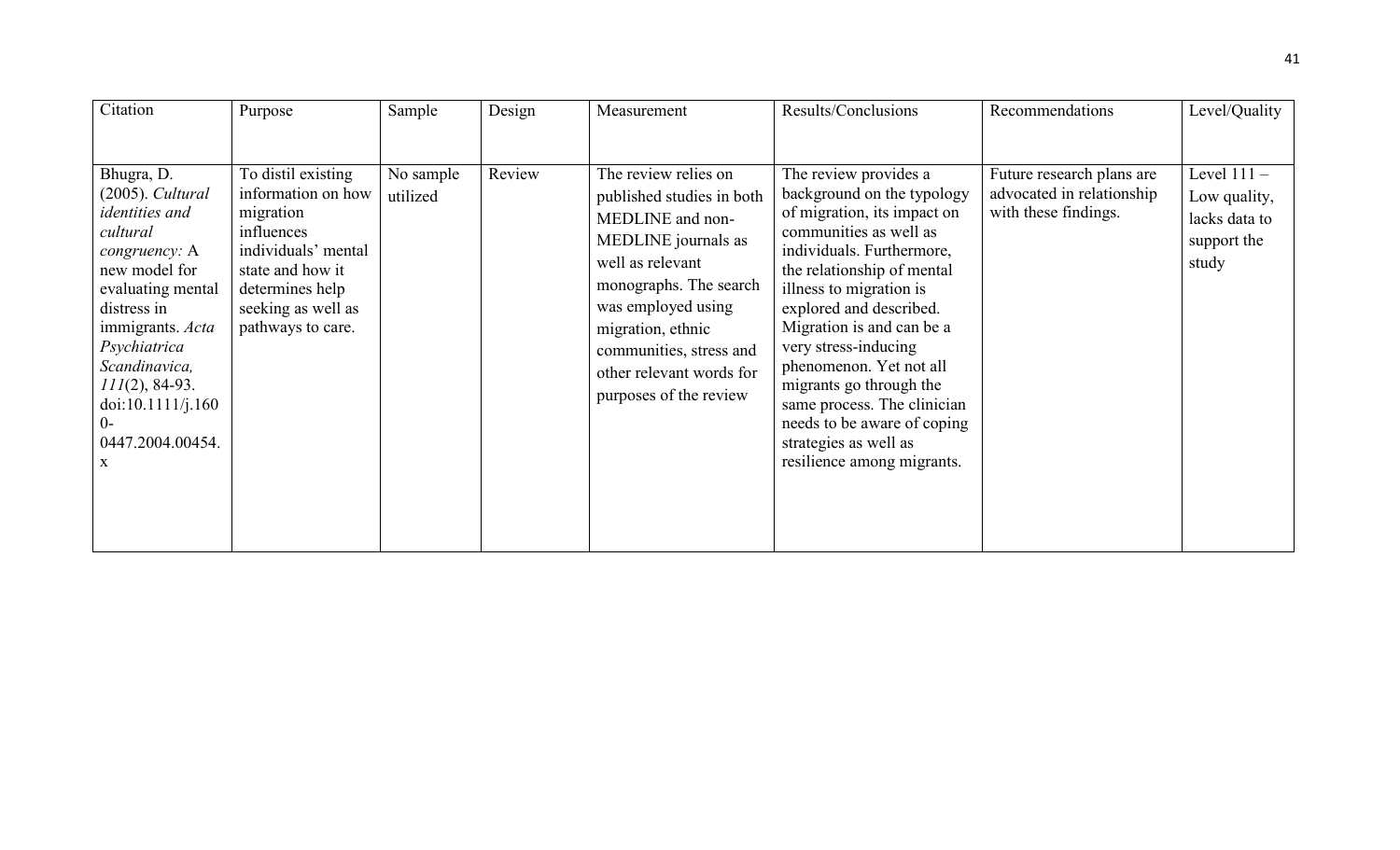| Citation                                                                                                                                                                                                          | Purpose                                                                                                                                                                                                     | Sample                                                                                                                                                                                                      | Design                    | Measurement                                                                                                                                                                                                                                                                                                                                                            | Results/Conclusions                                                                                                                                                                                                                                                                                                                                                                                                                                                                                                                                                                                                                                                                                                                                                                                                         | Recommendations                                                 | Level/ Quality                                                                                     |
|-------------------------------------------------------------------------------------------------------------------------------------------------------------------------------------------------------------------|-------------------------------------------------------------------------------------------------------------------------------------------------------------------------------------------------------------|-------------------------------------------------------------------------------------------------------------------------------------------------------------------------------------------------------------|---------------------------|------------------------------------------------------------------------------------------------------------------------------------------------------------------------------------------------------------------------------------------------------------------------------------------------------------------------------------------------------------------------|-----------------------------------------------------------------------------------------------------------------------------------------------------------------------------------------------------------------------------------------------------------------------------------------------------------------------------------------------------------------------------------------------------------------------------------------------------------------------------------------------------------------------------------------------------------------------------------------------------------------------------------------------------------------------------------------------------------------------------------------------------------------------------------------------------------------------------|-----------------------------------------------------------------|----------------------------------------------------------------------------------------------------|
| Cantor-Graae, E.,<br>$&, J, -P. (2005).$<br>Schizophrenia and<br>Migration: A Meta-<br>Analysis and<br>Review. M.D.<br>Published online:<br>January 01, 2005<br>https://doi.org/10.1<br>176/appi.ajp.162.1.<br>12 | Synthesize findings<br>of previous studies<br>implicating migration<br>as a risk factor for the<br>development of<br>schizophrenia and<br>provide a quantitative<br>index of the<br>associated effect size. | <b>MEDLINE</b> was<br>searched for<br>population-<br>based incidence<br>studies<br>concerning<br>migrants in<br>English-<br>language<br>publications<br>appearing<br>between the<br>years 1977 and<br>2003. | Meta - Analysis<br>Review | <b>Article Bibliographies</b><br>and an Australian<br>database were cross-<br>referenced. Studies<br>were included if<br>incidence reports<br>provided numerators<br>and denominators and<br>if age correction was<br>performed or could be<br>performed by the<br>authors. Relative risks<br>for migrant groups<br>were extracted or<br>calculated for each<br>study. | An analysis performed for studies<br>concerning both first- and second-<br>generation migrants and studies that<br>did not distinguish between<br>generations (50 effect sizes) yielded<br>a relative risk of 2.9 (95% CI=2.5–<br>3.4). Subgroup comparisons yielded<br>significantly greater effect sizes for<br>migrants from developing versus<br>developed countries (relative<br>risk=3.3, 95% CI=2.8–3.9) and for<br>migrants from areas where the<br>majority of the population is black<br>(relative risk=4.8, 95% CI=3.7–6.2)<br>versus white and neither black nor<br>white. personal or family history of<br>migration is an important risk factor<br>for schizophrenia. The differential<br>risk pattern across subgroups<br>suggests a role for psychosocial<br>adversity in the etiology of<br>schizophrenia. | Lacks<br>recommendations for<br>future research and<br>practice | Level 111:<br>Low quality<br>research has<br>little evidence<br>lacks sample<br>and<br>conclusions |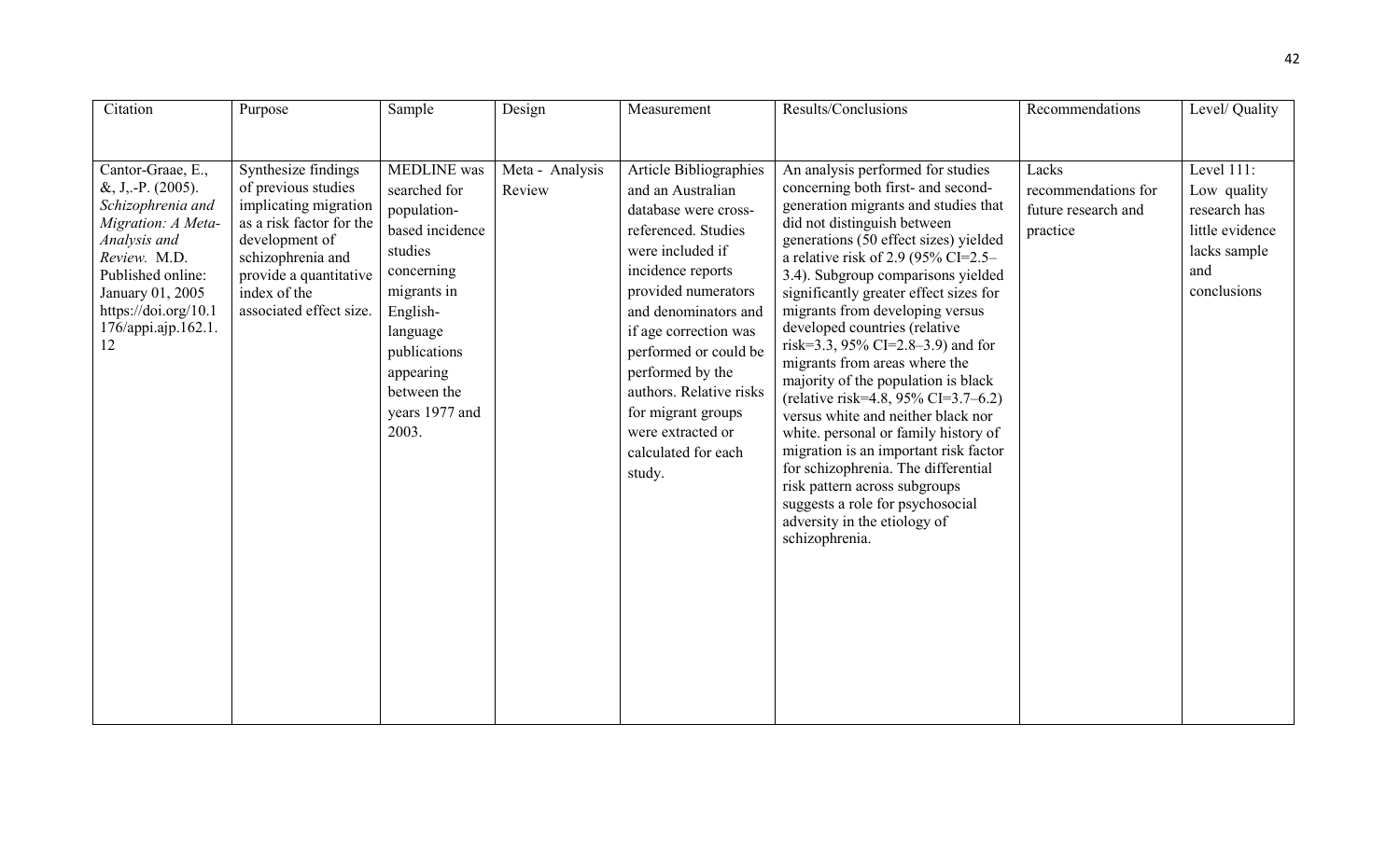| Citation                   | Purpose              | Sample    | Design | Measurement    | Results/Conclusions          | Recommendations         | Level/Quality    |
|----------------------------|----------------------|-----------|--------|----------------|------------------------------|-------------------------|------------------|
|                            |                      |           |        |                |                              |                         |                  |
|                            |                      |           |        |                |                              |                         |                  |
| Kirmayer, L., J.,          | To provide a         | No sample | Review | No measurement | The review suggested that    | Health care             | Level $11 - Low$ |
| Narasiah, L., Munoz, M.,   | perspective on the   |           |        |                | interventions to eliminate   | professionals,          | quality, lacks   |
| Rashid, M., Ryder, A.      | literature regarding |           |        |                | disparities and achieve      | researchers, and        |                  |
| G., Guzder, J., Pottie, K. | interventions to     |           |        |                | equity in health care        | policymakers in the     | data to support  |
| $(2010)$ . Common mental   | reduce ethnic and    |           |        |                | services be considered       | United States have      | review.          |
| health problems in         | social class health  |           |        |                | within the broader context   | believed for some       |                  |
| immigrants and refugees:   | care disparities and |           |        |                | of improving quality of      | time that access to     |                  |
| general approach in        | to discuss factors   |           |        |                | care. Some health service    | care is the             |                  |
| primary care. Canadian     | that are potentially |           |        |                | intervention studies have    | centerpiece in the      |                  |
| <b>Medical Association</b> | important when       |           |        |                | shown improvements in the    | elimination of          |                  |
| Journal, 183(12).          | designing,           |           |        |                | health of disadvantaged      | disparities in health   |                  |
| doi:10.1503/cmaj.090292    | implementing, and    |           |        |                | groups. If properly          | for racial, ethnic, and |                  |
|                            | evaluating such      |           |        |                | designed and implemented,    | social class groups.    |                  |
|                            | interventions.       |           |        |                | these interventions could be | Elimination of          |                  |
|                            |                      |           |        |                | used to reduce health        | existing of             |                  |
|                            |                      |           |        |                | disparities. Successful      | fundamental             |                  |
|                            |                      |           |        |                | features of interventions    | inequalities including  |                  |
|                            |                      |           |        |                | include the use of           | social, economic, and   |                  |
|                            |                      |           |        |                | multifaceted, intense        | environmental factor    |                  |
|                            |                      |           |        |                | approaches, culturally and   | which contribute to     |                  |
|                            |                      |           |        |                | linguistically appropriate   | disparities in health   |                  |
|                            |                      |           |        |                | methods, improved access     | status is of            |                  |
|                            |                      |           |        |                | to care, tailoring, the      | paramount               |                  |
|                            |                      |           |        |                | establishment of             | importance.             |                  |
|                            |                      |           |        |                | partnerships with            |                         |                  |
|                            |                      |           |        |                | stakeholders, and            |                         |                  |
|                            |                      |           |        |                | community involvement.       |                         |                  |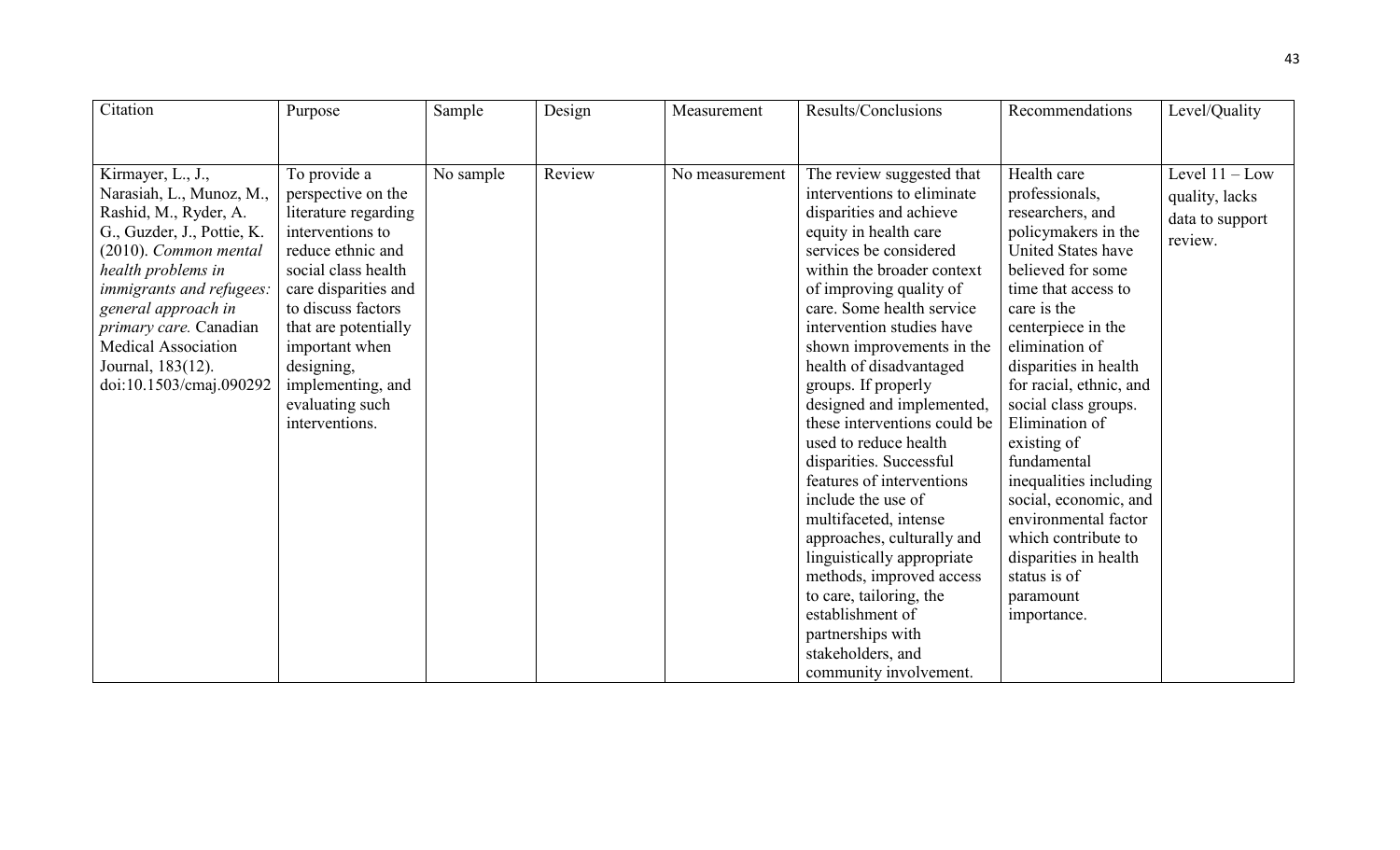### Chapter IV

## Discussion, Implications, and Conclusions

#### Implications for Nursing Practice

After reviewing several studies and articles, it is imperative that health disparities need to be addressed in order for immigrants to have equitable access to care. States need to find ways to address the issue of uninsured immigrants. Some immigrants are not aware of healthcare services available to them. Nursing should find ways to create awareness about the services by use of public health nurses and reaching out to community leaders and representatives. Efforts need to be made to address perceived stigma and discrimination among immigrants. To promote trust and improve patient outcomes, nursing should encourage the use culturally sensitive practices and practitioners as much as possible.

## Application of Leininger's Cultural Care Theory

The goal of the application of Madeleine Leininger's theory supports understanding, acknowledging and understanding that people's culture has an impact in their view of health and healing and caring practices. The central theme of the theory is that it is important for the nurse to understand the individual's view of their illness to effectively meet their medical needs The theory supports provision of congruent nursing care to persons of diverse cultures. To provide meaningful nursing care services to a people, nursing needs to respect their culture and belief system. The focus is on recognizing and understanding cultural similarities and differences and using this information to positively influence nursing care and health (Leininger & McFarland, 2006). The theory has been widely used for research, and findings are appropriate for nurses in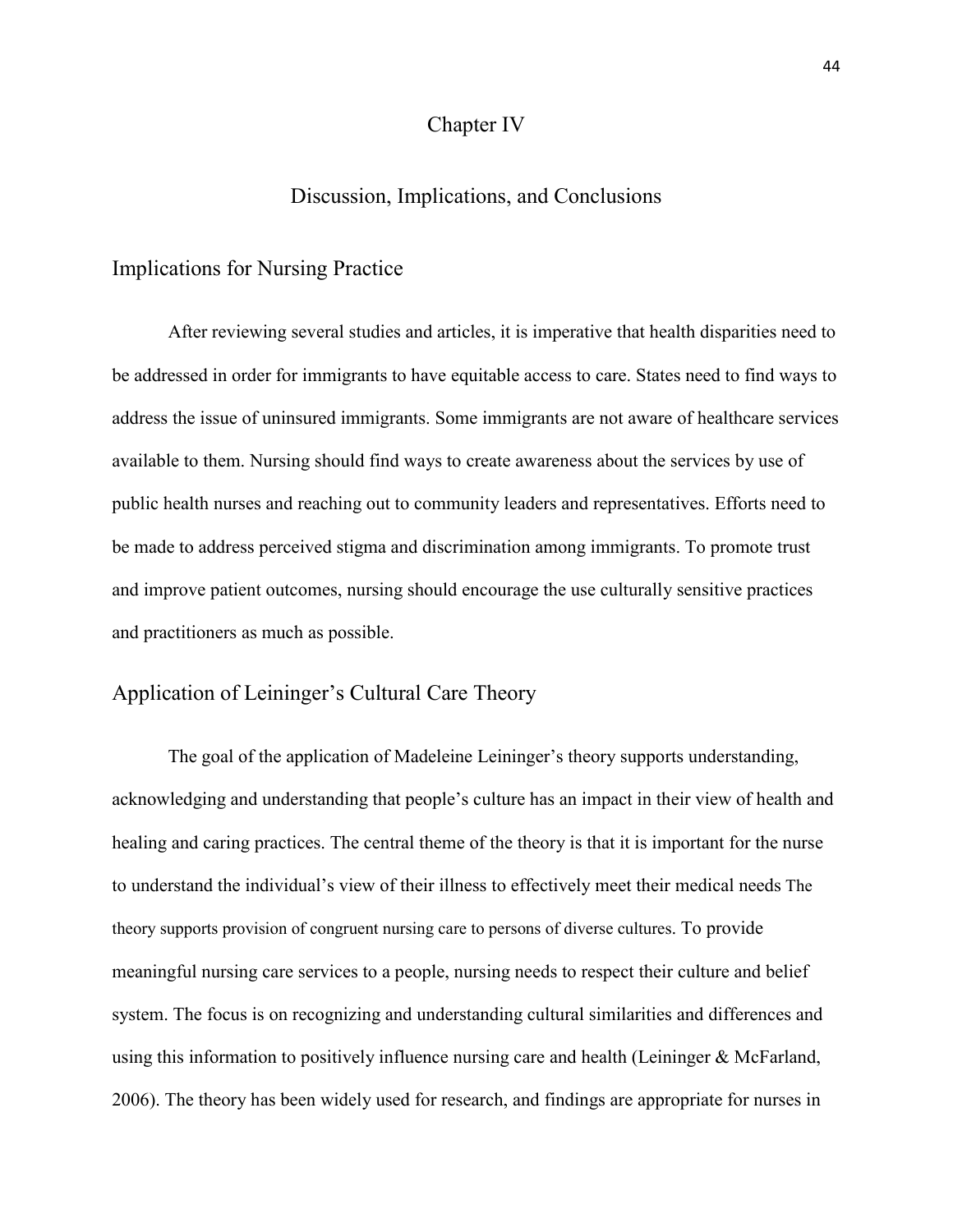any setting who work with individuals, families, and groups from a cultural background different from the nurse's. Leininger's theory sheds a lot of light in approaching immigrant patients with mental illness. The nurse needs to understand that cultural beliefs play an important role in the patient's perception of their illness. Due to their altered mental status, at times the mentally ill persons are not able to understand their illness. They tend to be in denial or they blame others for their mental illness. Mentally ill people may get very anxious, irritable, angry and even aggressive. Many articles have been written about metal illness stigma among Africans and other foreigners. In 2002, the World Health Organization (WHO) identified stigma and discrimination towards mentally ill individuals as "the single most important barrier to overcome in the community" Mental illness stigma is defined as devaluing, disgracing and disfavoring by the general public of individuals with mental illness. Stigma and discriminative attitudes towards mentally ill people vary among individuals, families, ethnicities, cultures and countries. Stigma can prevent mentally ill individuals from seeking treatment, seeking employment and adhering to treatment regimen. These may affect how people live in their communities.

## Recommendations for Future Nursing Research

Generally, mental illness affects male, female, and children. Little research is available pertaining to demographic profile of the extent of the prevalence in terms of sex, age, marital status, income level, citizen status, criminal records, and education level among immigrants of African descent. To effectively address mental illness among the immigrant communities, there is a huge need for more thorough research in order to effectively apply nursing interventions. This is a major gap in research for these communities.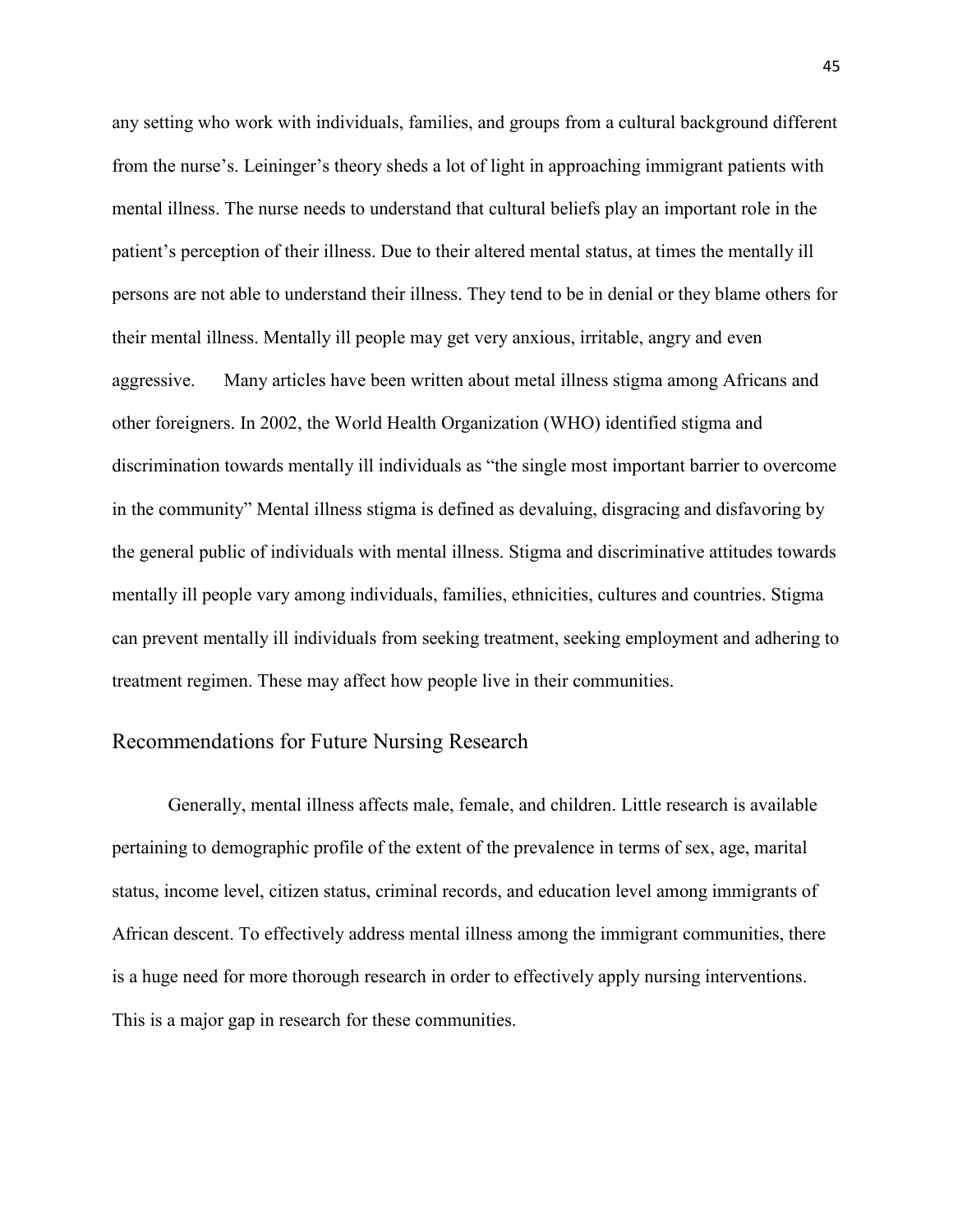Many of the articles and studies reviewed did not have a follow-up component or recommendations for future nursing practice. Good observational studies should point into adapting the study results, implementing suggestions from the research and or recommendation for further research on the subject. It would have been good if the researchers made follow-up on the participating immigrants for a few years to compare research data. Loss of participant followup becomes a threat to the internal validity of a study when it occurs in a substantial proportion of patients and at differential rates in the various arms of a study. Failure to account for all patients who were initially enrolled in a study is particularly problematic.

## Conclusion

After reviewing the research literature, the authors agree that immigrants who immigrate into the U.S. from African countries and other areas of the world face a lot of challenges which include mental health issues. Authors of the literature reviewed found a number of issues that are related to the experiences of immigrants living with mental illness in the US. The issues which include culture shock, refugee status, stigma, culture, religion, beliefs, language barrier, literacy, lack of access to care, underutilization of mental health services, mental illness perceptions, and socio-economic status. The literature review findings showed that regardless of the state into which the immigrants settle, mentally ill African immigrants tend to share the same experiences. Family structure may also have an impact on an individual's ability to seek mental health services. The patient's prevalence and healthcare expectations of mental health compared to other health conditions was found to differ by race and this impacted use of mental health services. Beliefs about health and disease and the benefits of herbal and folk medicine are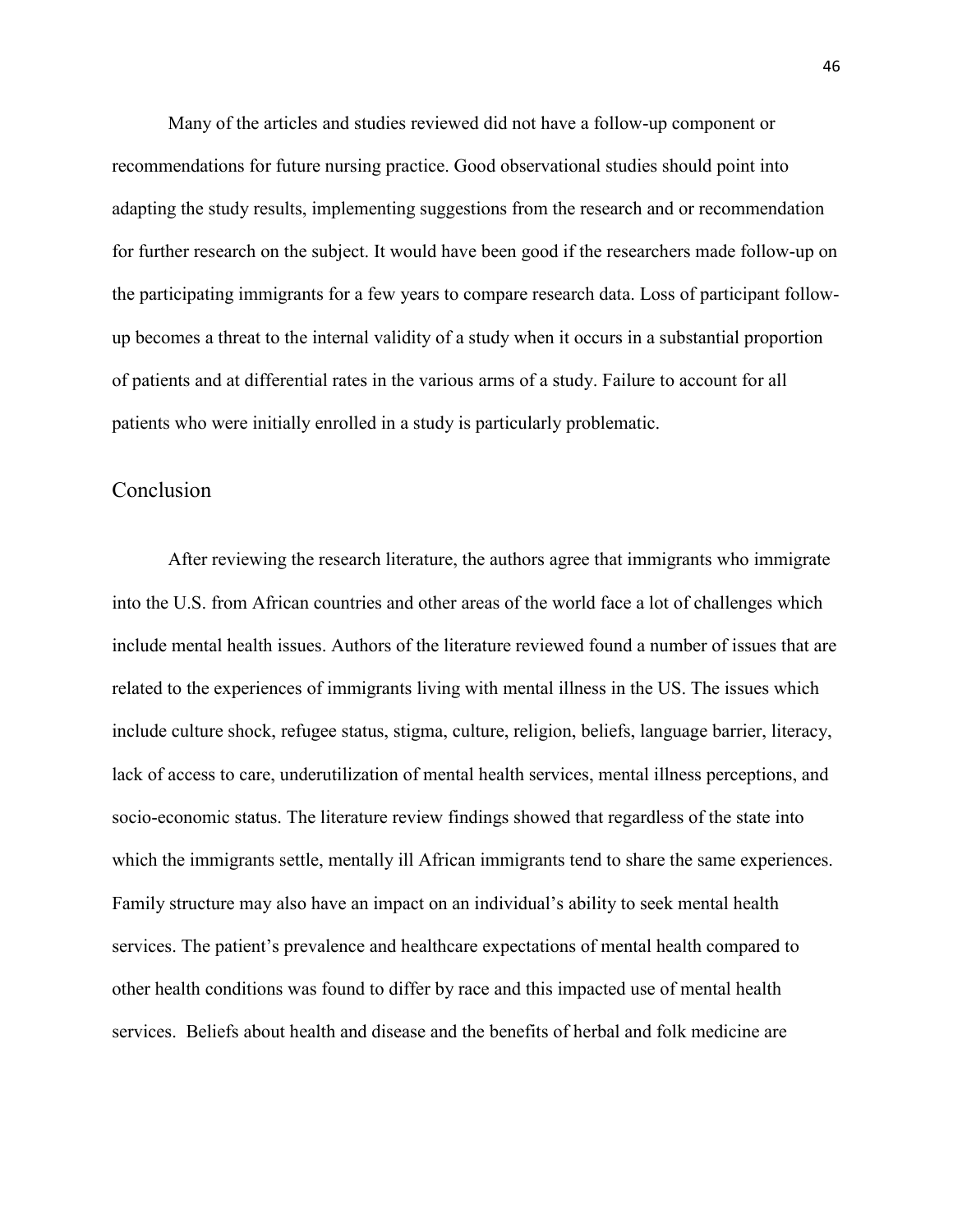different across racial and ethnic groups. This has a huge impact on utilization of modern western healthcare services.

Culture shock is an experience a person may have when one moves to a cultural environment which is different from one's own was found to be related to the stress of resettlement was found to contribute to psychological problems. Another study found that the collectivistic nature of the African culture influences the acculturation and adaptation process of African immigrants in the US. This process shapes mental health help-seeking behaviors.

According to the literature reviewed, many factors contribute to racial and ethnic healthcare disparities. It is believed that healthcare professionals, researchers and policymakers have to work together to recognize that access to healthcare is the centerpiece in the elimination of health disparities.

Noncompliance to medications and other prescribed treatment modalities may lead to poor patient outcomes, violence, substance abuse, incarceration, homelessness, increased emergency room visits and an increase in inpatient hospital admissions. Research has found that violent behavior among individuals with severe mental illness has become an important focus in community-based care. The combination of medication noncompliance and alcohol or substance abuse problems is associated with serious violent acts in their communities. Alcohol or other drug abuse problems combined with poor adherence to medication may also lead to a higher risk of violent behavior among people with severe mental illness. A reduction of such risks may require carefully targeted community interventions which may include integrated mental health and substance abuse treatment.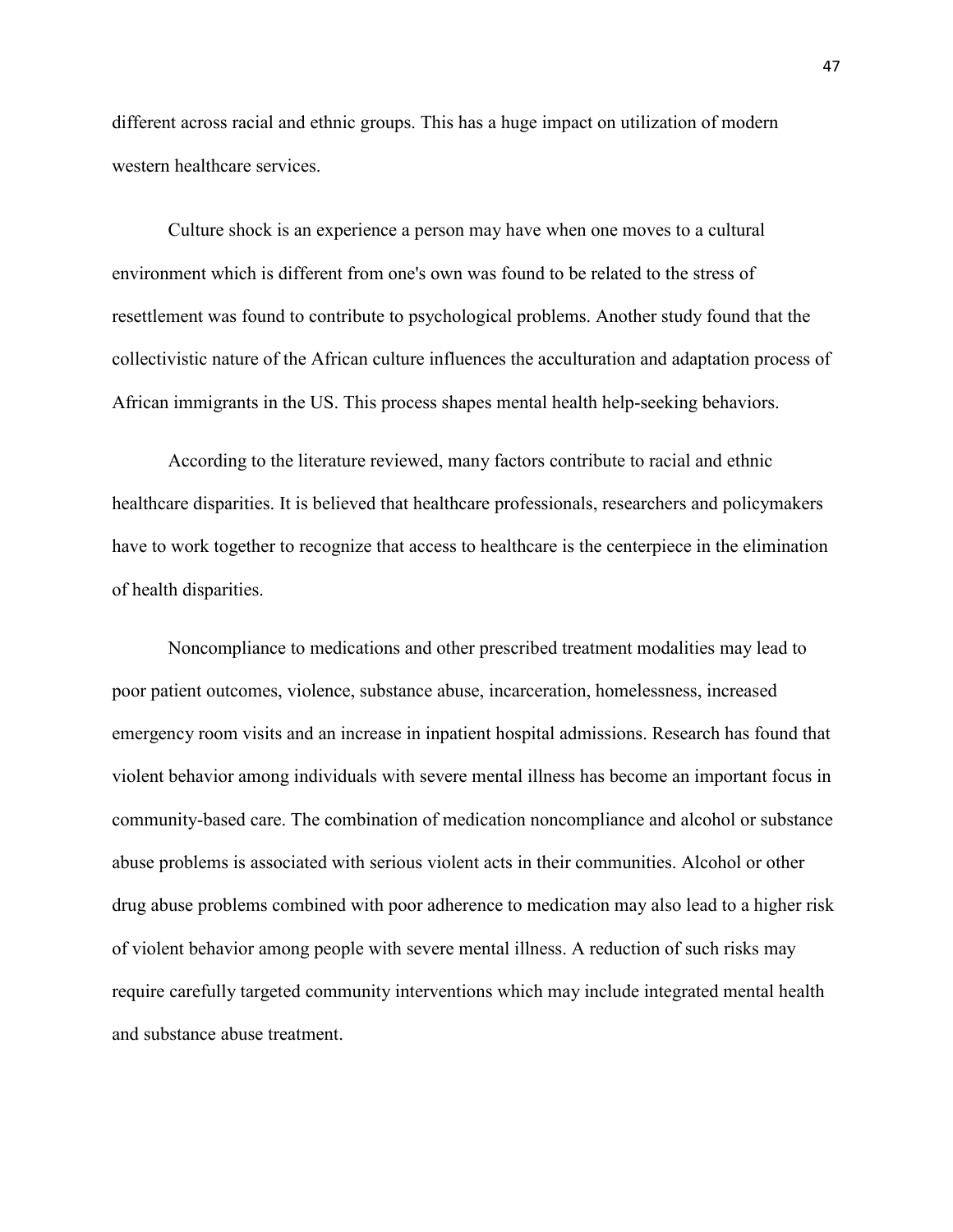### References

- [Abdullah T,](https://www.ncbi.nlm.nih.gov/pubmed/?term=Abdullah%20T%5BAuthor%5D&cauthor=true&cauthor_uid=21683671) & [Brown T,. L.](https://www.ncbi.nlm.nih.gov/pubmed/?term=Brown%20TL%5BAuthor%5D&cauthor=true&cauthor_uid=21683671) (2011) *Mental illness stigma and ethnocultural beliefs, values, and norms: an integrative review.* (6):934-48. doi: 10.1016/j.cpr.2011.05.003.
- Burgess, R. (2004). *Health Challenges for Refugees and Immigrant*s (Vol 25) 2 March/April 2004.
- Bhugra, D. (2004). *Migration and mental health*. Published: 3 March 2004. DOI: 10.1046/j.0001-690X.2003.00246.
- Bhugra, D. (2005). *Cultural identities and cultural congruency:* A new model for evaluating mental distress in immigrants. *Acta Psychiatrica Scandinavica, 111*(2), 84-93. doi:10.1111/j.1600-0447.2004.00454.x
- Cooper, L., A. Hill, M., N. & Powe, N., R. (1999). *Designing and Evaluating Interventions to Eliminate Racial and Ethnic Disparities in Health Care*. Presented in part at the

Conference on Methodologic Challenges in the Production and Synthesis of Evidence sponsored by the Agency for Healthcare Research and Quality, October 26–27, 1999, Arlington, Virginia.

[Cantor-Graae,](http://ajp.psychiatryonline.org/author/Cantor-Graae%2C+Elizabeth) E., &, J,.-P. (2005). *Schizophrenia and Migration: A Meta-Analysis and Review.*

M.D. Published online: January 01, 2005<https://doi.org/10.1176/appi.ajp.162.1.12>

- Derose, K. P., Escarce, J. J., & Lurie, N. (2007). *Immigrants and health care: Sources of Vulnerability. Health Affairs, 26*(5), 1258-1268. doi:10.1377/hlthaff.26.5.
- Dearholt, S., & Dang, D. (2012). *Johns Hopkins nursing evidence-based practice: Models and guidelines* (2nd ed.). Sigma Theta Tau International, 2012.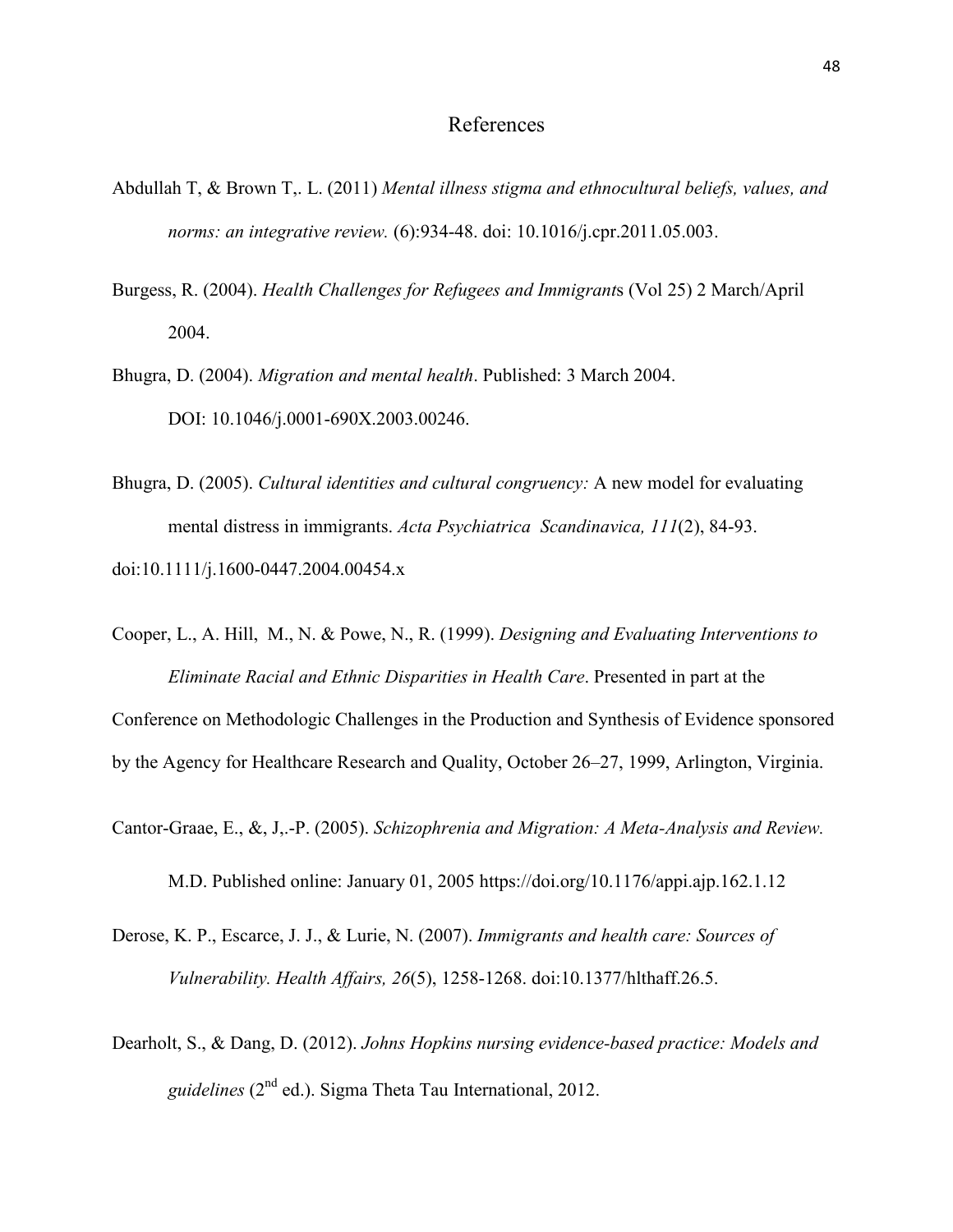- [Dickey](http://ajph.aphapublications.org/author/Dickey%2C+B) B, & [Azeni,](http://ajph.aphapublications.org/author/Azeni%2C+H) H. (2011*). Persons with dual diagnoses of substance abuse and major mental illness: their excess costs of psychiatric care.* [https://doi.org/10.2105/AJPH.86.7.973.](https://doi.org/10.2105/AJPH.86.7.973) October 07, 2011.
- Flores, G. (2006). *Language Barriers to Health Care in the United States*. New England Journal

of Medicine, 355(3), 229-231. doi:10.1056/nejmp058316

- Fatuma, H. (2016). "Barriers to Accessing Mental health services by Somali people" *Master of Social Work Clinical Research.*, St. Catherine University.
- [Gashaw-Gant, Gebaynesh Gelila](javascript:__doLinkPostBack() (2005) *Culture and mental illness: A review of a model for providing mental health services to East African refugees/immigrants.* [Dissertation](javascript:__doLinkPostBack()  [Abstracts International: Section B: The Sciences and Engineering,](javascript:__doLinkPostBack() Vol 65(8-B), Alliant International U, San Diego, U.S.
- Hinshaw S., P, & Stier A. (2008). Department of Psychology, University of California, Berkeley, *California 94720; Vol. 4:367-393 (Volume publication date April 2008).*
- [Hwang W., C,](https://www.ncbi.nlm.nih.gov/pubmed/?term=Hwang%20WC%5BAuthor%5D&cauthor=true&cauthor_uid=17587473) [Myers H., F,](https://www.ncbi.nlm.nih.gov/pubmed/?term=Myers%20HF%5BAuthor%5D&cauthor=true&cauthor_uid=17587473) [Abe-Kim J,](https://www.ncbi.nlm.nih.gov/pubmed/?term=Abe-Kim%20J%5BAuthor%5D&cauthor=true&cauthor_uid=17587473) & [Ting J,.Y.](https://www.ncbi.nlm.nih.gov/pubmed/?term=Ting%20JY%5BAuthor%5D&cauthor=true&cauthor_uid=17587473) (2007). A conceptual paradigm for understanding culture's impact on mental health: the cultural influences on mental health (CIMH) model. 2008 Feb;28(2):211-27. Epub 2007 May 13.
- Insel, T., R. (2008). *Assessing the Economic Costs of Serious Mental Illness.* The American journal of psychiatry,. [Volume 165, Issue 6, June, 2008,](http://ajp.psychiatryonline.org/toc/ajp/165/6) pp. 663-665**.**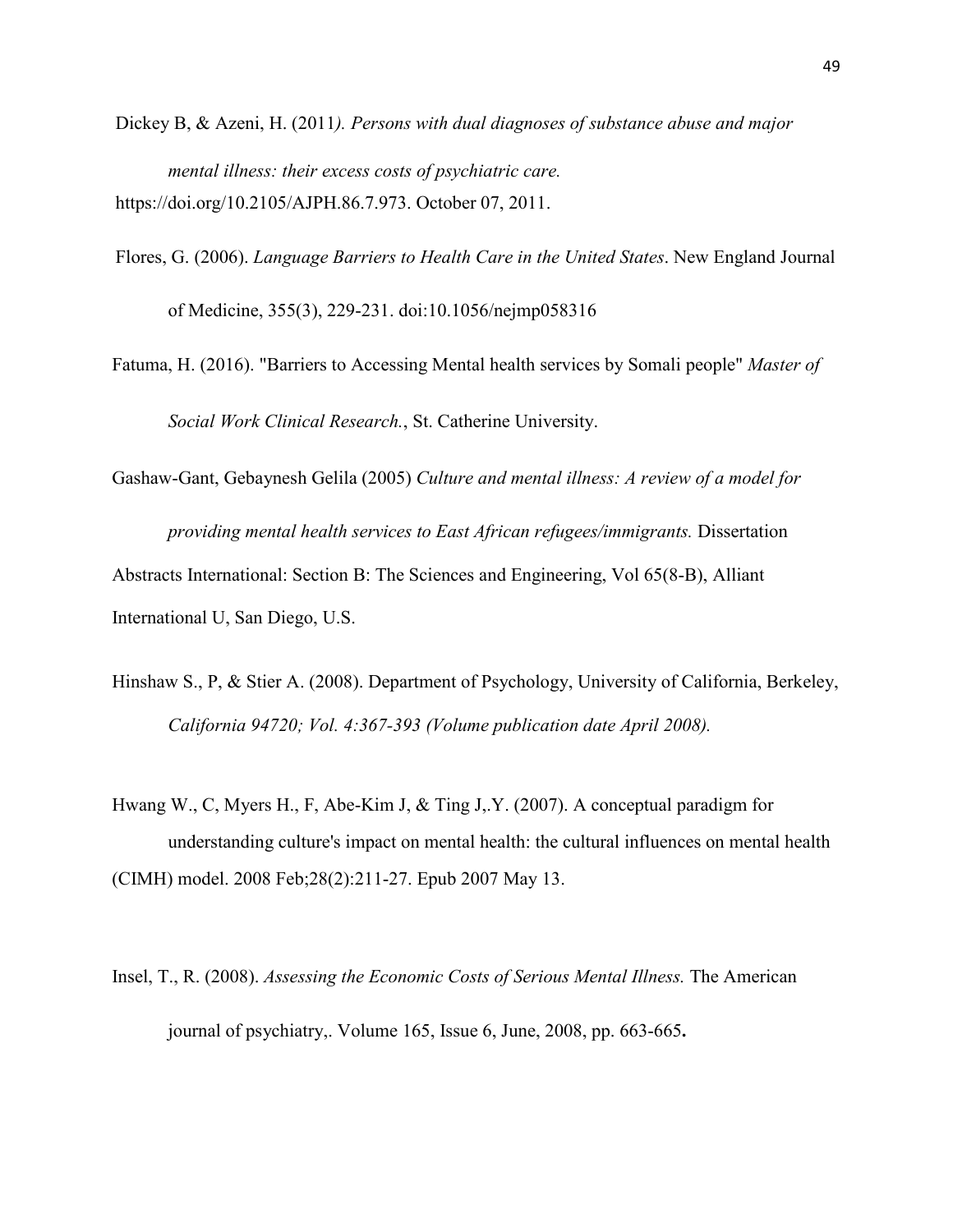- Jaeger**,** K., S**.** (2004). [St. Catherine University](http://sophia.stkate.edu/do/search/?q=author_lname%3A%22Jaeger%22%20author_fname%3A%22Kristopher%22&start=0&context=1580871)*.* 5-2014. Clinical research paper. Master of Social Work (M.S.W.).
- [Keita,](javascript:__doLinkPostBack() T,. D. (2008). *West African immigrants' attitudes toward seeking psychological help.* Georgia State U., U.S.
- Kirmayer, L., J., Narasiah, L., Munoz, M., Rashid, M., Ryder, A. G., Guzder, J., Pottie, K. (2010). *Common mental health problems in immigrants and refugees: general approach in primary care.* Canadian Medical Association Journal, 183(12). doi:10.1503/cmaj.090292.
- Niameh, F. V. (2013). *First generation west African Americans' experience of mental health service seeking and utilization in the United States*. John F. Kennedy University, ProQuest Dissertations Publishing. 3598435.
- Nadeem, E., Lange, J. M., Edge, D. Fongwa, M., Belin, T., & Miranda, J. (2007). *Does stigma*

*keep poor young immigrant and U.S.-born black and Latina women from seeking mental* 

*health care? PS Psychiatric Services, 58*(12), 1547-1554. doi:10.1176/ps..58.12.1547

Obasi, E. M., & Leong, F. T. (2009). *Psychological distress, acculturation, and mental health seeking attitudes among people of African descent in the United States: A preliminary investigation*. *Journal of Counseling Psychology, 56*(2), 227-238. doi:10.1037/a0014865.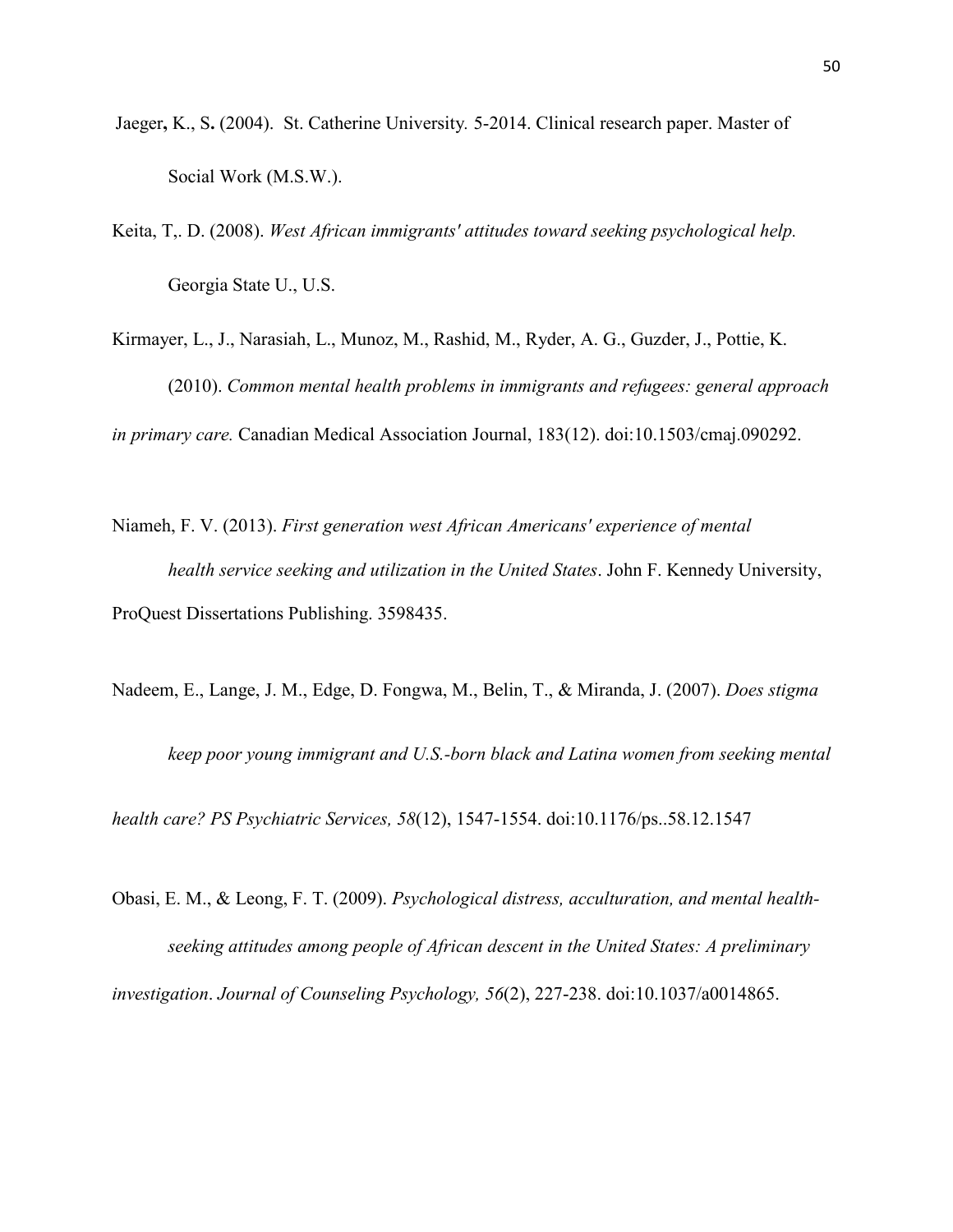Orjiako, O,. Y & [So,](http://www.tandfonline.com/author/So%2C+Dominicus) D. (2013). *The role of acculturative stress factors on mental health and help-seeking behavior of sub-Saharan African immigrants*. Pages 315-325.

[Pavlish,](http://www.sciencedirect.com/science/article/pii/S0277953610003199) C,. L, [Noor,](http://www.sciencedirect.com/science/article/pii/S0277953610003199) S. & [Brandt,](http://www.sciencedirect.com/science/article/pii/S0277953610003199) J. ( 2010). *Somali immigrant women and the American health care system: Discordant beliefs, divergent expectations, and silent worries.*<http://dx.doi.org/10.1016/j.socscimed.2010.04.010>

Patel, S. R., Schnall, R., Little, V., Lewis-Fernández, R., & Pincus, H. A. (2013). *Primary care Professionals' perspectives on treatment decision making for depression with African Americans and Latinos in primary care practice.* Journal of Immigrant and Minority Health Immigrant Minority Health, *16*(6), 1262-1270. doi:10.1007/s10903-013-9903-8.

Saechao, F., Sharrock, S., Reicherter, D., Livingston, J. D., Aylward, A., Whisnant, J., . . . Kohli, S. (2011). *Tressors and barriers to using mental health services among diverse groups of first-generation immigrants to the United States*. Health Community Mental Health Journal, 48(1), 98-106. doi:10.1007/s10597-011-9419-4.

Swartz, M. S., Swanson, J. W., Hiday, V. A., Borum, R., Wagner, H. R., & Burns, B. J. (1998).

Violence and severe mental illness: The effects of substance abuse and nonadherence to medication. *The American Journal of Psychiatry, 155*(2), 226-231.

[Sellers,](http://journals.sagepub.com/author/Sellers%2C+Sherrill+L) S., L, F., C, & [Pate,](http://journals.sagepub.com/author/Pate%2C+David) D. (2006). *Dimensions of Depression. A qualitative Study of*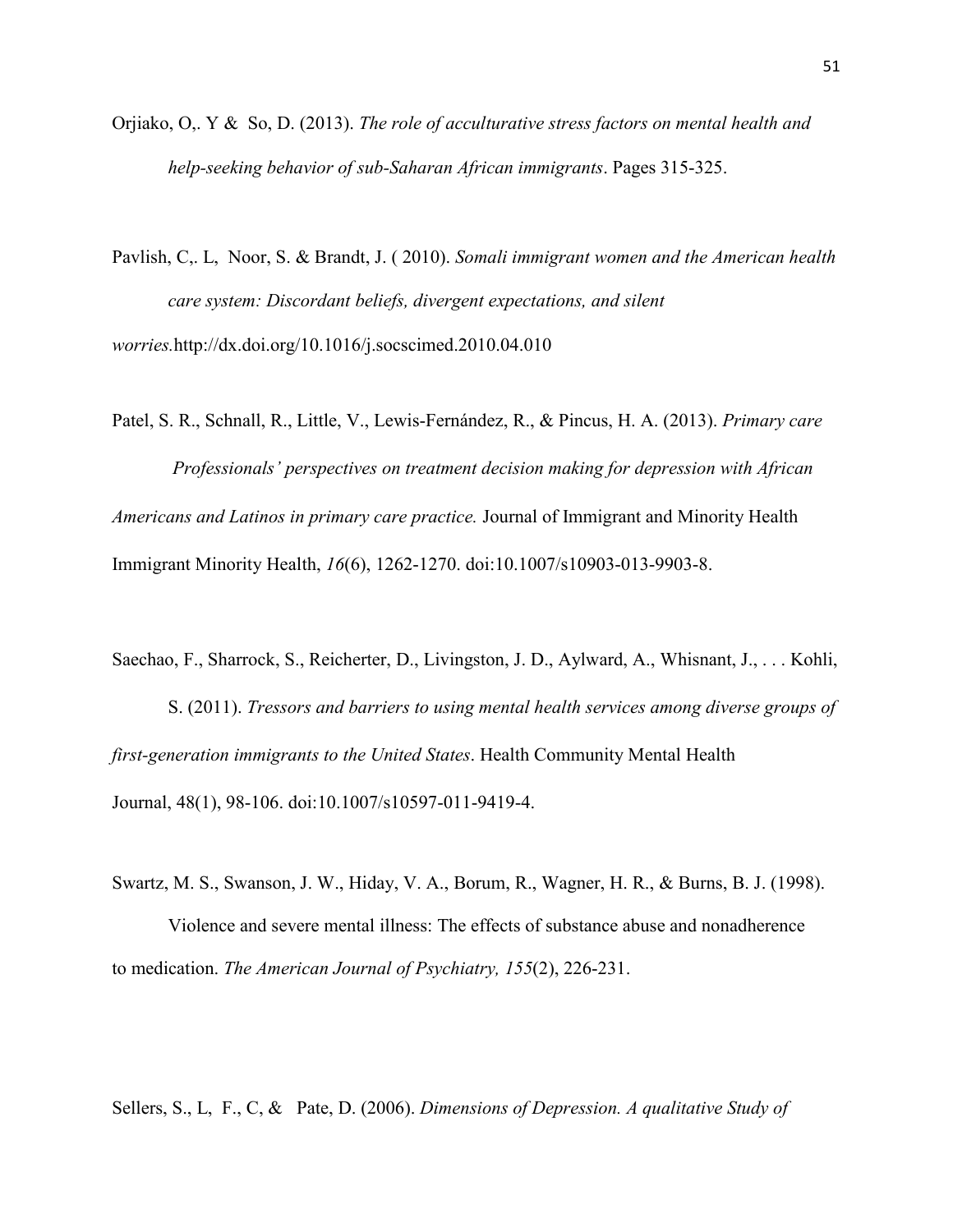*wellbeing among black African immigrant women.* First Published March 1, 2006

- Scuglik, D., L, [Alarcón,](http://journals.sagepub.com/author/Alarc%C3%B3n%2C+Renato+D) R., D.& [Lapeyre,](http://journals.sagepub.com/author/Lapeyre%2C+Andre+C+III) A., C. (2007). *When the Poetry No Longer Rhymes: Mental Health Issues Among Somali Immigrants in the USA.* First Published December 1, 2007.
- [Schweitzer,](http://www.tandfonline.com/author/Schweitzer%2C+Robert) R., [Melville,](http://www.tandfonline.com/author/Melville%2C+Fritha) F., [Steel,](http://www.tandfonline.com/author/Steel%2C+Zachary) Z., & [Lacherez,](http://www.tandfonline.com/author/Lacherez%2C+Philippe) P. (2005).*Trauma, post-Migration living difficulties, and social support as predictors of psychological adjustment in resettled Sudanese refugees*. Pages 179-187 | Received 30 Jul 2004, Accepted 14 Mar 2005, Published online: 17 Aug 2009.

Shuttleworth, M. (2010). *Scientific control group. Retrieved Nov 03, 2017 from* 

*Explorable.com*:<https://explorable.com/scientific-control-group>

[Viruell, E., A,. Fuentes P, & Miranda,](http://www.sciencedirect.com/science/article/pii/S0277953612000822%23!) Y. (2011). *More than culture: structural racism, intersectionality theory, and immigrant health.*

<https://doi.org/10.1016/j.socscimed.2011.12.037>

Venters, H., Adekugbe, O., Massaquoi, J., Nadeau, C., Saul, J., & Gany, F. (2010). *Mental health concerns among African immigrants*. Journal of Immigrant and Minority Health,

13(4), 795-797. doi:10.1007/s10903-010-9357-1

[Van Der, B., F, & Ven, M., E, \(](https://clicsearch.bethel.edu/primo-explore/search?query=creator%2Cexact%2C%20Van%20Der%20Ven%2C%20E%20%2CAND&tab=default_tab&search_scope=bethel&vid=BETHEL&mode=advanced&offset=0)2011). *A meta analysis of the risk for psychotic disorders among first and second generation immigrants.* Psychological Medicine, 2011, Vol.41(5), pp.897-910.